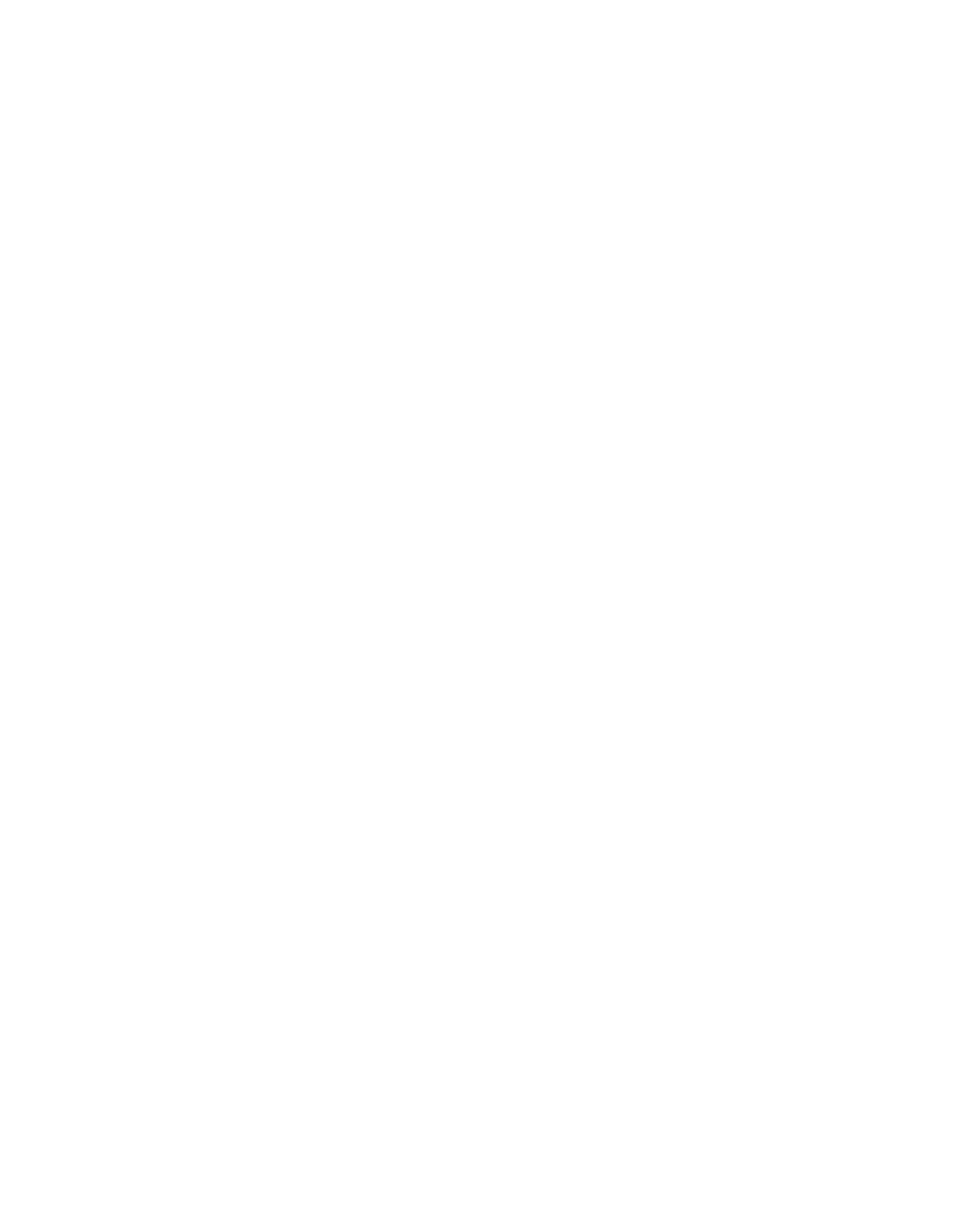The views and opinions expressed in this report are those of its author(s) and not the official policy or position of the Government of British Columbia.

This document was produced in 2019 by the Construction Foundation of BC as part of the Skills Ready initiative. Research and analysis support provided by Zielke Consulting Ltd.

Learn more about Skills Ready at [www.skillsready.ca.](http://www.skillsready.ca/) For additional information on the Foundation please visit [www.ConstructionFoundation.ca](http://www.constructionfoundation.ca/) or contact [info@constructionfoundation.ca.](mailto:info@constructionfoundation.ca)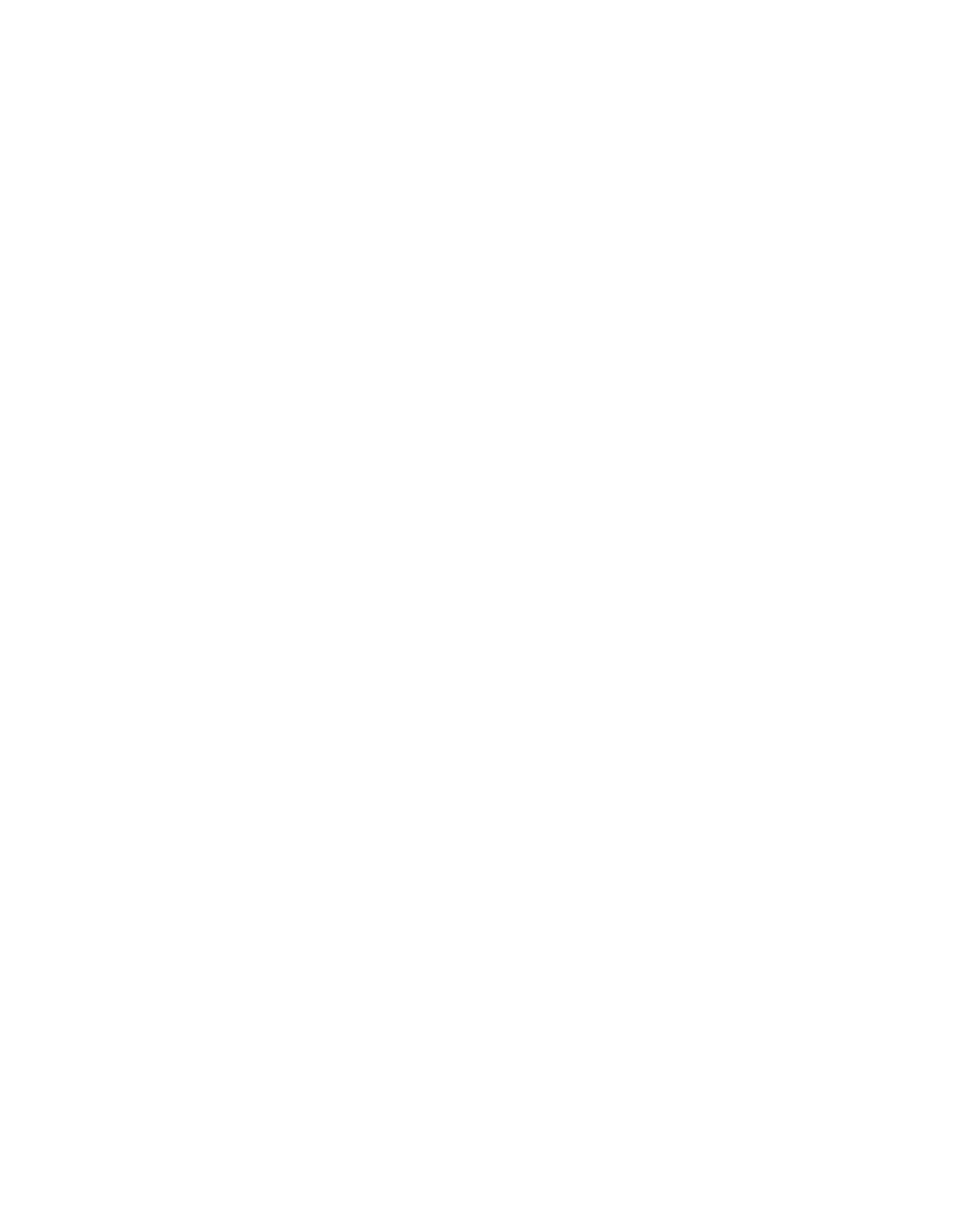### Summary

This Draft Sector Engagement Report represents the outcome of engagement undertaken of assessing the interest from three sectors for inclusion in the Skills Ready initiative. Individuals and organizations were engaged in order to determine their support for collaborative outreach to promote trades and technology careers and improve opportunities for young people to access entry level employment in in demand occupations. This report details the response from organizations, industry associations and employers in manufacturing, automotive and the applied sciences (technicians and technologists). In total 103 individuals in manufacturing, automotive and the applied sciences were engaged, including employers, industry associations and subject matter experts. Engagement activities included group discussions, interviews, and surveys. Additionally, this report considers educator consultation on the Industry ASK and a review of previously produced Sector Labour Market Partnership reports.

Engagement and outreach have provided critical feedback that will inform updates to existing education tools and communication materials. Moving forward, an updated Industry ASK to will be produced. As well, new communication strategies and materials will be developed based on sector specific input. Feedback on implementation strategies has been gathered from representatives of each sector and strong support has been noted by key groups and employers in each sector. Modification to the project advisory board is recommended to include both association and employer representatives, as well as additional educators and a parent representative.

No significant changes to implementation strategies are needed. However, consideration should be given to new opportunities presented by each sector – such as facility tours for manufacturing - and significant limitations noted in engagement. These limitations will require collaboration between CFBC and other groups and may occur overtime – for example coordinating new entry pathways for youth interested in technician employment. Additional efforts to develop targeted training and preparation opportunities may be possible, and efforts to enable these through collaboration with secondary educators will be undertaken.

Commitments to participate in project activities and the advisory have been expressed by the Canadian Manufacturers and Exporters (CME), the Applied Sciences Technicians and Technologists of BC (ASTTBC), and BC Auto Careers on behalf of the Automotive Retailers Association (ARA) and New Car Dealers of BC (NCDBC). Ongoing discussion is occurring with other groups that will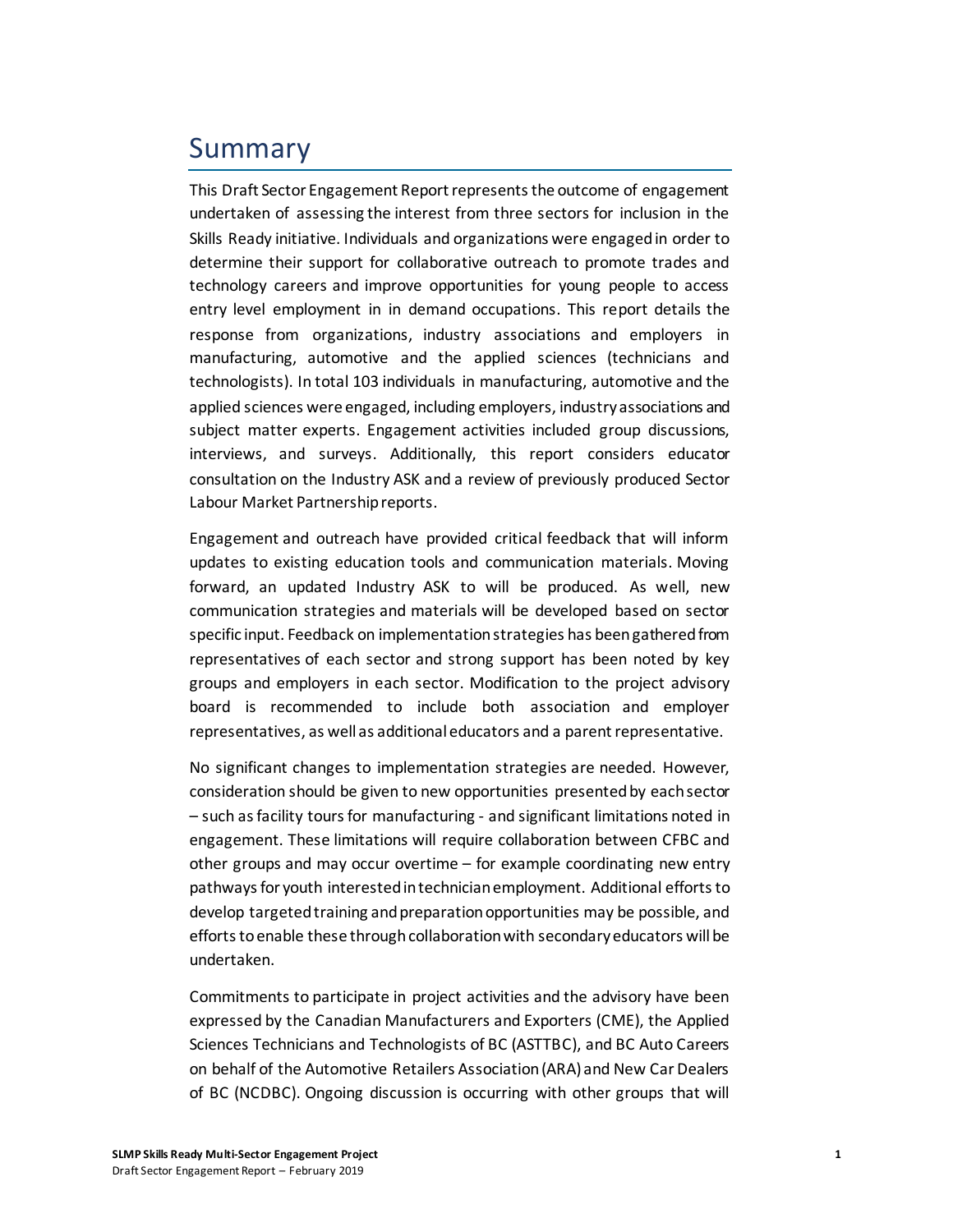form part of Skills Ready implementation in the 2018/2019 school year. Commitments to participate in awareness and experience-based activities has been made by 76 employers. A list of those engaged through this project is included in Appendix 1.

Engagement identified key opportunities and limitations from employers and industry representatives for inclusion in Skills Ready. Overall, there is significant support for expanding the scope beyond construction – especially amongst employers themselves. There is a diversity of ways that employers would like to be involved and trends were noted in activities employers participated in from awareness building to providing experiential learning opportunities. Based on these findings, it is recommended that implementation in the 2018/2019 school year include representation from the automotive, manufacturing, and the applied sciences. This should be undertaken with the common purpose of attracting and preparing more young people to trades and technology positions in our sectors.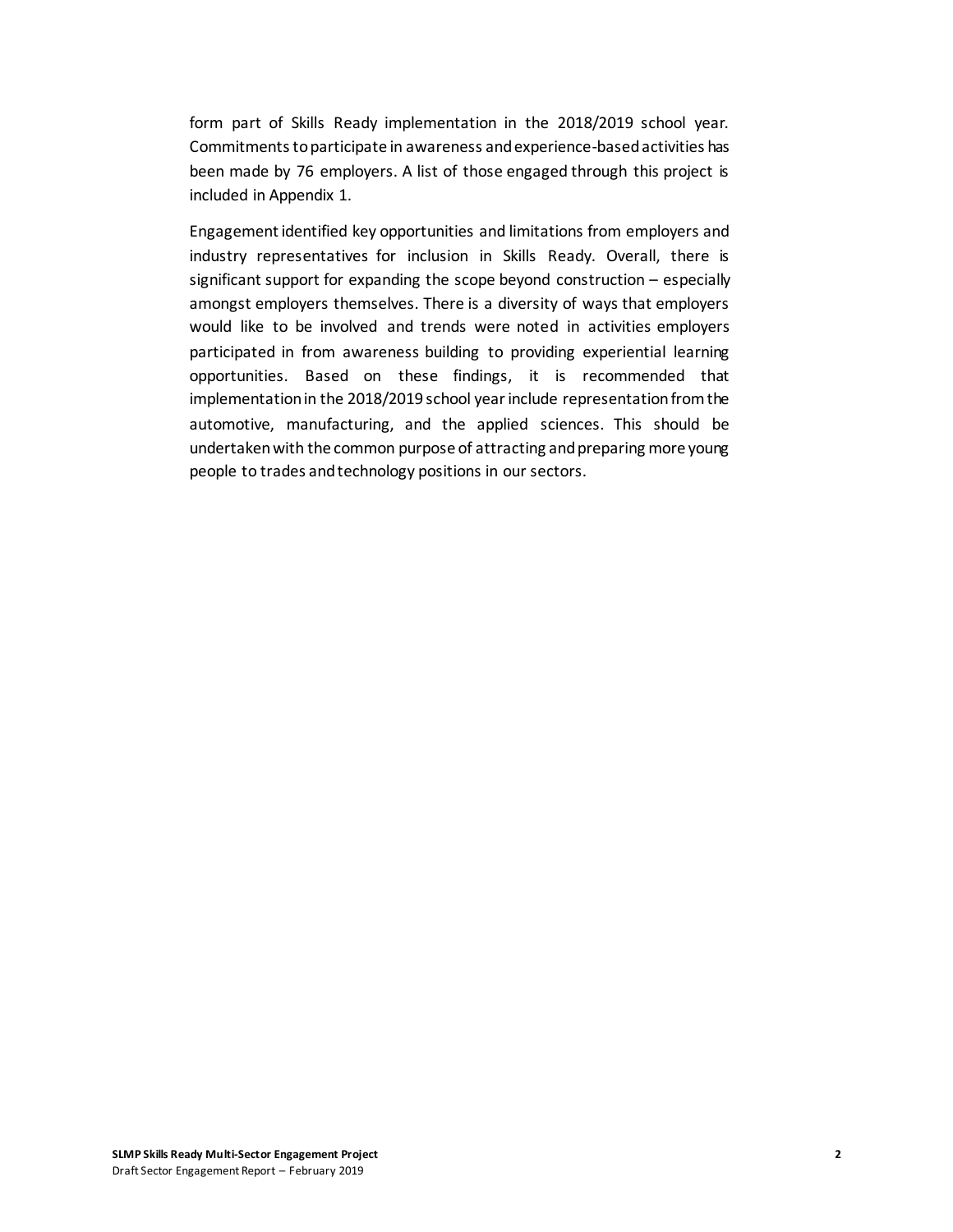# Table of Contents

| Considerations for Communications and Implementation: Sectors, Skillsets or Personalities 38 |
|----------------------------------------------------------------------------------------------|
|                                                                                              |
|                                                                                              |
|                                                                                              |
|                                                                                              |
| Engineering and Applied Science Technicians and Technologists Occupational Category44        |
|                                                                                              |
|                                                                                              |
|                                                                                              |
|                                                                                              |
|                                                                                              |
| Appendix 7: SLMP Frequently Cited Challenges and Common Strategies 50                        |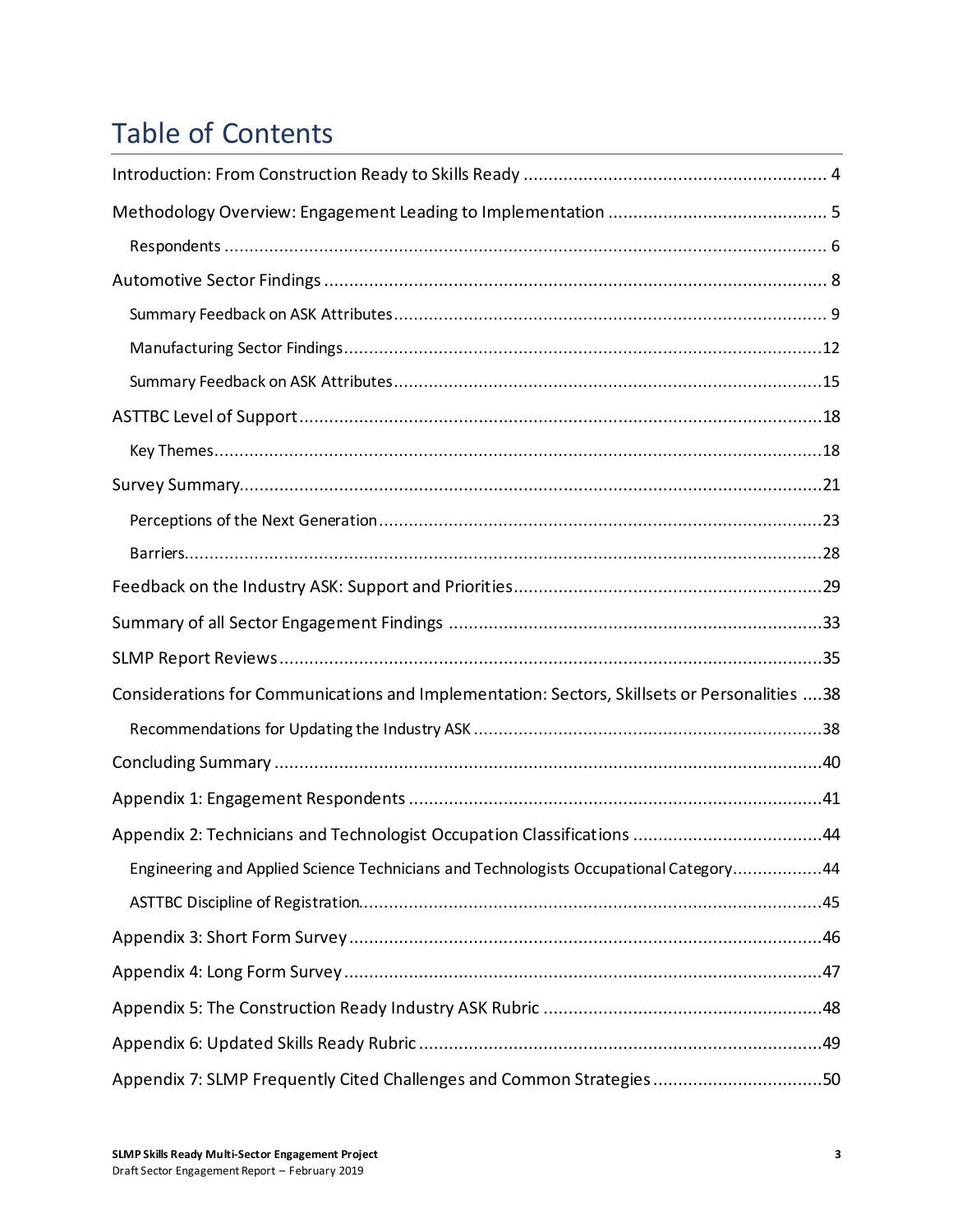# <span id="page-7-0"></span>Introduction: From Construction Ready to Skills Ready

**Since its inception as a pilot, Construction Ready has resonated with employers, filling a need expressed by all -- to bring more youth in to industry. As its name suggests, the pilot originally focused on construction trades and those employers who hire apprentices in those trades. While construction was a natural starting place, it quickly became evident that the program was relevant to all industry sectors that hire and train trades. Employers in the manufacturing sector, including shipbuilding, industrial marine and the automotive sector, allneed to build their next generation of skilled workers. To do that they often need to see the same attitude, skills and knowledge from youth that construction employers seek. Within these industries, the role of technology is increasingly shaping how things are designed, made, and used. Technician and technologist roles form a critical component of promoting employment and the sector to young people.**

Skills shortages due to economic growth and retirements have encouraged industry to look towards underutilized groups as a source of future workers. In response to this, Construction Ready has sought to engage youth through industry outreach and communication materials that articulate the attributes employers seek in young workers. Through collaboration between industry and educators, new opportunities for youth to discover, experience and prepare for employment have been created.

A critical component of implementation has been increasing youth and educator awareness of industry at a local level. This has best been achieved by directly connecting youth and employers, but it is also achieved through presentations and materials provided to educators for classroom use. The focus has been on entry level jobs and local labour market demand, which has encouraged targeted promotion of labouring positions as an entry to long term career opportunities.

As a result of the feedback and comments the Construction Foundation of BC has received over the past two years from other sector groups and employers, we approached the Sector Labour Market Partnerships program at the Ministry of Advanced Education, Skills and Training to investigate the potential of expanding Construction Ready into other sectors under Skills Ready. A short-term engagement project was established to look at the potential of working with three other sectors. Manufacturing, Automotive and Applied Sciences, Technologists and Technicians were chosen.

Outreach to employers, subject matter experts and industry groups was undertaken. The outcome of this has been developing a network of supporters for collaborative implementation moving forward – including employers and industry groups. Key findings gathered from engagement will inform communication materials, the development of additional educator tools, and strategies for engaging youth, employers and educators.

Moving forward as Skills Ready provides an avenue for employers in multiple sectors to be involved in shaping how young people discover, experience and prepare for work following graduation. It is a chance to reinforce a clear message about the importance of applied learning and the opportunities afforded in pathways that are not predicated on university training. Through collaboration, Skills Ready provides an opportunity for industry to help build the next generation.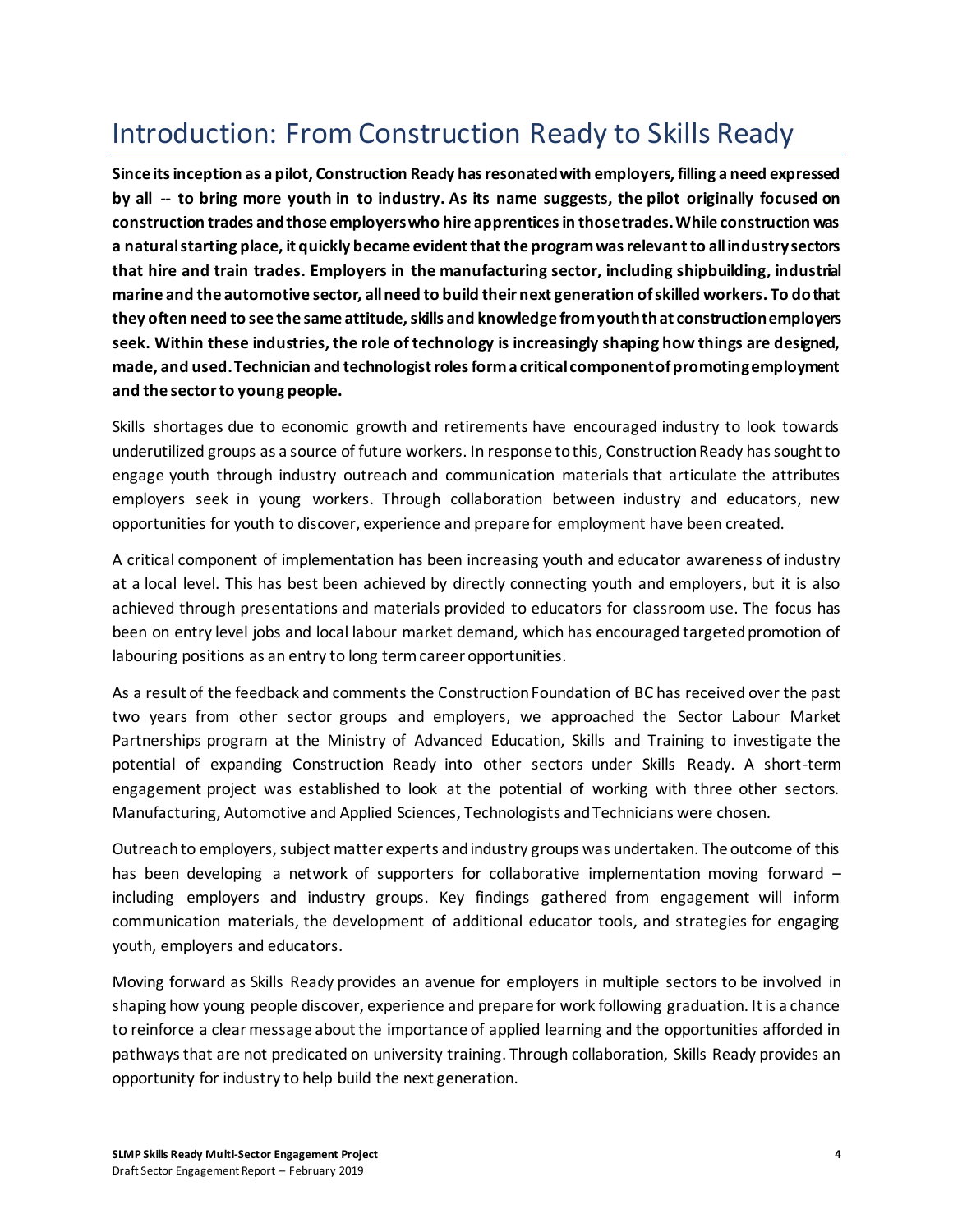# <span id="page-8-0"></span>Methodology Overview: Engagement Leading to Implementation

Sector engagement was undertaken to identify the level of support for the addition of three sectors into Skills Ready activities. This included work to catalogue variations and common themes across sectors, specifically focusing on youth in high school and their transitions into entry level jobs.

All stakeholders interviewed, surveyed or invited to group discussions were engaged under the assumption that, if interested, they would be included in project activities beginning in the Fall of 2018.<sup>1</sup> As such, outreach incorporated specific questions related to how employers would like to be involved in future activities.

Three separate groups were intentionally engaged. Targets included:

- 1. Outreach to the leadership of associations, industry groups and ad-hoc employer networks;
- 2. Outreach to association membership through the associations.
- 3. Direct outreach to employers in the automotive and manufacturing sector;

Outreach to associations and industry groups was done through interviews and consultation, in most cases over multiple meetings. A short and long form survey made available to all associations who identified an interest in distributing it to their members.

Outreach to individual employers was done face to face, by phone or through an online survey. Nearly half of all employer respondents were contacted multiple times.

Four methods of employer outreach were undertaken

- 1. **Face to face conversations using a consistent interview guide**. The focus of the conversation was to review the ASK attributes and determine if there was variation between what an automotive or manufacturer employer would require. Those contacted were encouraged to complete an online or paper survey as well.
- 2. **Long form interviews**.20-30-minute interviews with automotive and manufacturing employers using an interview guide. Interviews provided the opportunity for a focused conversation about each ASK attribute to determine in detail the variations/similarities amongst the construction ready ASK attributes.
- 3. **Three small group discussions using a discussion guide**. The focus of the small group discussion was to hear collectively from a group of employers in each sector. A set of questions was used to guide the conversation and employers were encouraged to follow up with more information by completing the on-line or paper survey.
- 4. **Employer survey**. Survey questions focused on gathering information on the priority attributes that are desired by employers and on gather information related to how employers are involved, or would like to get involved, in outreach to youth.

<sup>1</sup> Throughout consultation, industry groups and individual respondents indicated that they were "surveyed-out," indicating that they would only be inclined to provide input if it led to action being taken.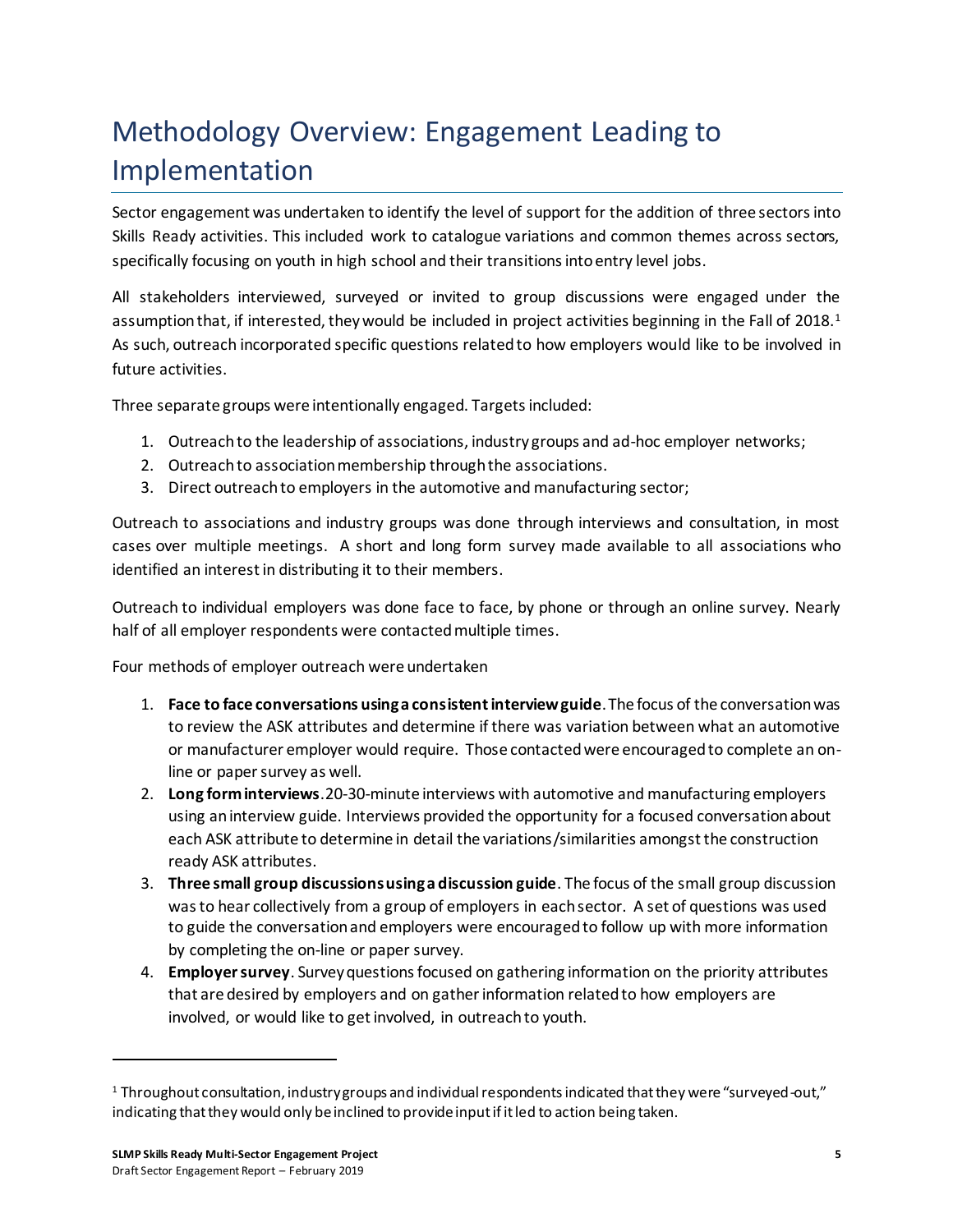Interviews and face to face outreach was led by Construction Foundation of BC staff, including Catalysts, who worked with employers to identify potential opportunities for project participation on an ongoing basis.

External consultation was provided through Zielke Consulting Ltd, who provided support to the development of interview and survey schedules, conducted interviews and group workshops, and provided analysis of primary and secondary data.

#### <span id="page-9-0"></span>Respondents

*A complete respondent list is available in Appendix 1. Note that some respondents did not want their information made public and they have been excluded from the list and the overall engagement count presented here.*

From the various methods of engagement, a total of 103 individuals were consulted, interviewed, surveyed or collaborated with. 60 unique survey responses were completed (22 of these were completed in person), and 46 interviews were completed with employers, industry representatives or subject matter experts, and leadership of industry associations and ad-hoc employer groups. In some cases, long form interviews followed short form surveys (14 total), and long form surveys followed the completion of a short form survey (7 total).

A total of 15 industry group/association responses were gathered, 83 employers provided responses through interviews and surveys (a minimum of 310 were contacted, including outreach through partner associations), and 5 industry representatives or subject matter experts were consulted. A total of three group discussions were held, two with manufacturing employers and one with automotive to review the Industry ASK. Shortest engagement was 5 minutes for short form survey, and the average engagement time is estimated at 25 minutes.

In total, 51 representatives of the automotive sector were engaged, 46 from manufacturing and 15 from the applied science, technicians and technologists.<sup>2</sup> 15 employer respondents indicated they operate in in more than 1 sector –most often this was a combination of manufacturing and another sector. Amongst respondents in the manufacturing sector, subsectors included marine, value added wood, apparel, clean technology, bioscience and automotive parts.

<sup>&</sup>lt;sup>2</sup> Fewer respondents were received from the applied sciences due to limited survey outreach to employers in this sector. As was a direct result from agreement with ASTTBC to focus and provide outreach at a later date. ASTTBC provided significant information that was not available for other sectors and therefore this report is largely informed by that content.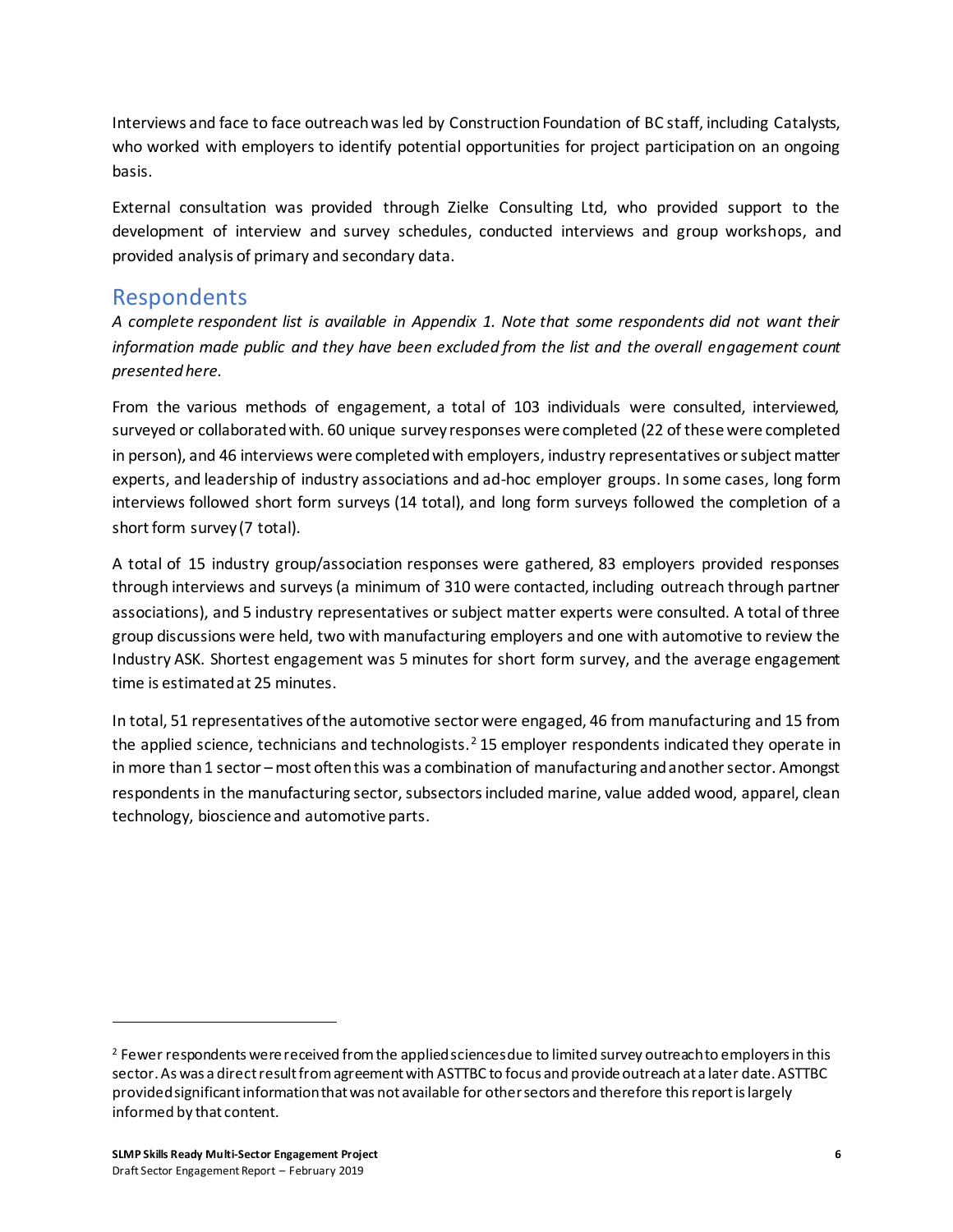| Region                           | Employer | Association/Group | Total |
|----------------------------------|----------|-------------------|-------|
| Cariboo                          | 6        | 10                | 16    |
| Kootenay                         | 4        | 10                | 14    |
| <b>Mainland / Southwest</b>      | 43       | 11                | 57    |
| <b>North Coast &amp; Nechako</b> | - 7      | 10                | 17    |
| <b>Northeast</b>                 | 6        | 10                | 16    |
| Thompson-Okanagan                | 4        | 10                | 15    |
| Vancouver<br>Island<br>Coast     | 42       | 14                | 56    |

#### *Table 1: All Sector Engagement by Regional Operations*

**Companies operating in multiple regions:** 7 (All Manufacturing)

**Associations and Industry Groups Working in Multiple Regions:** 10

#### **Respondent's Strategic Significance to Project Activities**

There was different strategic importance for engagement with employers, subject matter experts and industry groups. In the lead up to multi-sector collaboration, it was critical to engage all three groups. Representatives from all three groups were engaged in all three sectors. The majority of employers were engaged from the automotive and manufacturing sectors.

Industry Groups – Industry groups are the most likely to organize outreach efforts to schools. Engagement with these groups was undertaken in order to determine what existing initiatives are operating and where, what initiatives are intended and what can be implemented through collaboration. A key focus of this was to identify potential duplication of service and duplication of funding. Industry groups also represent strategic implementation partner as they can frequently mobilize membership to participate in activities and events. Outreach also identified the importance of training programs to groups and associations. This formed an important finding for future initiatives – especially for manufacturing and the applied sciences.

Employers – Direct outreach to employers was a principal means of testing support for Skills ready implementation. Just as with Construction Ready, employers are a critical stakeholder in the initiatives activities from awareness building to employment. Outreach has identified a minimum of 50 potential project participants for the 2018/2019 school year.

Subject matter experts – subject matter experts provided strategic insight on themes such as sector labour market challenges, workforce development initiatives, youth engagement challenges and opportunities, and other considerations that may impact collaboration.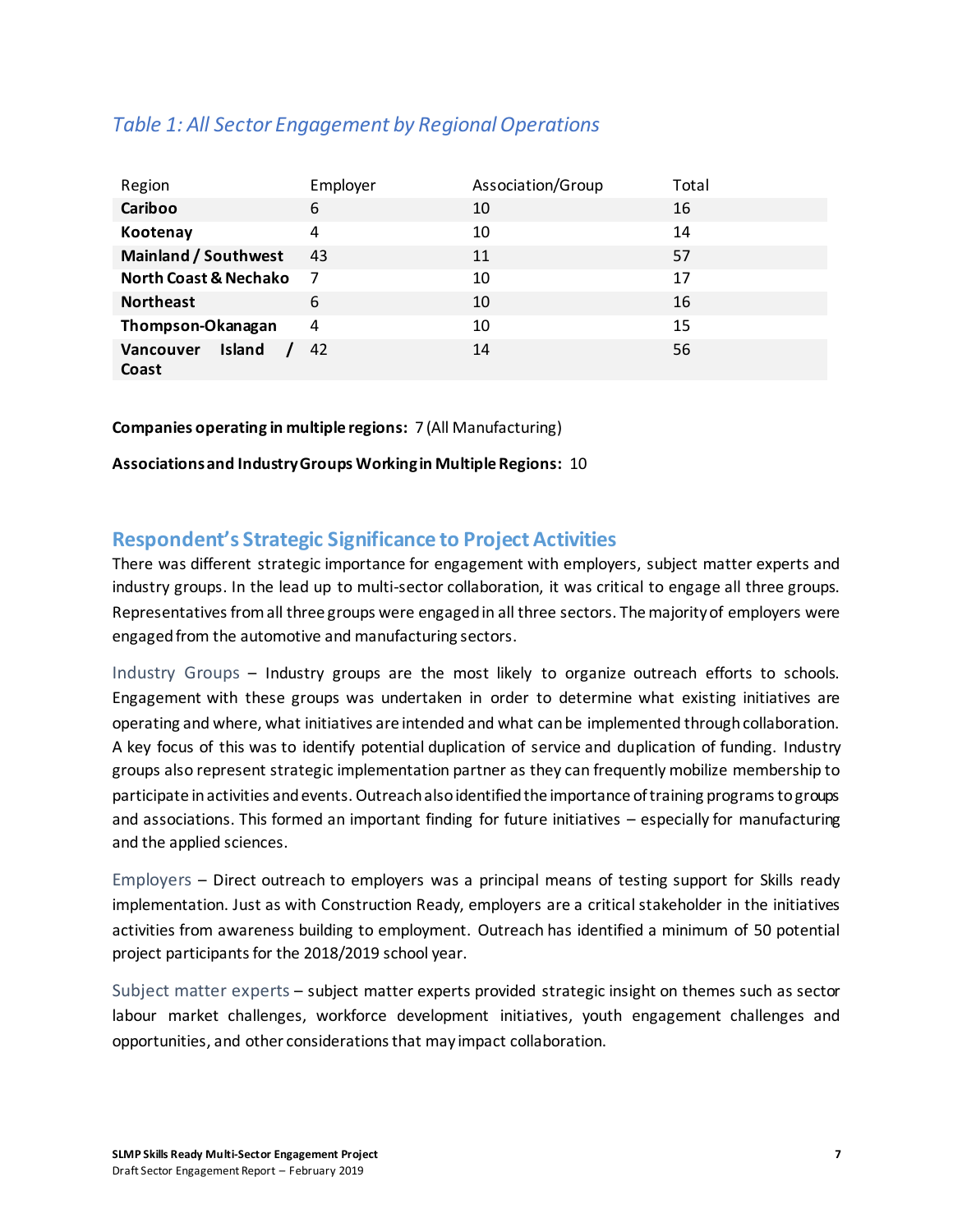### <span id="page-11-0"></span>Automotive Sector Findings

Automotive employers are looking to hire young people who like cars. Personal passion was identified as the starting point. Respondents observed that how young people discover their interest has changed over time, with several employers lamenting the loss of a culture of fixing things yourself and a change in the status and prevalence of the high school auto shop. Frequently, employers identified the need to address the image of the "grease monkey" – an image that is disappearing rapidly from the industry. Balancing the need to attract people based on a personal interest and promoting the evolving face of the industry was observed to be an important part of outreach to youth through Skills Ready. Employers identified the same expectations of soft skills as were observed in the Industry ASK, with an emphasis on keeping an organized and tidy workspace.

*Employer Advice No. 1: "Pay attention and learn from us, put the tools back, don't break things, do not spend time on your cell." Automotive Shop Owner, Victoria, BC*

Outreach to the automotive sector included consultation with industry associations, subject matter experts and employers. A targeted employer engagement strategy was undertaken after early consultation with industry representatives identified that most shop owners and managers would not respond to email contact. Employer response has been positive towards the initiative overall and there is significant interest in providing direct to work employment opportunities – particularly around apprenticeships and employment while youth are still in school.

Consultation occurred with the New Car Dealers Association and the Automotive Retailers Association. These two organizations have collaborated on the BC Auto Careers portal which provides an online job search and career information tool, in addition to outreach activities to secondary schools. There is significant interest in expanding outreach and work experience opportunities with schools. As well, career exploration resources have been developed and could be provided to educators through targeted training. Discussions highlighted the need to develop local school and employer collaborations. Interest in participation on the project steering committee has been expressed – most likely through a BC Auto Careers representative as well as an employer.

#### **Level of support and key themes**

Feedback from the automotive industry associations and employers suggests that the sector is very interested in engaging young people. 67% (n=27) of employers indicated that they struggled to attract young workers and 75% (n=30) indicated that they perceived recent graduates as a key part of their workforce development strategy. For those who did not, the reason provided most frequently was that they required skilled tradespeople in level 3 or higher because they lacked enough people to provide in house training and mentorship. 30 employers engaged identified they were already working with youth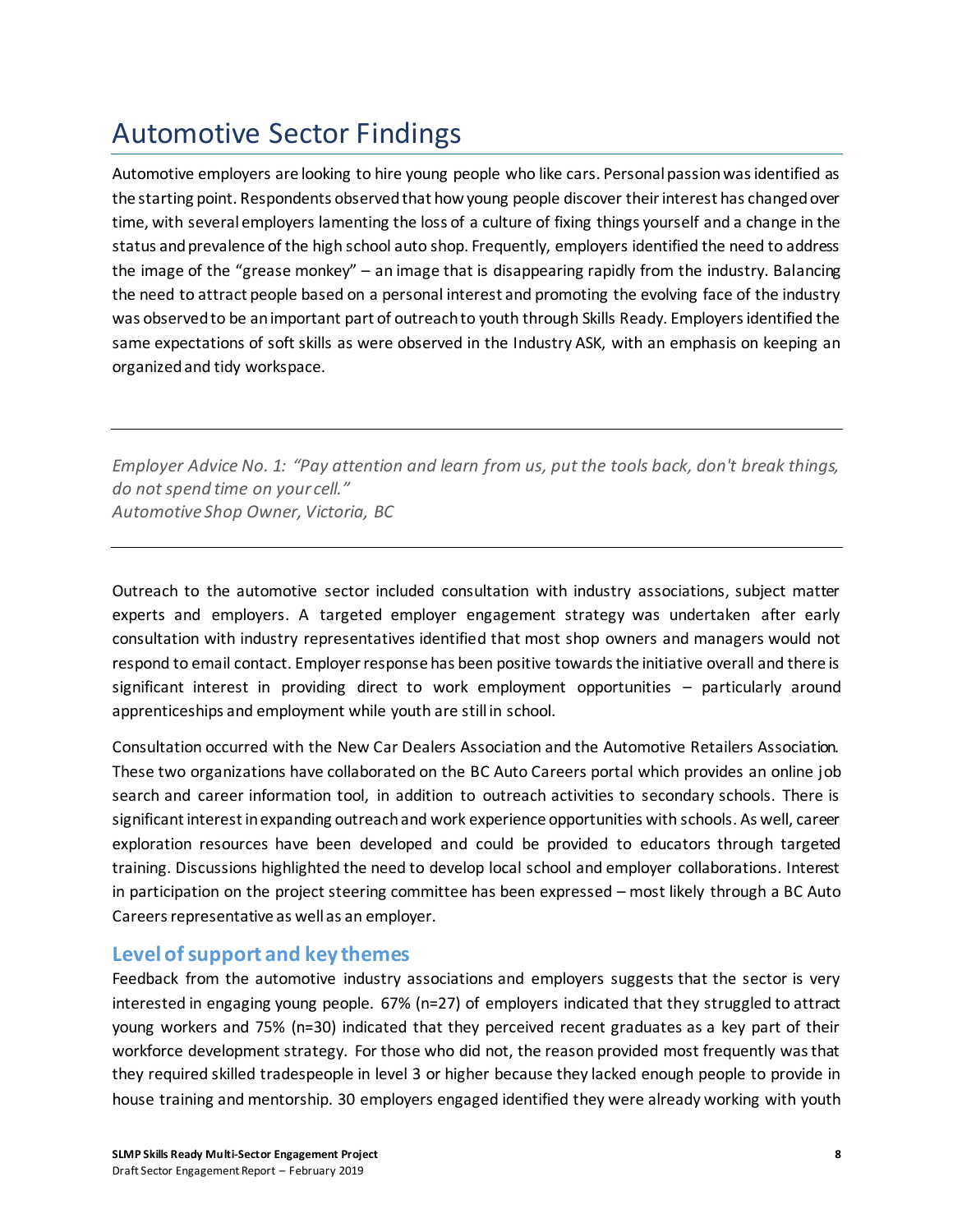or schools to some capacity. Over half (n=17) offer work experience. Anecdotally, a trend was noted that employers in Victoria within walking distance of a high school were more likely to be involved in school programming such as Youth Work in Trades or work experience. Only 2 employers engaged indicated that they had been involved in any awareness building activities including tours and presentations.

The distinction between the New Car Dealers and Automotive Retailer Association in BC is indicative of variation within the sector and what they look for in terms of preparation for new hires. This is most pronounced in the Automotive Service Technician trade where dealer specific training is prominent in dealerships and after-market shops identified that they require a broader or more generalized skillset. These different environments may appeal differently to students depending on their personal preferences and experiences.

Industry trends and rapid technological developments are transforming the sector at a remarkable rate with propriety maintenance and operating systems, dealer specific training programs, and digital diagnostics creating a different demand on labour. As well, accelerated technological advancements are transforming the traditional Automotive Service Technician career pathway. Respondents indicated that this is dramatically changing the technical knowledge they look for in young workers. Computer competencies, specifically literacy and diagnostic ability, and knowledge of electronics were identified as being increasingly required prior to employment. The ability to combine technology and applied skills is seen as incredibly important.

### <span id="page-12-0"></span>Summary Feedback on ASK Attributes

Automotive employers agreed that youth need to bring many of employability attributes summarized in the Industry ASK. Compared to construction employers, there is more emphasis on the ability of the new hire to work within an organized work space and work with computer diagnostic equipment.

Employers engaged identified that entry level employment was available in almost all departments except for sales. Painters, autobody repair, service technicians, automotive glass technician and customer service (parts person) were all identified as jobs youth could start without previous work experience. However, the right attitude, a mechanical aptitude and basic skills were expected. Foundation training was identified as a common starting point – especially for service technicians.

Special mention was made of:

- interest in and knowledge of automobiles,
- knowing how to drive a car
- neat and able to keep their workspace organized
- diagnostics and computer use
- driver's license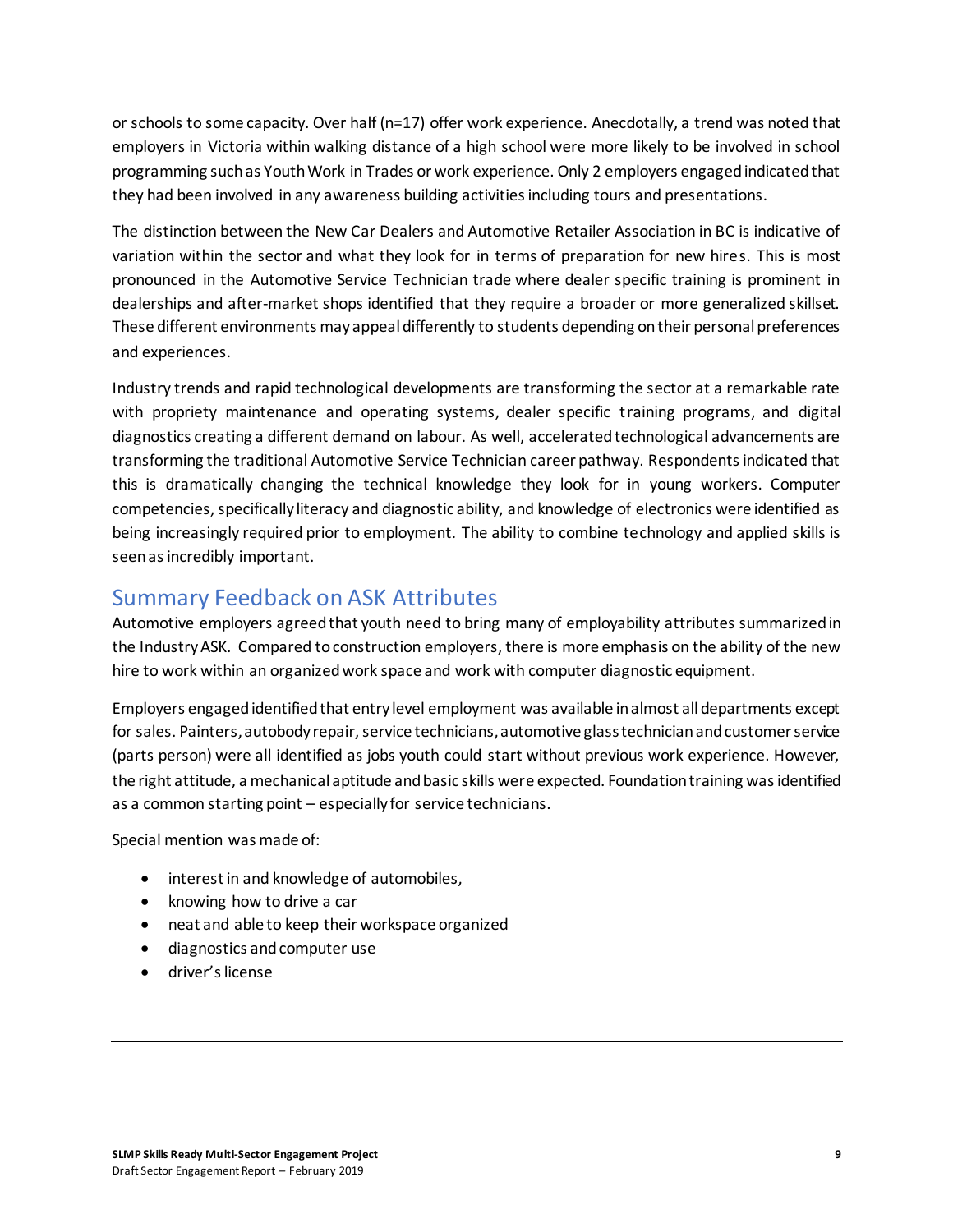*"I want the ten-year-old who took their bike apart in the backyard just to see how it works." Automotive Franchise Manager, Vancouver*

#### **ASK Variations - Automotive**

| <b>Attitude</b>                                                                                                                                                                                       | <b>Skills</b>                                                                                                                                                                                                                                                                              | Knowledge                                                                                                                                                                                                                                                                                                                                                                                                                                     |
|-------------------------------------------------------------------------------------------------------------------------------------------------------------------------------------------------------|--------------------------------------------------------------------------------------------------------------------------------------------------------------------------------------------------------------------------------------------------------------------------------------------|-----------------------------------------------------------------------------------------------------------------------------------------------------------------------------------------------------------------------------------------------------------------------------------------------------------------------------------------------------------------------------------------------------------------------------------------------|
| Employers agreed the<br>$\bullet$<br>current attitude list was<br>important but wanted<br>to ensure that youth<br>had a good attitude<br>towards safe work<br>practices and an<br>organized workspace | Employers agreed with<br>$\bullet$<br>the skill requirement<br>and had a focus on the<br>ability to use computers<br>and auto shop<br>equipment.<br>Experience using the<br>$\bullet$<br>equipment and/or hand<br>tools was important as<br>was ability to read and<br>interpret a manual. | Knowledge was not<br>$\bullet$<br>essential, but desired<br>for entry to the<br>workforce.<br><b>Employers interviewed</b><br>were most concerned<br>that new hires knew<br>how a car works and<br>had a passion for the<br>cars/trucks (auto<br>enthusiast)<br>All employers<br>$\bullet$<br>interviewed had<br>onboard training, so<br>safety was dealt with at<br>entry to employment,<br>but prior knowledge of<br>hazards was important. |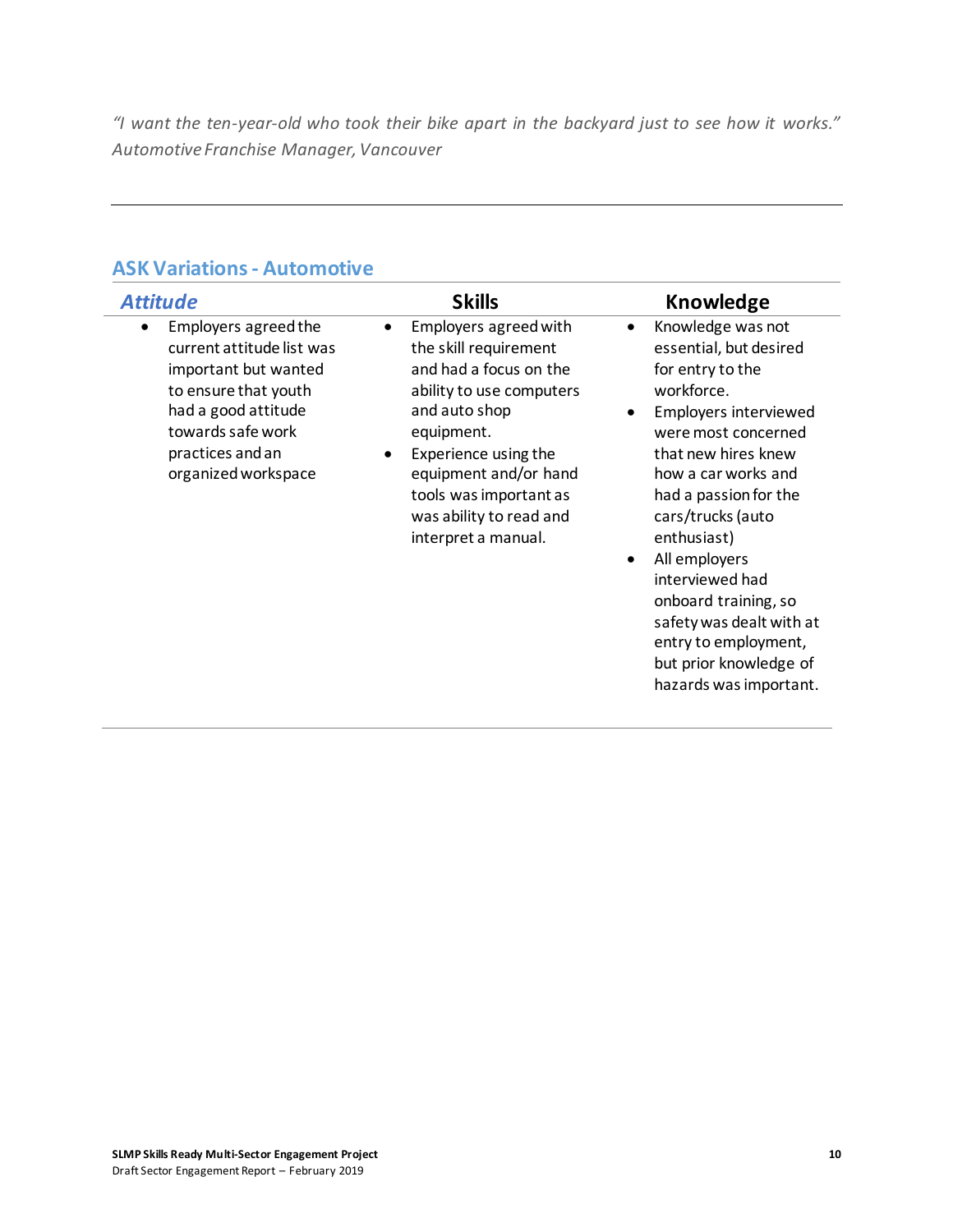#### **Key Informants Engaged**

Industry groups and key informants engaged in preparation of this report include:

| <b>Automotive</b><br><b>Retailers</b><br><b>Association</b>                                                                                                                                                                                                                                                                                     | Ken<br><b>McCormack</b> | <b>President &amp; CEO</b> | kmccormack@ara.bc.ca     |  |  |  |  |
|-------------------------------------------------------------------------------------------------------------------------------------------------------------------------------------------------------------------------------------------------------------------------------------------------------------------------------------------------|-------------------------|----------------------------|--------------------------|--|--|--|--|
| In addition to phone calls, two in person meetings occurred with Ken. Agreement in principle to work<br>together to expand Skills Ready into the Automotive sector is in place. Preparation of short form and<br>long form survey for Automotive was completed and shared.                                                                      |                         |                            |                          |  |  |  |  |
| Importance: Ken McCormack is the key contact to reaching ARA membership and promoting youth<br>initiatives to the aftermarket automotive sector. In partnership is Blair Qualey, Ken directs the BC Auto<br>Careers initiative.                                                                                                                 |                         |                            |                          |  |  |  |  |
| <b>New Car Dealers</b>                                                                                                                                                                                                                                                                                                                          | <b>Blair Qualey</b>     | <b>President &amp; CEO</b> | bqualey@newcardealers.ca |  |  |  |  |
| In addition to a phone interview and one face to face interview, an in-person meeting occurred with<br>Blair and Ken McCormack of the ARA. Agreement in principle to work together to expand Skills Ready<br>into the Automotive sector is in place. Preparation of short form and long form survey for Automotive<br>was completed and shared. |                         |                            |                          |  |  |  |  |
| Importance: Blair Qualey provides key information regarding trends and needs of new car dealerships<br>and provides access to a broad range of members. In partnership is Ken McCormack, Blair directs the<br>BC Auto Careers initiative.                                                                                                       |                         |                            |                          |  |  |  |  |
|                                                                                                                                                                                                                                                                                                                                                 |                         | $T^{\prime}$ $\sim$ $\sim$ | الدهابات                 |  |  |  |  |

| The Garage | <b>Ron</b><br>Tremblay | Chair | & | <b>ARA</b> | Owner, ITA SAG   ronald@thegarage.ca |
|------------|------------------------|-------|---|------------|--------------------------------------|
|            |                        | Chair |   |            |                                      |

Ron Tremblay has been a key contact in facilitating discussion regarding auto careers. He is a selfdescribed champion and has been instrumental in advocating for collaboration amongst employers. He has suggested and initiated regional employer collaborations as a key mechanism for implementation.

Importance: Ron is an influential part of both the ARA and the provincial training and apprenticeship system. He is a key part of guiding any collaboration that may develop with ARA, and he is a key link to other auto employers in the Lower Mainland.

| <b>Fountain Tire</b> | Llovd<br><b>Stamm</b> | <b>Operations</b><br>Manager, Lower<br><b>Mainland Stores</b> | Llyod.stamm@fountaintire.com |
|----------------------|-----------------------|---------------------------------------------------------------|------------------------------|
|----------------------|-----------------------|---------------------------------------------------------------|------------------------------|

Lloyd has been an advocate champion of trades and apprenticeship in BC for several decades. As the former director of the Automotive ITO, Lloyd helped arranged group consultation and has been key to mapping out how implementation can happen with a broad group of aftermarket employers.

Importance: Lloyd Stamm is a key informant on labour market demand and the redevelopment of the ASK attributes. He also provides access to several Lower Mainland employers interested in project implementation.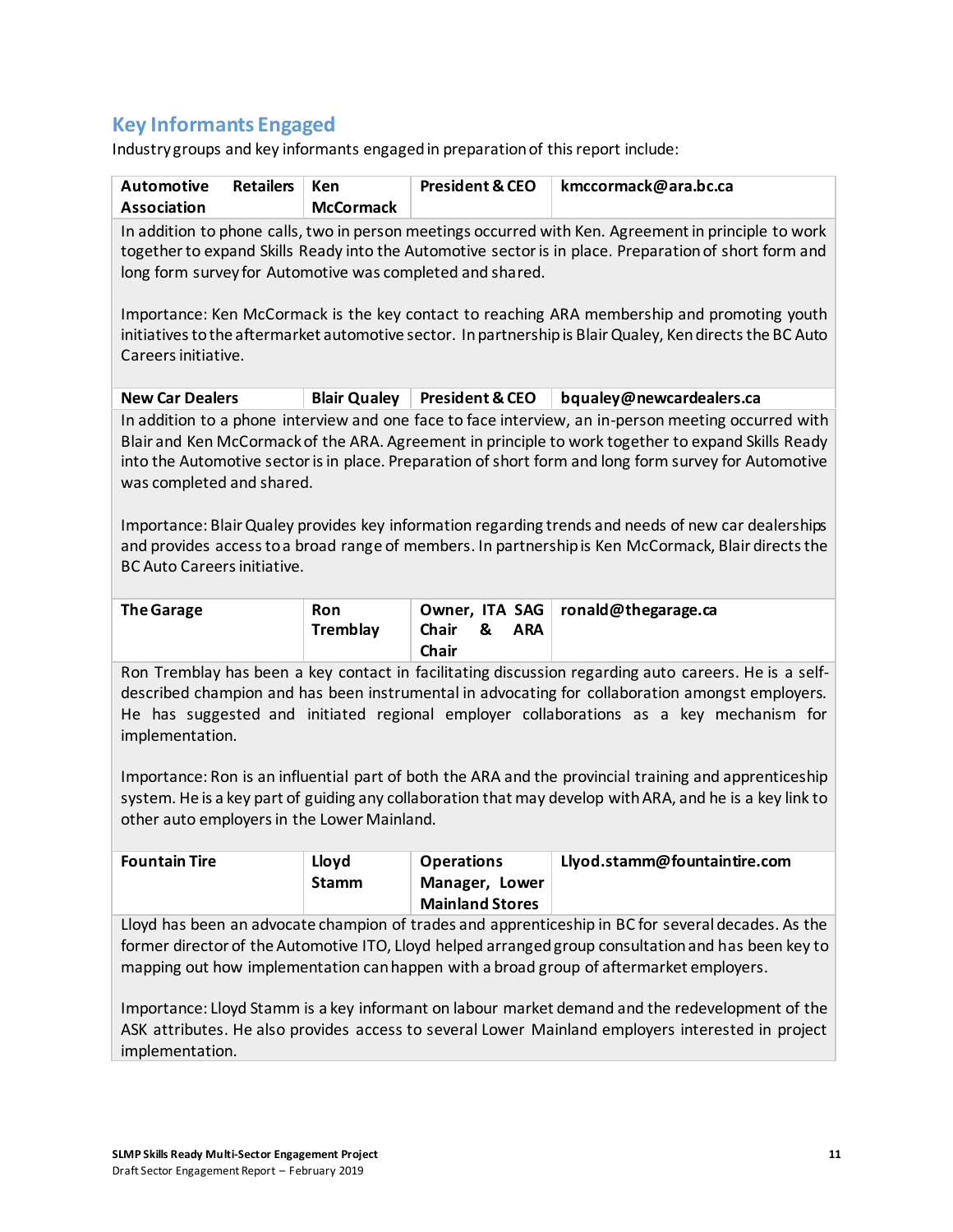### <span id="page-15-0"></span>Manufacturing Sector Findings

Manufacturing facilities are incredibly diverse. The range from primary to tertiary manufacturing in BC is significant. However, what employers expect from young people leaving high school is not. Employers look for the same Attitude attributes sought by construction and automotive, however the emphasis on trades and apprenticeship is less significant. Employer expectations of youth are driven by the process and product in each facility. In house training is the key mechanism for skill development, however this creates some unique challenges for entry level work. Distinction between in how young people are incorporated into the workforce is driven by several factors, this includes how much automation drives the process, how technical and precise the product is, the skill requirements of workers on production lines, the overall company culture and structure, the size of operation and others. While the sector is broad, sub-sectors can provide a more relatable starting point for exploration. Variation between subsectors can be significant, which may appeal to many young people.

*Employer Advice No. 2: "Have a positive attitude, attend work consistently, learn, develop skills, be willing to try new things, be flexible in terms of department, wages and shift, be safety conscious." Manufacturer, Victoria, BC*

Outreach to the manufacturing sector included direct employer engagement, consultation with industry groups, and collaborative outreach via a survey distributed through the Canadian Manufactures and Exporters. Most engagement was completed face to face, which included interviews tied to facility tours in 12 different locations. A total of 46 representatives from the manufacturing sector were engaged. 20 survey responses were gathered, and interviews or groups discussions occurred with 24 employers. 14 employers were involved in multiple engagement activities.

#### **Level of support and key themes**

The manufacturing sector presents a diversity of career opportunities for young people. All associations engaged perceived youth as a key part of a workforce development solution. When surveyed, 64% (n=10) of employers responded that they struggle to attract young employees, and 69% (n=11) perceive recent high school graduates as a key part of their workforce solution. Manufacturing employers have expressed a strong interest in awareness building activities, including tours, presentations and a presence at career fairs. Working with the CME has resulted in the organization of a minimum of 10 tours in October to correspond with Manufacturing Month. This will take place in 4 regions of the province and include tours throughout the Lower Mainland, Victoria, Nanaimo, Vernon, Kelowna and Prince George.

In the inclusion of manufacturing in Skills Ready, it will be important to create opportunities for educators and youth to discover what the jobs are locally and how they can get started. The challenge experienced in outreach has been to identify common career pathways, training needs and entry points to employment for young people. Comparing precision metal manufacturing in Nanaimo to primary wood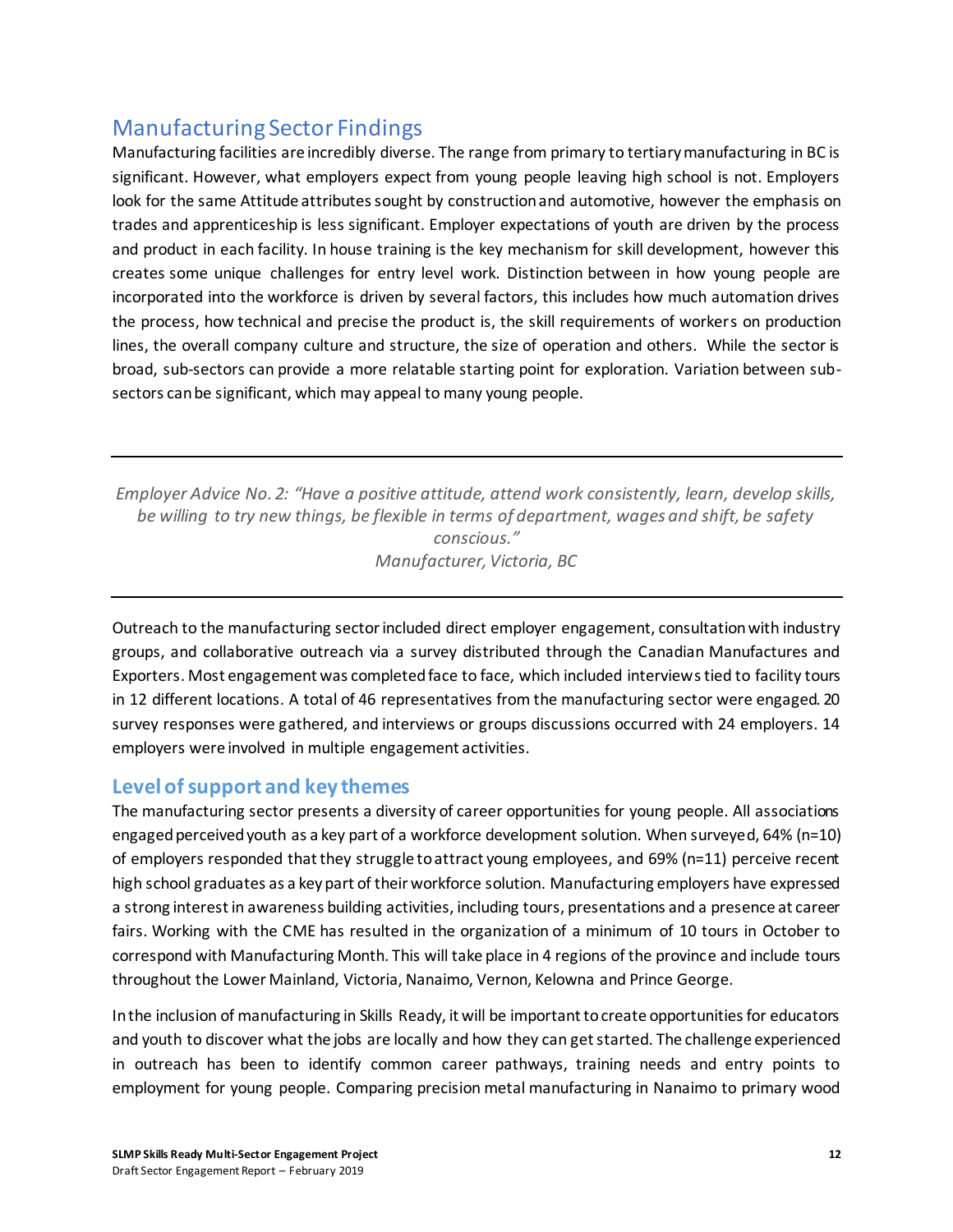manufacturing in Vernon to bio-medical manufacturing in the Lower Mainland highlights the complexity associated with promoting the sector to young people. Manufacturing engagement reinforces the importance of first-hand experience and youth/employer connection.

The manufacturing sector shares several common attributes with the construction sector. Feedback from employers and industry groups highlighted the importance of the Attitude attributes for entry level work opportunities. The priority on soft skills was significant, and most agreed that on the job training could be expected. One employer summarized the sentiment well when they expressed, "we hire for proven attitude, the best preparation is a job or anything that shows that." Manufacturing's overlap with construction is also significant in terms of tool competencies and general physical aptitude that they seek.

While the needs of manufacturing employers are diverse, the majority of respondents  $-80\%$  (n=16) – indicated that they look for high school education or less. Respondents indicated that they would provide a variety of opportunities to youth over the course of a career. Long term employment options were possible in several locations, and the scope of what education would be paid for ranged from in house technical training to apprenticeship to management training and college or university courses. The interconnection between sales, product development, and production is more pronounced in manufacturing than construction. Similar observations were made with automotive employers – especially dealerships where there was a strong relationship between maintenance and sales noted. Entrepreneurship and innovation may be a key part of promoting the manufacturing sector and there is a natural tie to technology here.

A general observation has been made that manufacturing is often "hidden"; that there is no cohesive or distinct value-added manufacturing "culture" like there is for automotive, or even construction. Feedback from a young worker in the sector summarizes this observation, saying she hadn't known about the company she worked for existed until she applied for a job, despite it being in her neighborhood for the 20 years she lived there.

The lack of a known manufacturing identity showed up in several ways throughout engagement. This included in consultation with educators who noted an absence of high school career exploration activities related to manufacturing. Several associations and key informants also noted a lack of preparation at the high school level. One respondent explained that, comparatively to other parts of Canada and internationally, BC does not have a history of vocational training programs for manufacturing, nor a distinct manufacturing culture. The idea that someone would "stumble in to manufacturing" came up often amongst employer respondents, who themselves frequently started in other sectors.

Very few specialized training and employment preparation programs in high schools could be identified in the Greater Victoria Area, the Lower Mainland and Prince George. In all areas pre-apprenticeship exploration programs for automotive, marine repair, aviation and aerospace, and construction were identified in schools. The concern over a lack of awareness was also brought up in relation to dual credit programs – particularly the ITA's Youth Train in Trades programs.

Just as with construction, there are several challenges to pre-apprenticeship or vocational preparation training prior to experience or employment – especially when the focus is on high school students.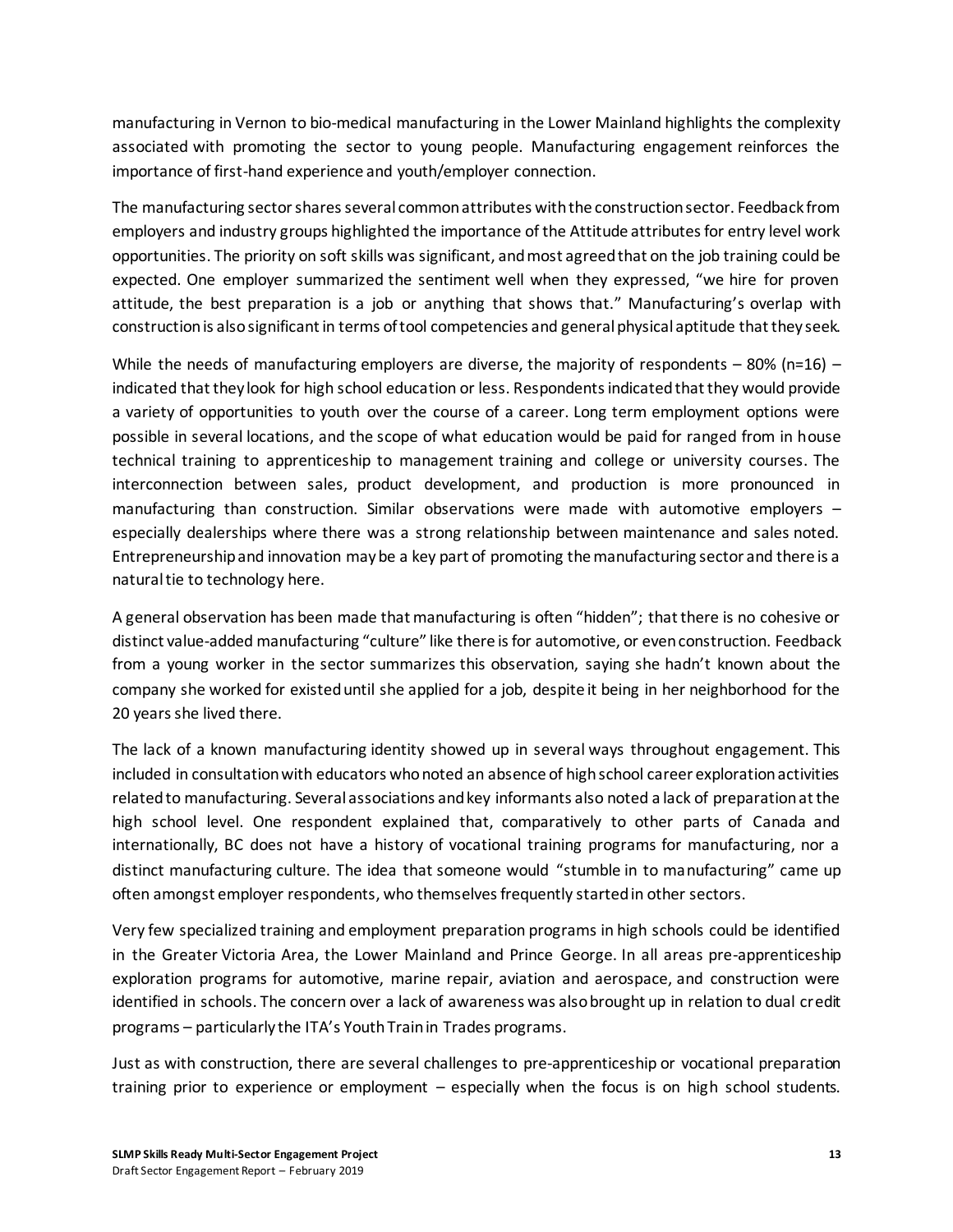Manufacturing employers indicated that they look for the same attributes that construction employers identified. Specialized knowledge and skills were a lower priority than attitude and in-house training could be expected. The solution may be in creating opportunities for youth to discover manufacturing jobs, then access existing school programs. Programs such as the ITA's Trade Sampler provide a broad set of base skills that are expected by employers in several sectors. During a visit to a Vancouver Island manufacturer, a graduate of a Trades Sampler program was observed working as a machinist, an entry level position – and an interest that developed during the welding and metal fabrication component of the Sampler program. As a result of employment with this particular manufacture, this employee was learning a CAD program – an interest developed as a direct result of the current employment. While anecdotal, this reinforces a need to explore if young people's awareness of trades and technology employment opportunities is a more important starting point than specialized preparation programs for high school students. Likely, the growth of both options will be a required response to skills shortages in the coming years – both in manufacturing and other sectors.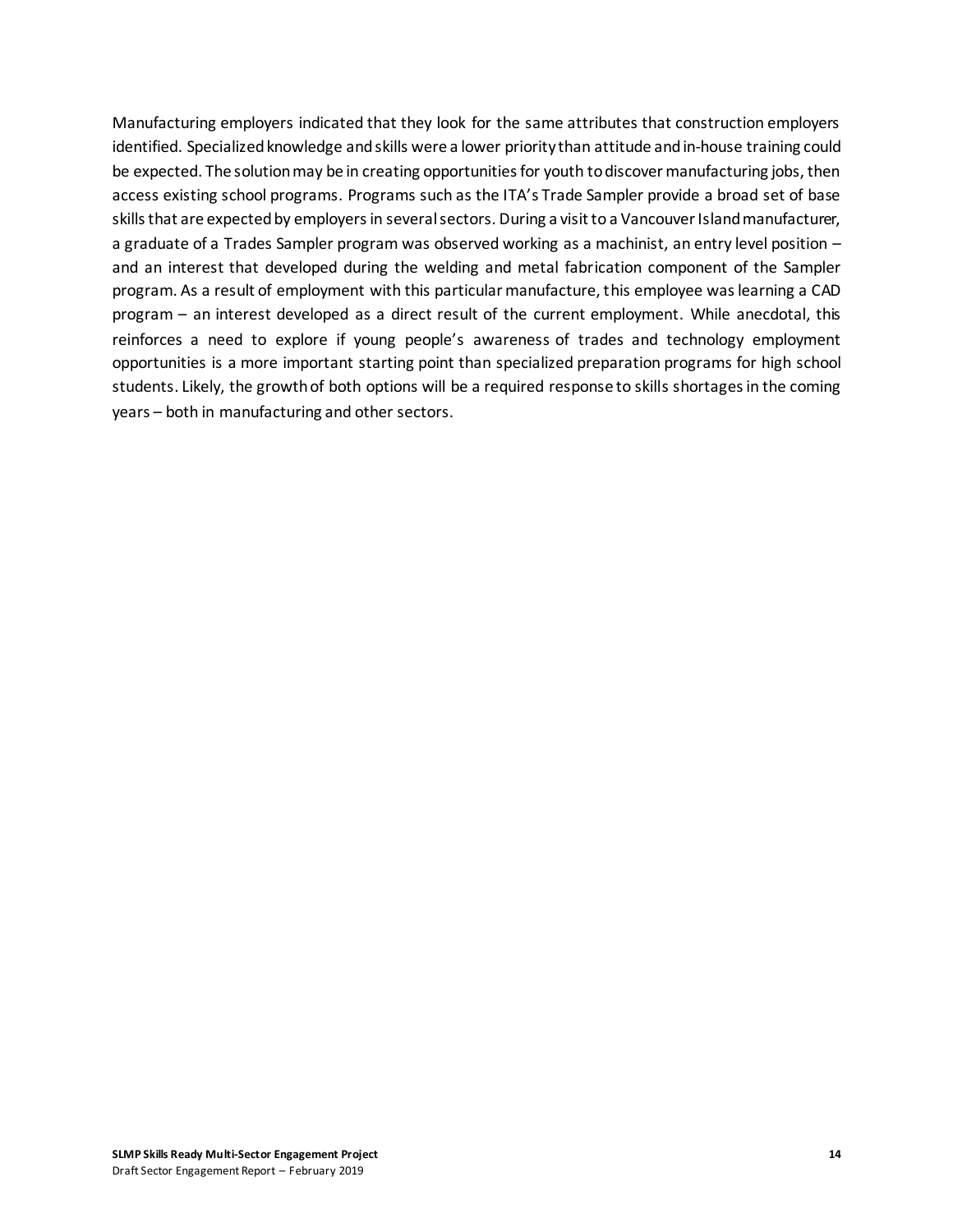### <span id="page-18-0"></span>Summary Feedback on ASK Attributes

Employers agreed that youth need to bring some employability attributes related to similar construction ready attitudes, skills and knowledge to the job. Compared to construction employers, there is more emphasis on the ability of the new hire to work within the confines and challenges of a manufacturing environment. Special mention of:

- interest in machines and making 'things',
- spatial awareness in terms of being able to move efficiently and effectively around the machinery to ensure productivity and safety,
- attention to detail during production,
- satisfaction working on repetitive tasks,
- reading and interpreting documents,
- using machines and computers and;
- responding well to constructive criticism.

#### **ASK Variations - Manufacturing**

| Attitude                                                                                                                                                                            | <b>Skills</b>                                                                                                                                                                                                    | <b>Knowledge</b>                                                                                                                                                                                                                                                                  |
|-------------------------------------------------------------------------------------------------------------------------------------------------------------------------------------|------------------------------------------------------------------------------------------------------------------------------------------------------------------------------------------------------------------|-----------------------------------------------------------------------------------------------------------------------------------------------------------------------------------------------------------------------------------------------------------------------------------|
| Employers<br>$\bullet$<br>generally agreed<br>that the existing<br>attitude attributes<br>were important for<br>young people to<br>possess or<br>demonstrate at<br>work. Additional | Employers agreed<br>$\bullet$<br>that young people<br>need to have skills<br>related to working<br>with their hands and<br>in a busy work<br>environment.<br><b>Technical skills that</b><br>would be desired in | Only a couple of employers felt<br>$\bullet$<br>there was a high requirement<br>for industry specific knowledge.<br>Employers explained that their<br>onboard training helped to<br>orient workers about the<br>required terminology so<br>advance knowledge was not<br>required. |
| Attitude attributes<br>were identified:<br>Spatial awareness<br>Able to take<br>constructive<br>criticism                                                                           | construction were<br>not as important.<br>Specific additional<br>$\bullet$<br>skills were<br>mentioned by<br>employers:                                                                                          | Employers did state they felt<br>$\bullet$<br>there was little knowledge in<br>their community about the<br>opportunities in manufacturing<br>and despite reaching out to<br>schools did not get much<br>interest.                                                                |
| Proactive<br>Ability to handle<br>$\bullet$<br>repetitive work                                                                                                                      | Mechanical sense<br>Precision/quality<br>$\bullet$<br>control<br><b>Read Drawings</b><br>$\bullet$<br>Apply reading and<br>writing                                                                               | Employers have good<br>٠<br>onboarding programs, that<br>review industry terms, work<br>processes and safe working<br>procedures.<br>Knowledge of safe work<br>$\bullet$<br>practices was desired, but not<br>mandatory as onboard program<br>includes this training              |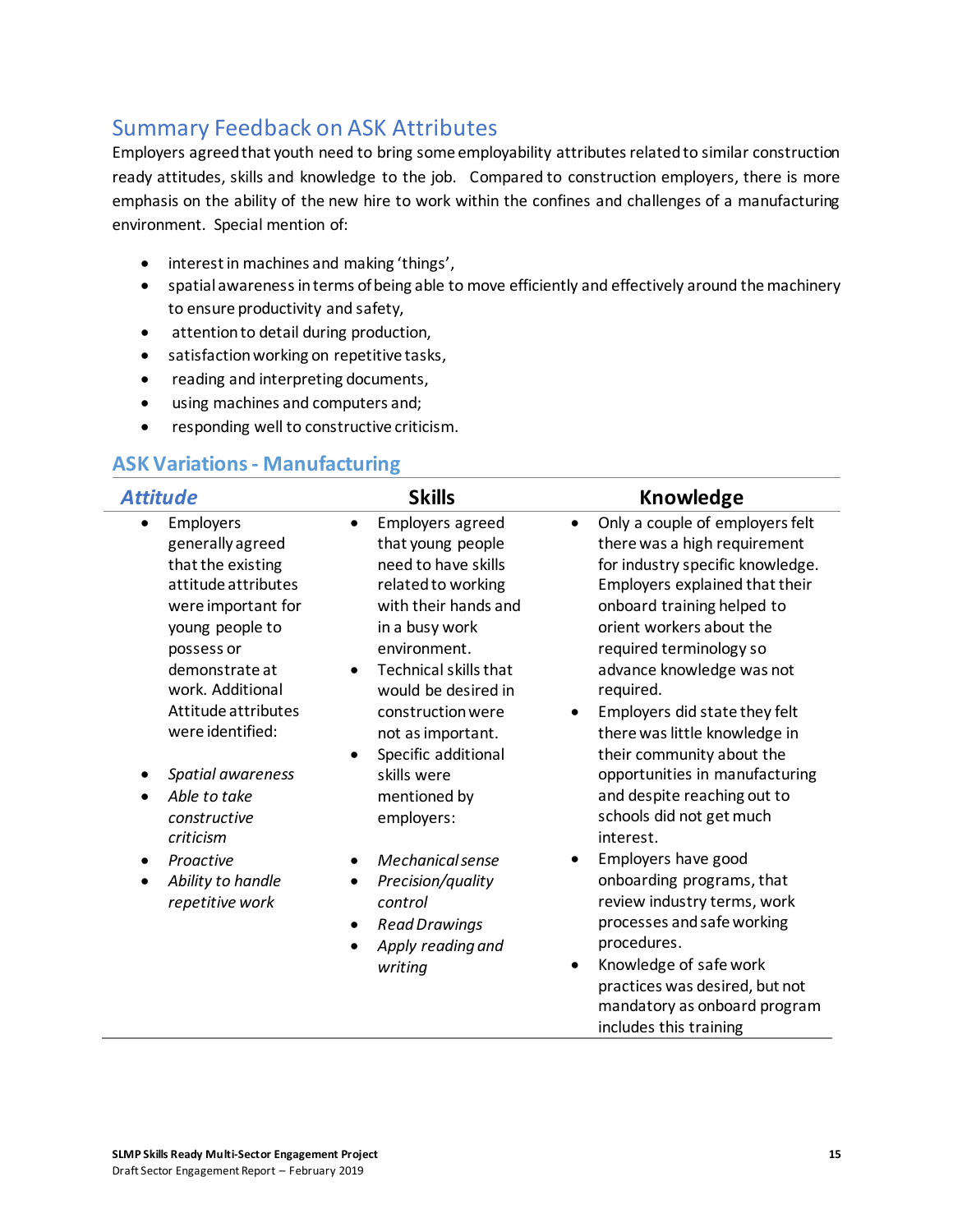#### **Key Informant Engagement**

Industry Groups engaged in preparation of this report include:

| <b>Manufacturers</b>                                        | Andrew                    | <b>Divisional</b>                                                  | Andrew.wynnwilliams@cme-mec.ca |
|-------------------------------------------------------------|---------------------------|--------------------------------------------------------------------|--------------------------------|
| Canadian                                                    | Wynn-                     | Viœ                                                                |                                |
| and Exporters BC                                            | <b>Williams</b>           | President, BC                                                      |                                |
| <b>Manufacturers</b><br><b>Canadian</b><br>and Exporters BC | Glenda<br><b>Beaulieu</b> | Sr.<br>Manager,<br><b>National</b><br><b>Marketing &amp; Brand</b> | glenda.beaulieu@cme-mec.ca.    |

Meetings with CME have been ongoing and a collaboration agreement in principle has been established. Two consultations have occurred with members, including one related to youth employability and one related to HR challenges. A third with employers in the North was delayed by summer vacations. Short form survey and long form survey established and branded. A list of employer contacts was provided.

Importance: CME provides access to their membership, which is comprises several manufacturers that are keen to be involved and represent an innovative and creative approach to manufacturing – something that is more accessible to high school students than other forms of manufacturing.

| Harbour Digital (VIMAB)         |        | John Juricic | Owner   | iohn@harbourdigitalmedia.com |
|---------------------------------|--------|--------------|---------|------------------------------|
| Schmidt<br>&                    | Carbol | Barry Carbol | Partner | bcarbol@telus.net            |
| <b>Consulting Group (VIMAB)</b> |        |              |         |                              |

Conversations are ongoing with Harbour Digital about where collaboration can occur. Four meetings have occurred to date and subjects have included updating resources and implementation in Island schools. An employer meeting is tentatively planned for the fall.

Importance: HD Media has lead Sector LMP research on Vancouver Island and is key facilitator and organizer for an ad hoc group of employers.

| <b>BC</b>            | <b>Alliance</b> | <b>of</b> | <b>Marcus</b> | <b>President &amp; CEO</b> | marcus@manufactuirngbc.org |
|----------------------|-----------------|-----------|---------------|----------------------------|----------------------------|
| <b>Manufacturing</b> |                 |           | Ewert-Johns   |                            |                            |

One in person meeting occurred. Discussion focussed on the potential to work together. Unclear regarding their capacity or interest to be involved. Potential for collaboration to provide training options in secondary schools.

Importance: Marcus Ewert-Johns has significant experience spearheading training and workforce development initiatives for the manufacturing sector. He is a key contact and link to potential manufacturing employers looking to hire and train youth leaving school.

#### *Sub-Sectors*

Two key subsectors were engaged in anticipation of a Skills Ready expansion. This included employers and industry representatives for the value-added wood products sector and the marine – small craft sector. Value added wood manufacturing and primary wood processing are a significant portion of manufacturing employment in BC, and the sector is undertaking a significant workforce development project through Forestry Innovation and Investment. Collaboration with this subsector is ongoing and is likely to be incorporated as a future Skill Ready project.

Small craft marine manufacturing and repair was noted as a unique sub-sector that has a particularly strong presence on Vancouver Island. Uniquely, the combination of recreational marine activities, fisheries, and research has led to the development of a specialized group of manufacturers active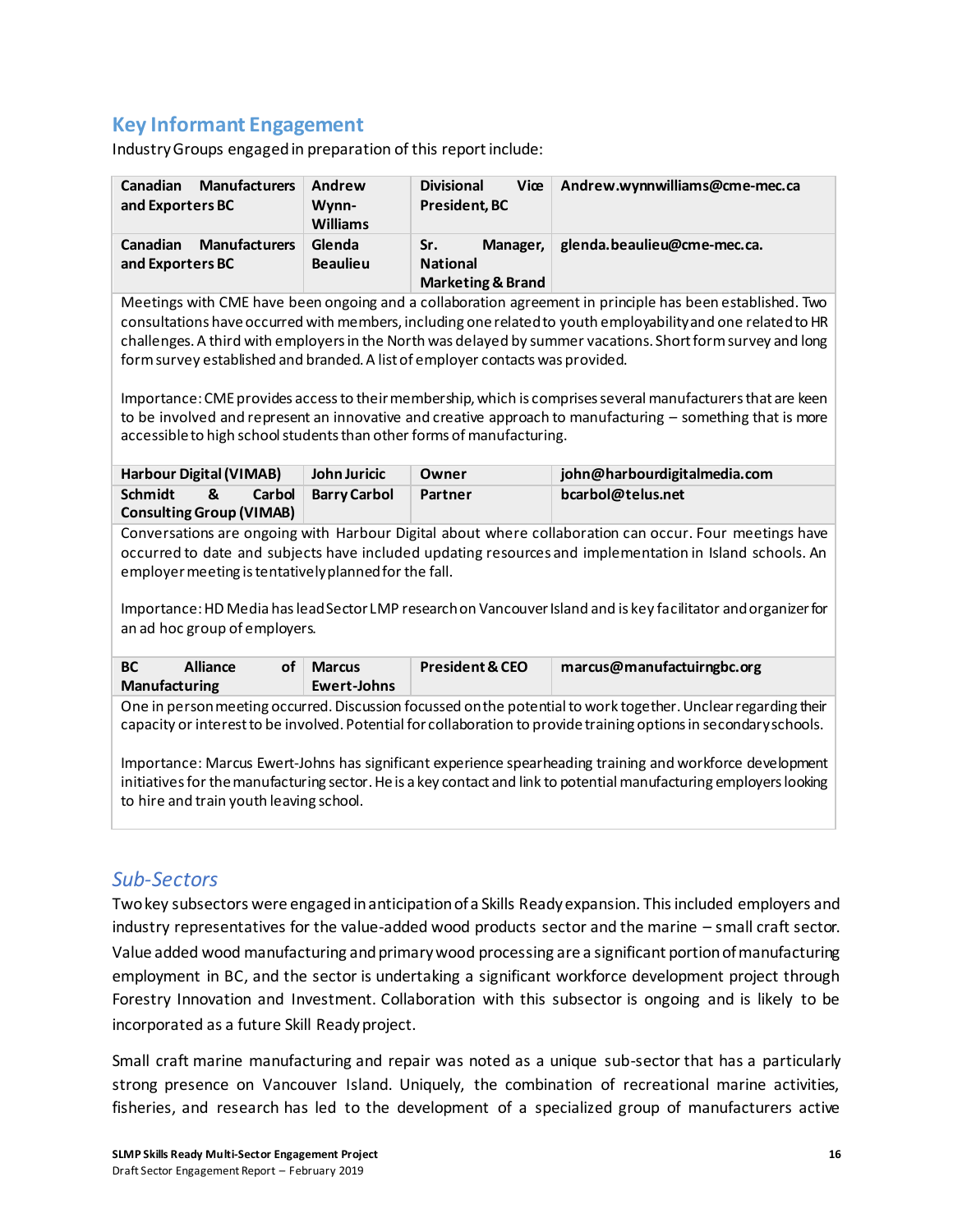clustered in Sidney and Nanaimo. Large-scale shipbuilding is also perceived as a sub-sector of manufacturing and should be considered in future skills Ready initiatives. Outreach to the ship-building sub-sector is in the initial stages and not included in this report.

The following key informants were interviewed:

| <b>BC Forest Safety Council</b>                                                                                                                                                                                                                                                             | Gerard<br><b>Messier</b> | Manager - Training<br>Program<br>and<br><b>Development</b> | gerard.messier@bcforestsafe.org |  |  |  |
|---------------------------------------------------------------------------------------------------------------------------------------------------------------------------------------------------------------------------------------------------------------------------------------------|--------------------------|------------------------------------------------------------|---------------------------------|--|--|--|
| BC FSC is undertaking initiatives to promote career skills and safety to youth and is interested in collaborating to<br>engage secondary students. Initial collaboration has resulted in industry volunteers being identified for safety<br>presentations through the LearnSafe initiative. |                          |                                                            |                                 |  |  |  |
| Importance: A key part of engaging manufacturers in the forestry sector                                                                                                                                                                                                                     |                          |                                                            |                                 |  |  |  |

| Human Capital Strategies   | Kerry Jothen | <b>CEO</b> + Principal | kjothen@humancapitalstrategies.ca |
|----------------------------|--------------|------------------------|-----------------------------------|
| (Forestry Investment and   |              |                        |                                   |
| <b>Innovation Council)</b> |              |                        |                                   |

Kerry Jothen is leading engagement into workforce development solutions for Forestry Innovation and Investment. Initial conversation identified complementary activities in both the FII engagement and this project. The Foundation's ongoing FII project related to career awareness in forestry may be a key point for collaboration over time.

Importance: Kerry Jothen provides significant insight in to strategic directions of the forestry industry, including industry needs for entry level position.

| <b>Quadrant Marine</b> | <b>Shelley</b> | <b>Managing Director</b> | smcivor@quadrantmarine.com |
|------------------------|----------------|--------------------------|----------------------------|
|                        | <b>McIvor</b>  |                          |                            |

The small craft marine sector has undertaken a partnership for youth training and engagement in Sidney and has looked at expanding options in Vancouver and elsewhere. Collaboration to date has been effective, with exploration of potential training partnerships launched with Quadrant and the Nanaimo school district.

Importance: Quadrant is leading both the training and employer engagement for the Marine Service Technician trade. They are a key link to industry and have crossover with manufacturing – especially on Vancouver Island. Critically, Quadrant is looking to develop youth outreach strategies for employers as well and collaboration is ongoing.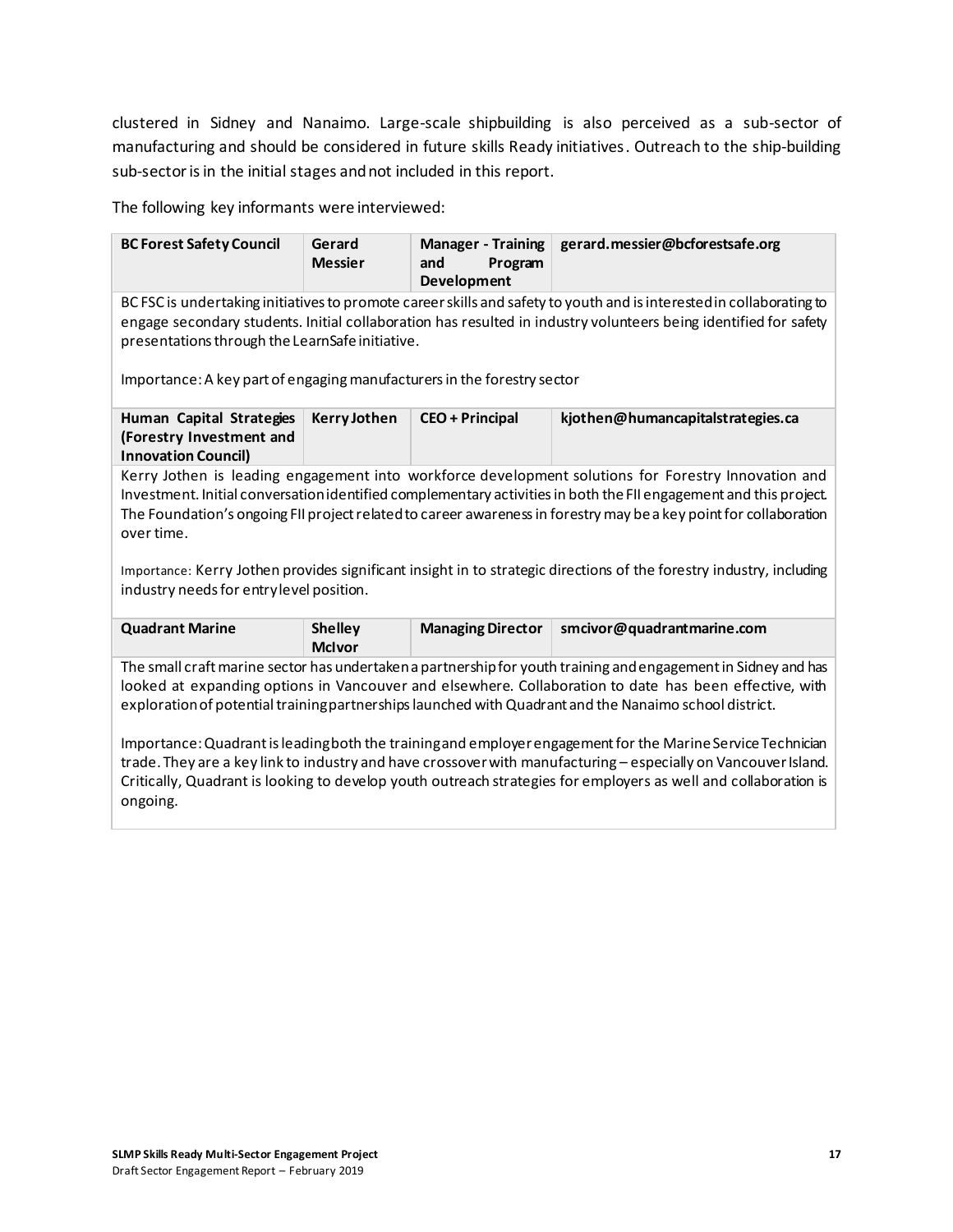# <span id="page-21-0"></span>ASTTBC Level of Support

Applied sciences technicians and technologists operate in a variety of sectors. They are represented and regulated provincially by the Applied Sciences Technicians and Technologists of BC (ASTTBC). ASTTBC has actively worked with school districts in the past to engage youth to consider and access technologist and technician careers. This has included initiatives that create work experience opportunities and the development of online career profiles and resources for students and educators.

Outreach to the organization occurred with Jason Jung, Manager Professional Practice, and Theresa McCurry, Chief Executive Officer. ASTTBC has committed to participate on the steering committee and to collaborate on outreach activities – starting in the Lower Mainland. ASTTBC is actively promoting STEM education and awareness through the ASTTBC Foundation, outreach activities, committee work and participation in events such as Skills Canada BC.

Following consultation with ASTTBC, a focus on content review was chosen over targeted employer engagement. This was decided based on two key factors. ASTTBC as an organization has been leaders in youth outreach at different points over the last two decades – particularly in the Lower Mainland. Work already undertaken includes communication material development, member surveys, youth programming and educator tool. ASTTBC has provided an extensive amount of information on both Labour Market Indicators and their own work on youth engagement. Second, ASTTBC is planning to lead its own member engagement in the fall, and the preference was to wait until that was in place.

#### <span id="page-21-1"></span>Key Themes

#### *For reference, a list of occupations considered as part of the applied sciences is attached in appendix 2.*

A key focus in the past year has been on Women in Technology. ASTTBC has completed a member survey of women technologist that identifies some key findings related to potential outreach activities coordinated through Skills Ready. Additional exploration of this will occur in the fall following key committee meetings.

Findings from their survey indicated that women currently working in technology positions do not agree that girls receive enough information in the K-12 school system to enable them to choose a career in technology/science (80% No/20% Yes).<sup>3</sup> Top suggestions for improvement were more hands-on STEM activities in elementary school, additional applied science courses at secondary schools, career counselling for females interested in STEM and guest speakers. Both hands on activities and guest speakers are Skills Ready activities already planned for the 2018/2019 school year – an initiative focusing on young women will be explored with ASTTBC. Respondents also identified two key pieces of information that can influence Skills Ready implementation. The first is that 13-17 is the age range that is most important to

<sup>3</sup> ASTTBC. (n.d.). *2017 BC Women in Technology Survey Results.* Retrieved from https://asttbc.org/wpcontent/uploads/2017/09/BC-Women-In-Tech-2017.pdf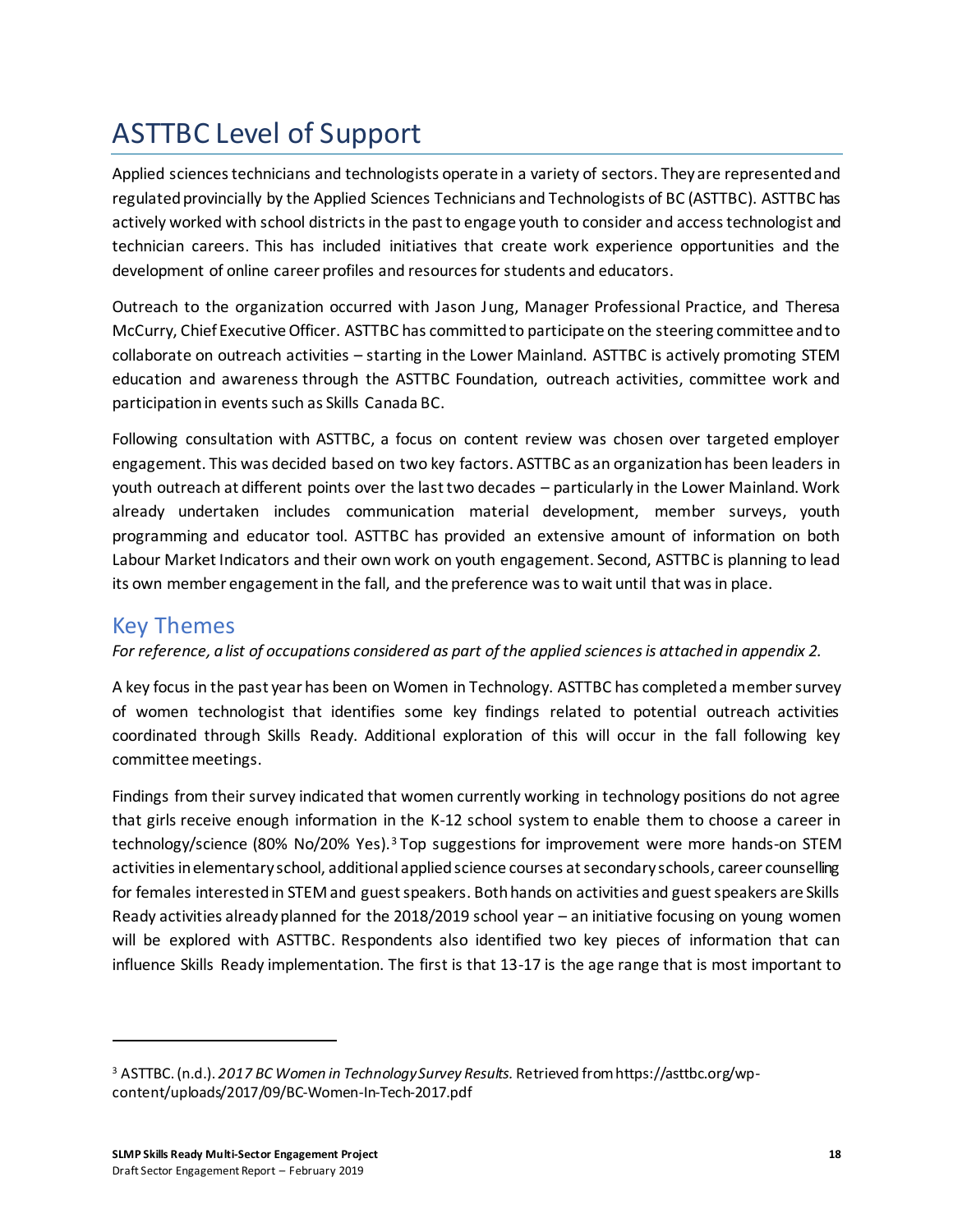capture a girl's interest in STEM, and that school is the best venue for this to happen. Parents were also identified as a key influencer.

ASTTBC's TechWORKS initiative was launched in 1995 with a video showcasing career opportunities in technology. Over a decade, TechWORKS activities included the creation of career promotional tools (including the TechBAR), a work experience pilot enabled by federal funding in the late 1990s and ongoing work experience initiatives throughout the early 2000s. An online resource was created to provide information on technology careers and has been maintained until 2016. ASTTBC is reviewing the resources and considering next steps.

Labour market research and work undertaken through the Technology Education and Careers Council (TECC) brought together by ASTTBC has long advocated for technology education and careers. In its 2013 strategic plan, the committee identified 10 recommendations with associated strategies for addressing looming skills gaps. Included in this are recommendations for promoting careers through the K-12 system, including high school preparatory programs for technology jobs and general STEM promotion. Very few entry level jobs are immediately accessible to youth graduating high school.

One component of the TECC 2013 strategy was the recommendation to develop more trades-totechnology pathways or dual trades/technology training programs. Promoting this combination may be an effective way of engaging young people who are unsure of what they want to do and see trades employment as having limited long term opportunities. This dual approach could be an effective way of shifting the perception of what applied skill employment involves and potentially attract a different audience of young people to these sectors. Attracting youth to trades and technology combined programs would have a positive impact for both manufacturing and construction.

Incorporating ASTTBC into Skills Ready could come with promoting technology training options in school. This includes exploration classes in drafting, industrial engineering, applied mathematics and instrumentation. Additionally, a focussed effort between a post-secondary partner, high school educators, manufacturing employers, ASTTBC, and others could be pursued to encourage more pre-employment preparation for technologist roles. An example of this is a 9 month drafting courses which could be undertaken as pre-employment preparation through existing dual credit structures. Youth would have access to several entry level employment opportunities upon graduation in addition to other postsecondary options.

The inclusion of technologies in the Skills Ready initiative is important. Trades and technologies are intrinsically intertwined in all 3 sectors explored. Providing a clearer and more accurate picture of career opportunities in manufacturing, construction and automotive requires a broader depiction of the skills, tasks and activities undertaken in entry level positions and long-term career options. Leveraging technology related employment can help challenge the antiquated perception associated both with the trades and with work in these sectors.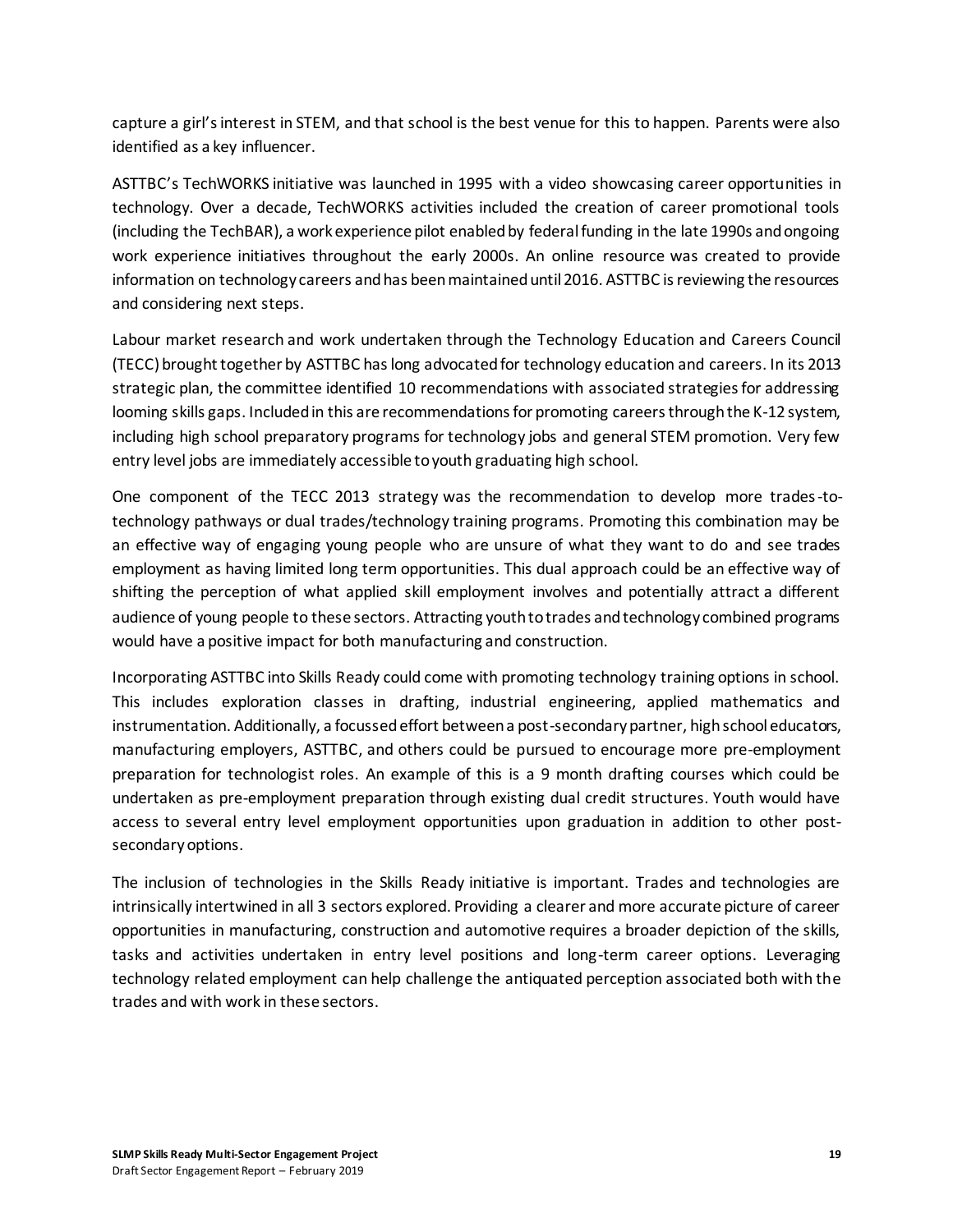#### *Additional Technology Outreach*

In addition to ASTTBC, further outreach and consultation occurred with representatives of industry groups operating in technology fields. This included initial consultation with representatives of the Information Communications Technology (ICT) Sector. A key focus here is on the intersection between construction, manufacturing, automotive and design. Regional collaborations may be undertaken, especially in locations where ICT is an integral part of manufacturing. For the immediate future, it is suggested that ICT employers be engaged where activities have a natural overlap with applied design and skills.

| <b>Information</b><br>and<br>Communications                                                                       | Sandra Saric       | <b>Vice</b><br>President.<br><b>Talent Innovation</b> | s.saric@ictc-ctic.ca                                                                                              |  |  |
|-------------------------------------------------------------------------------------------------------------------|--------------------|-------------------------------------------------------|-------------------------------------------------------------------------------------------------------------------|--|--|
| <b>Technology Council</b><br><b>of</b>                                                                            |                    |                                                       |                                                                                                                   |  |  |
| Canada (ICTC)                                                                                                     |                    |                                                       |                                                                                                                   |  |  |
|                                                                                                                   |                    |                                                       | We connected with themin March and they have promotional materials for youth that they are willing to share.      |  |  |
|                                                                                                                   |                    |                                                       | The Information and Communications Technology Council (ICTC) is a not-for-profit national centre of expertise     |  |  |
|                                                                                                                   |                    |                                                       | for the digital economy. ICTC is the trusted source for evidence-based policy advice, forward looking engagement, |  |  |
| and creative capacity building programs for the digital economy.                                                  |                    |                                                       |                                                                                                                   |  |  |
|                                                                                                                   |                    |                                                       |                                                                                                                   |  |  |
|                                                                                                                   |                    |                                                       | Importance: At both the federal and provincial level, ICTC has developed and tested skill training projects for   |  |  |
| tools.                                                                                                            |                    |                                                       | youth in school. They have provided insight in to challenges and successes for engaging youth through digital     |  |  |
|                                                                                                                   |                    |                                                       |                                                                                                                   |  |  |
| Island Women is Science                                                                                           | <b>Robyn Quinn</b> | <b>Chair</b>                                          | robynquinn@shaw.ca                                                                                                |  |  |
| and Technology (IWIST)                                                                                            |                    |                                                       |                                                                                                                   |  |  |
|                                                                                                                   |                    |                                                       | Connected with the Island Women in Science and Technology. Met with board and met with their chair and acting     |  |  |
| CEO 3 times. Very keen to be involved and connect with young women in the K-12.                                   |                    |                                                       |                                                                                                                   |  |  |
|                                                                                                                   |                    |                                                       |                                                                                                                   |  |  |
|                                                                                                                   |                    |                                                       | Importance: Robyn Quinn is a key part of the network of women in technologies and trades across Vancouver         |  |  |
|                                                                                                                   |                    |                                                       | Island, she forms a key part of outreach to young women to promote STEM careers through mentorship and            |  |  |
| industry connection.                                                                                              |                    |                                                       |                                                                                                                   |  |  |
| Independent                                                                                                       | Cindy              | <b>COO</b><br><b>of</b><br><b>BC</b>                  | cindy@capasiti.ca                                                                                                 |  |  |
|                                                                                                                   | Pearson            | <b>Technology</b>                                     |                                                                                                                   |  |  |
|                                                                                                                   |                    | Industry                                              |                                                                                                                   |  |  |
|                                                                                                                   |                    | <b>Association</b>                                    |                                                                                                                   |  |  |
| Provided direction and suggestion on engaging tech employers in support of applied skills. Identified interest in |                    |                                                       |                                                                                                                   |  |  |
| collaborating to engage the sector in implementation activities.                                                  |                    |                                                       |                                                                                                                   |  |  |
|                                                                                                                   |                    |                                                       |                                                                                                                   |  |  |

Importance: A key connection to the tech sector, including software development. Provides a wealth of insight in to industry priorities and challenges, especially when onboarding young workers. She is a key informant on the ASK attributes for technologies.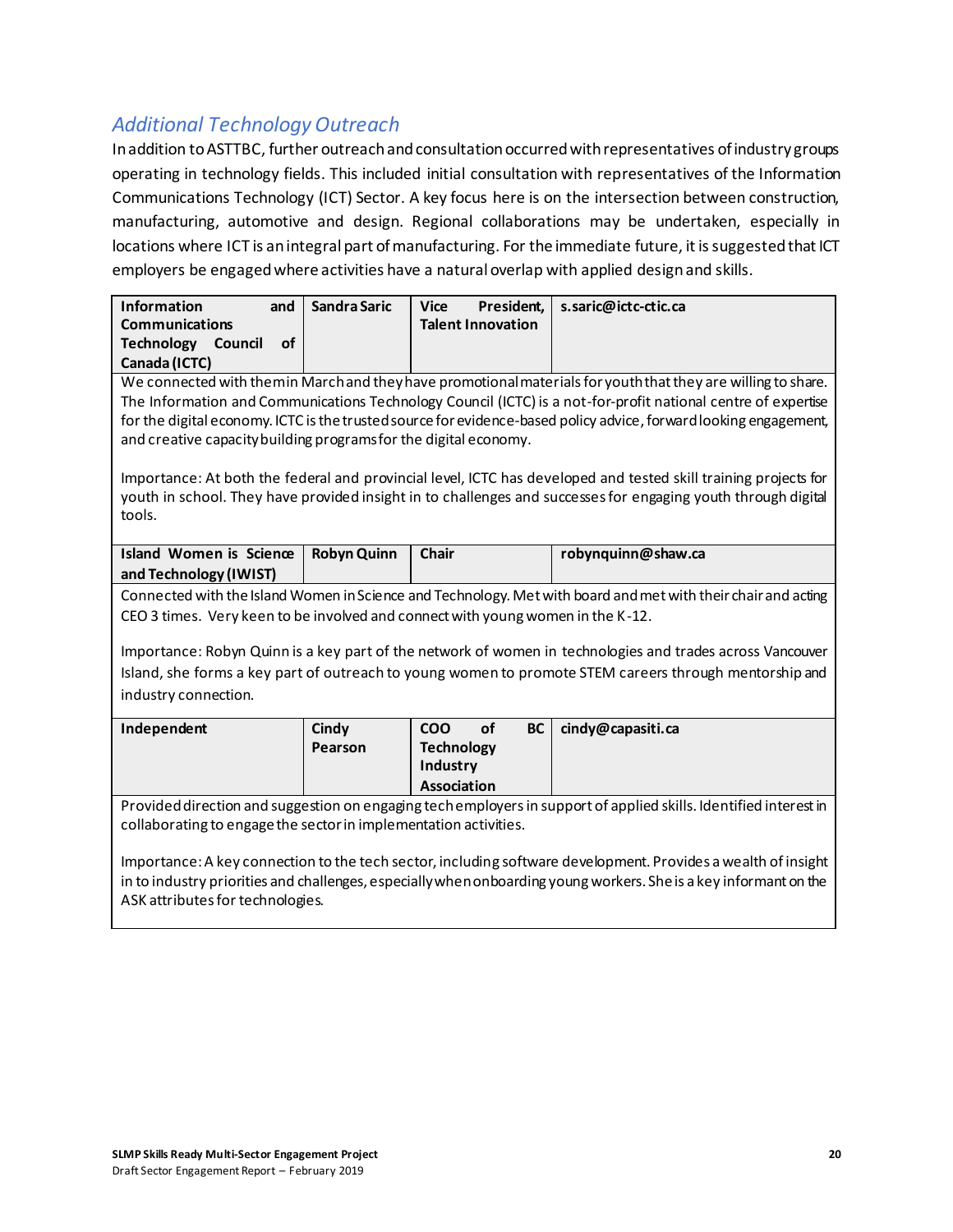### <span id="page-24-0"></span>Survey Summary

A short form and a long form survey were developed to gather employer feedback on perceptions of high school graduates as a source potential labour, interest in engaging youth to promote careers in the sector and general expectations related to young workers. Examples of both are included here as Appendices 3 and 4.

The survey was distributed through multiple employer networks and was made available to all associations if they wished to distribute it. The largest response group came through the Canadian Manufacturers and Exporters. Direct employer outreach was undertaken. In person surveys and outreach by phone was a critical way of reaching small and medium sized enterprises – especially in the automotive sector.

The short form survey focussed on:

- 1. Demographic questions sector and region
- 2. Interest in engagement with secondary schools
- 3. Employability attributes (the Industry ASK)

The Long Form included questions focussed on:

- 4. Sector Specific questions
- 5. Training and retention
- 6. Employer perceptions of young workers

#### *Table 2: Respondent Breakdown by Short/Long and Sector*

|                     | Total | <b>Automotive</b> | <b>Manufacturing</b> | <b>Technologies</b> |
|---------------------|-------|-------------------|----------------------|---------------------|
| <b>Short Form</b>   | 55    | 41                | 17                   |                     |
| Long Form           |       |                   |                      |                     |
| <b>Both</b>         |       | 5.                |                      |                     |
| <b>Total Unique</b> | 60    |                   |                      |                     |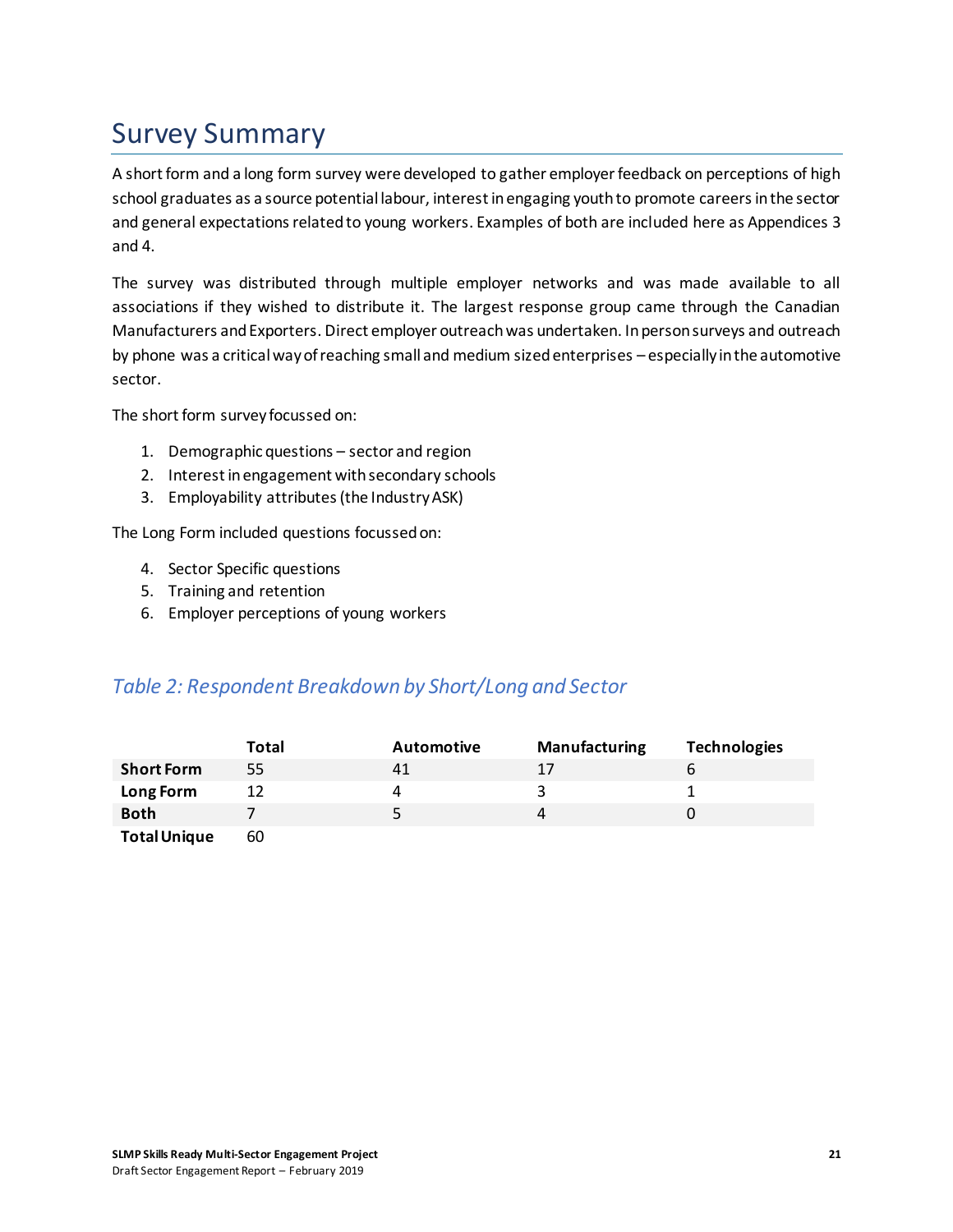#### **Survey Demographics**

Respondents had operations concentrated in the Lower Mainland (n=30) and Vancouver Island (n=28). For manufacturers, seven respondents operated in multiple regions. Only one automotive employer operated in multiple regions.

#### *Table 3: Survey Responses by Sector*

Q3: My company operates in the following sectors (click all that are applicable):

|                                                      |                | <b>This</b><br><b>Others</b> | <b>Sector</b>         | and | <b>Only This Sector</b> |
|------------------------------------------------------|----------------|------------------------------|-----------------------|-----|-------------------------|
| <b>Automotive</b>                                    |                | 1                            |                       |     | 39                      |
| <b>Manufacturing</b>                                 |                | $\overline{7}$               |                       |     | 9                       |
| Technologies (technicians and technologist services) |                | 6                            |                       |     | 0                       |
| <b>Construction</b>                                  |                | 3                            |                       |     | $\Omega$                |
| Forestry                                             |                | 3                            |                       |     | 0                       |
| <b>Marine</b>                                        |                | 0                            |                       |     | 0                       |
| <b>Hospitality</b>                                   |                | 0                            |                       |     | $\Omega$                |
| Oil & Gas                                            |                | $\mathbf{1}$                 |                       |     | $\Omega$                |
| Other (please specify)                               |                | $\overline{2}$               |                       |     | 0                       |
|                                                      |                |                              |                       |     |                         |
|                                                      |                |                              |                       |     |                         |
| Number of Respondents in 1 sector                    | 48             |                              |                       |     |                         |
| Number of Respondents in 2 or More Sectors           | 10             |                              |                       |     |                         |
| <b>Total Respondents</b>                             | 58             |                              |                       |     |                         |
| Missing                                              | $\overline{2}$ |                              |                       |     |                         |
|                                                      |                |                              |                       |     |                         |
| Other Industries                                     |                |                              | Agriculture, Trucking |     |                         |
| Examples of More Than One Sector                     |                |                              |                       |     |                         |
| <b>Manufacturing &amp; Construction</b>              |                |                              |                       |     |                         |
| <b>Manufacturing &amp; Forestry</b>                  |                |                              |                       |     |                         |
| <b>Manufacturing &amp; Technologies</b>              |                |                              |                       |     |                         |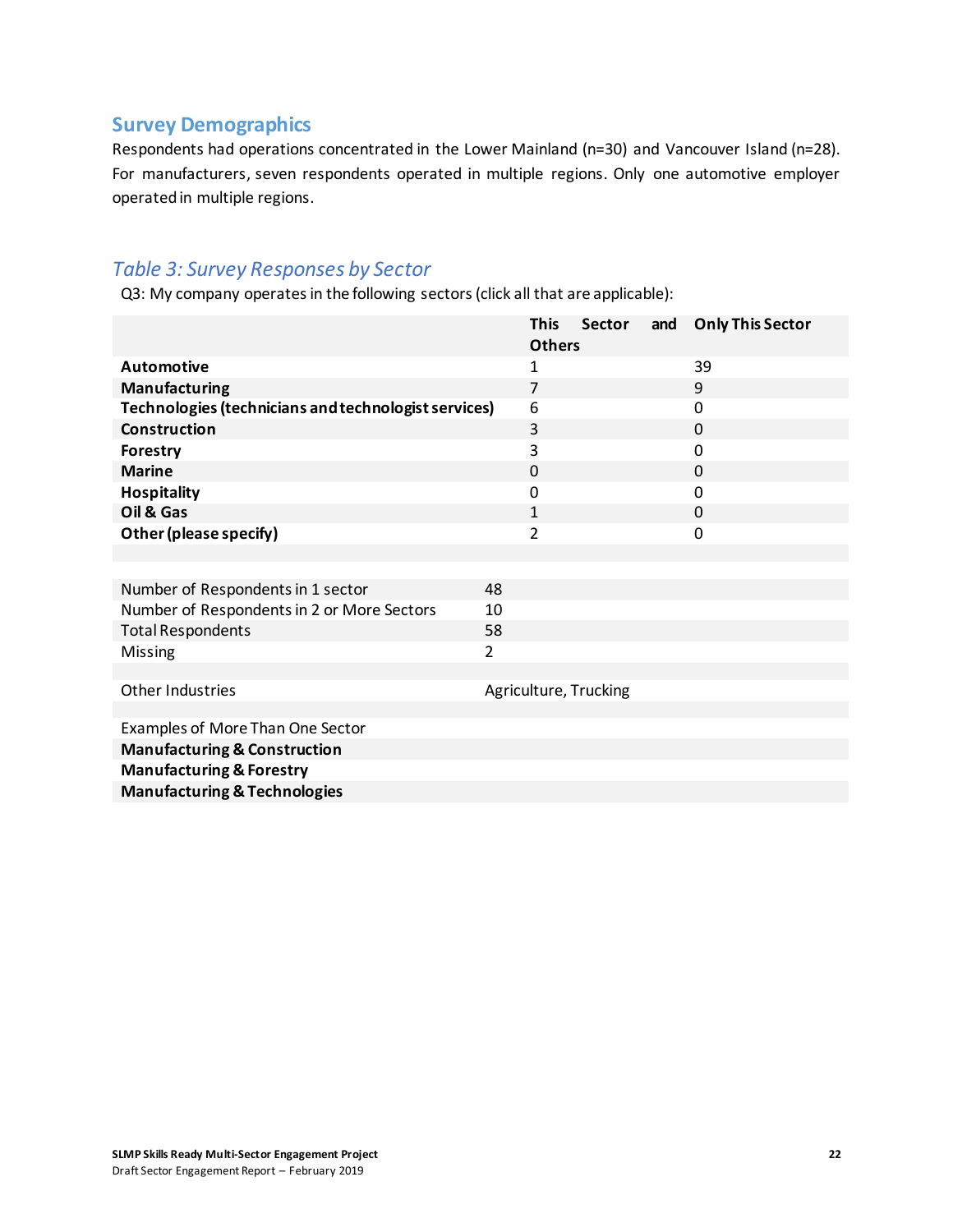### <span id="page-26-0"></span>Perceptions of the Next Generation

Three questions were asked to generate a clearer picture of what employers think about engaging the next generation. This will inform communication strategies targeted at employers. Most employers are struggling to attract young employees, only around half indicated that they are already working with schools. Around two-thirds of employers in the automotive sector had hired youth in high school (n:30), whereas three quarters (n:13) of manufacturing employers are not currently working with schools.

On further investigation, of those not currently working with schools, 71% (n=20) are interested in some form of outreach to schools either to build awareness or create work experience opportunities. The remainder are only interested in hiring after graduation. Of those that perceive youth as part of their workforce development strategy, 72% (n=31) are struggling to attract young workers. For those that are not struggling to attract young workers (n=19), the majority aren't working with schools currently (n=11).

These results are assumed to have a higher representation of employers interested in youth employees than the general population. Those who completed the survey online may have done so because they want to be involved in a youth initiative. Face to face outreach included meeting employers who did not want to respond to anything related to youth engagement, and therefore provided no response.

#### *Table 4: Youth Solutions and Engagement*

|                                                                                                                                                              | <b>No</b> | Yes | Total |
|--------------------------------------------------------------------------------------------------------------------------------------------------------------|-----------|-----|-------|
| Does your company struggle to attract young employees?                                                                                                       | 19        | 39  | 58    |
| Does your company perceive recent high school graduates<br>as a key part of its workforce development strategy?                                              | 15        | 43  | 58    |
| Does your company currently work with high school<br>educators or students to offer work experience, promote 28<br>careers in your sector or hire graduates? |           | 30  | 58    |

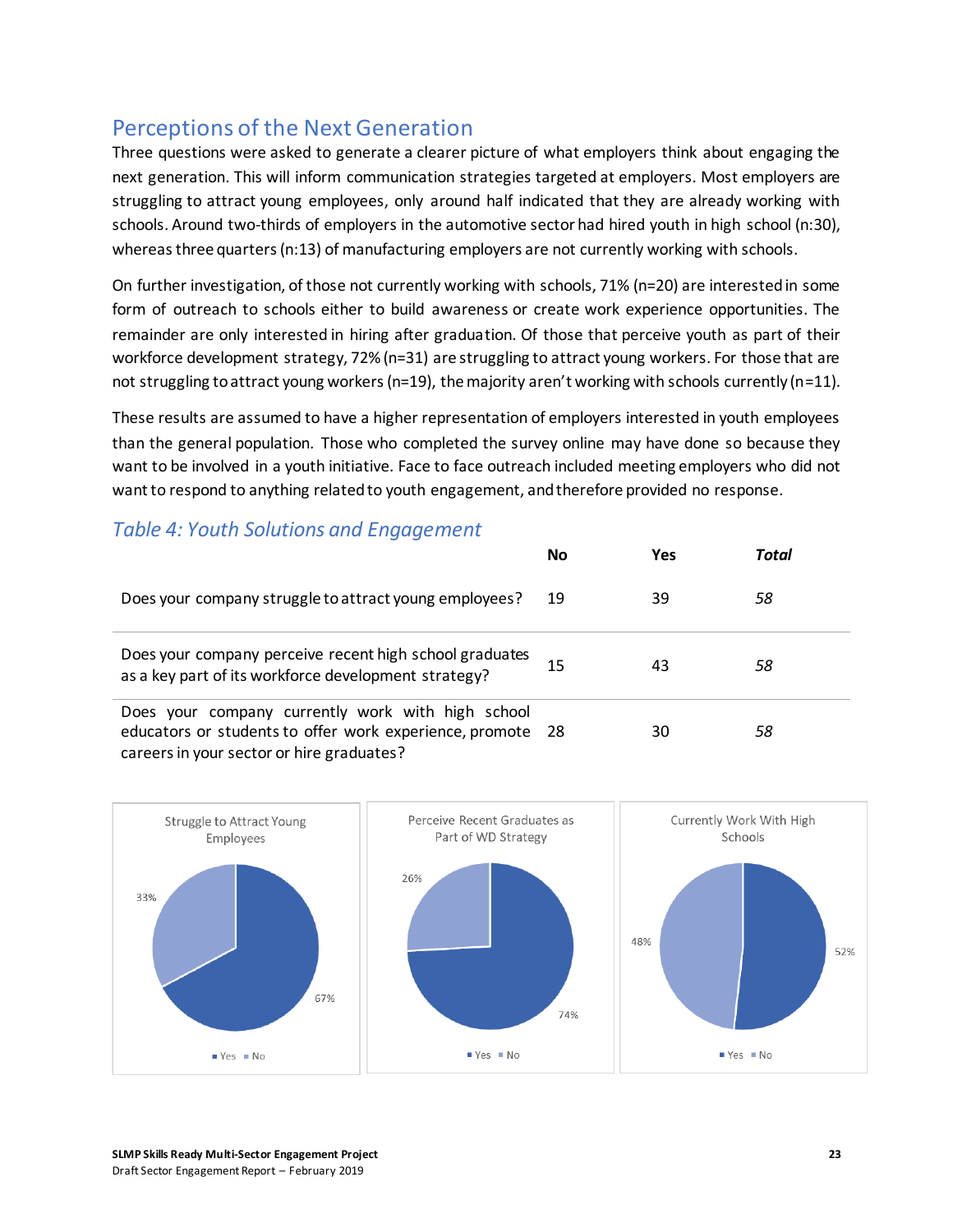#### **Minimum Education**

Education expected is low, but employers still seek a certain level of tool skill or technical aptitude. Automotive employers expressed an interest in hiring prior to graduation, especially if students had some experience with cars through their own hobby or a high school shop class.

#### *Table 5: What is the minimum education required for full-time entry-level jobs in your company?*

|                                                                                    | <b>Automotive</b> | <b>Manufacturing</b> | <b>All Responses</b> | % of all |
|------------------------------------------------------------------------------------|-------------------|----------------------|----------------------|----------|
| No high school completed (have left<br>school)                                     | 1                 | 2                    | 3                    | 9%       |
| <b>Currently in high school</b>                                                    | 7                 | $\Omega$             | $\overline{z}$       | 21%      |
| High school diploma                                                                | 9                 | 6                    | 15                   | 44%      |
| Apprentices (some technical training<br>completed such as a foundation<br>program) | 5                 | $\mathbf{1}$         | 7                    | 21%      |
| Trades certified (Red Seal or<br><b>Certificate of Qualification)</b>              | $\overline{1}$    | 1                    | 1                    | 3%       |
| College Diploma/certificate (1-2 year<br>program)                                  | 0                 | $\Omega$             | $\mathbf{1}$         | 3%       |
| Co-op students                                                                     | 0                 | $\Omega$             | $\Omega$             | 0%       |
| <b>UndergraduateDegree</b>                                                         | 0                 | $\Omega$             | 0                    | 0%       |
| <b>Graduate Degree</b>                                                             | 0                 | $\Omega$             | 0                    | 0%       |
| Other                                                                              | $\Omega$          | $\Omega$             | 0                    | 0%       |
|                                                                                    |                   |                      |                      |          |
| <b>Total Respondents</b>                                                           | 23                | 10                   | 34                   | 100%     |
|                                                                                    |                   |                      |                      |          |

*Employer Advice No. 3: "When hiring, I choose character over capacity." Manufacturing Employer, Langley, BC*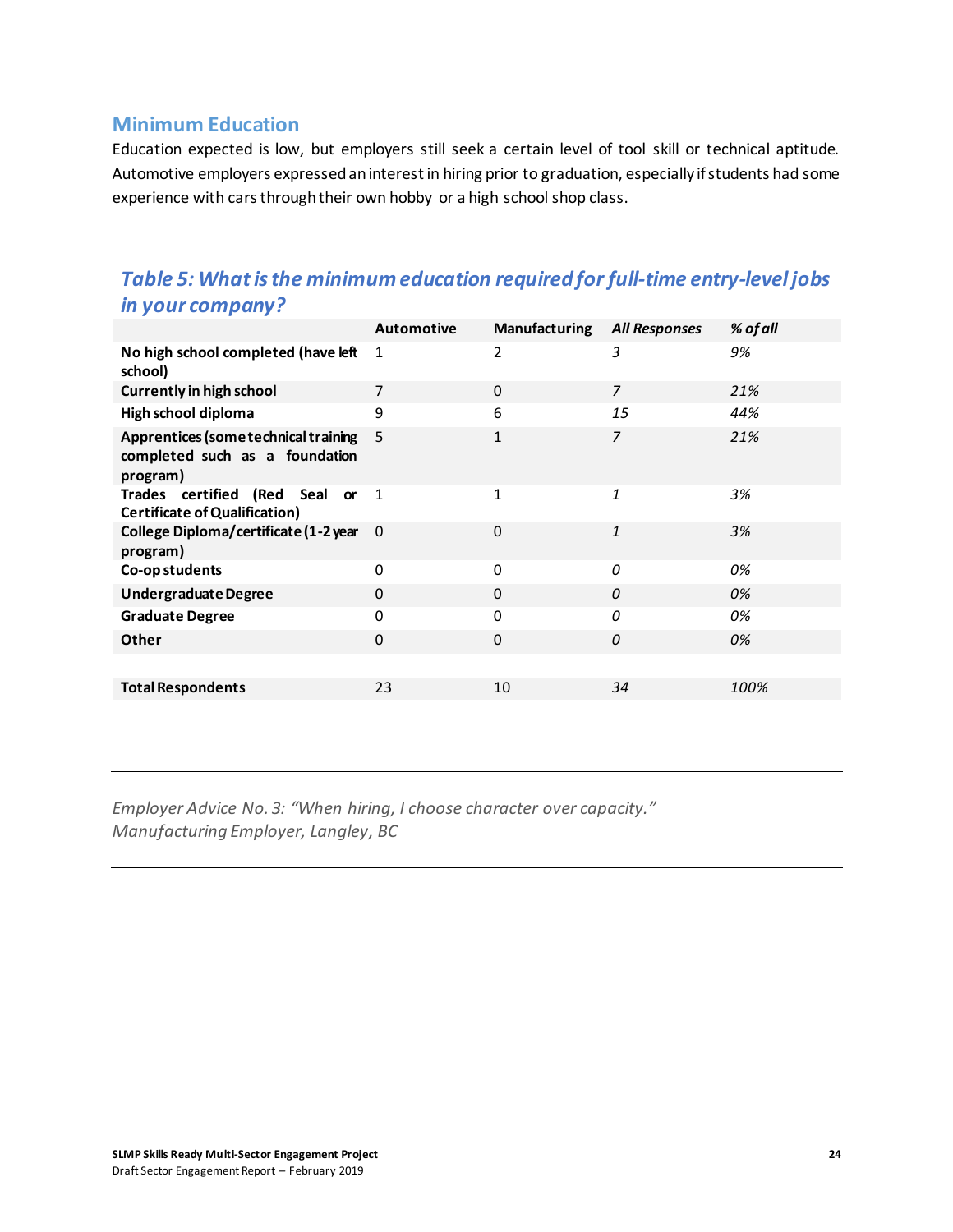#### **Employer Interest: Skills Ready Activities**

Survey respondents were asked if they currently worked with secondary school educators and youth. For those that did, they were asked what they currently offer and what they would be interested in offering. For those that do not work with schools currently, they were asked what they were and were not interested in offering. The results of these responses are below.

The most common way respondents work with schools is through work experience – 40% of respondents (n=19) indicated that they participated in this program. Only two respondents had done presentations and four had tours of the facilities.

In terms of employer interest, most respondents focus on high school level more than elementary or middle school. Interest is concentrated around employment options.



#### *Figure 1: Employer Interest in School Based Activities*

■ Low Interest ■ High Interest

*N=50*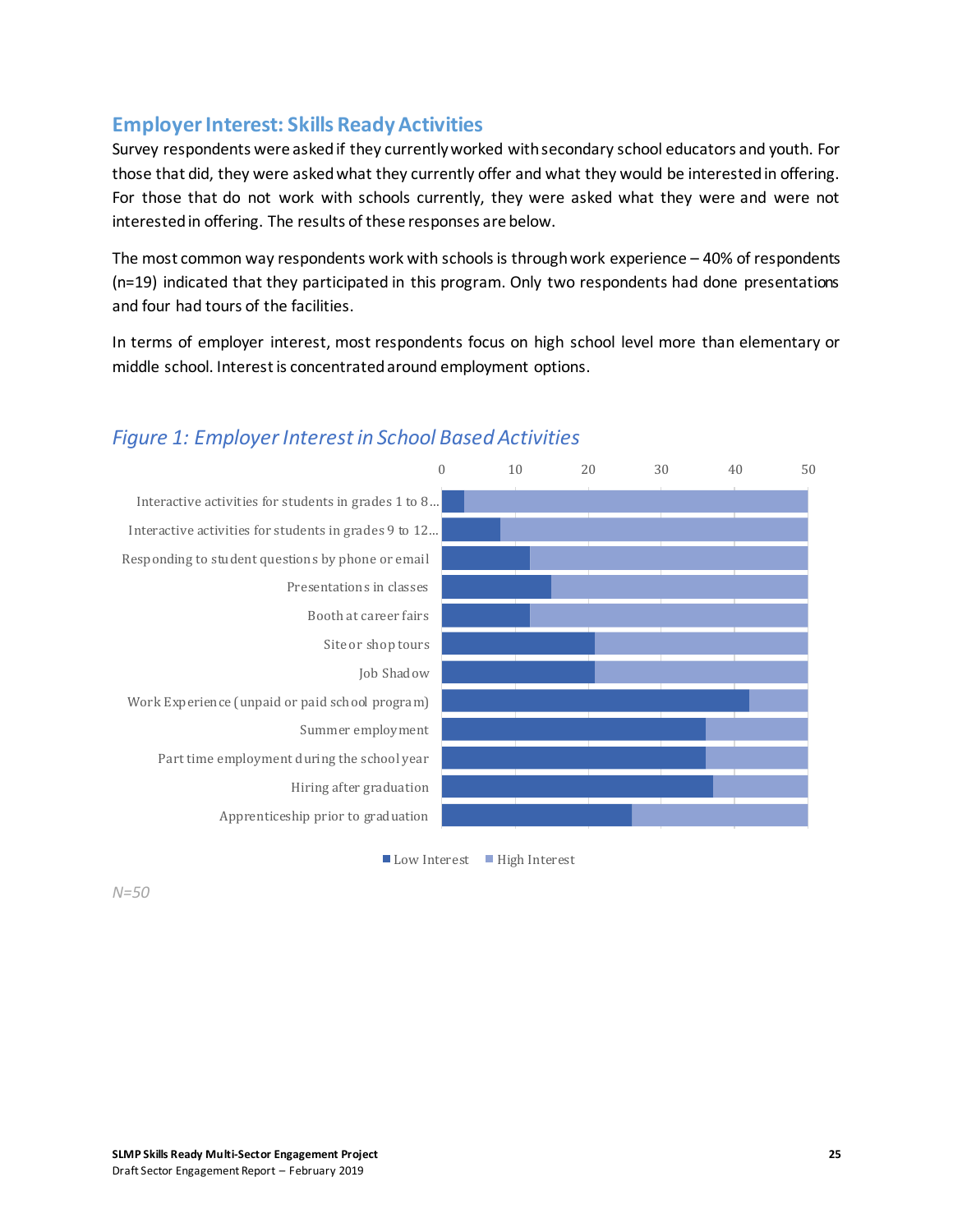#### **Employer Interest by Sector**

Responses were further analyzed, and responses were sorted by sector. Overall responses were then aggregated into interactive activities, awareness activities and work experience or early employment. The results are presented below.

#### *Figure 2: Manufacturing Employer Interest in School Based Activities*



Manufacturing High Interest Manufacturing Low Interest

*n=16*

#### *Figure 3: Automotive Employer Interest in School Based Activities*



0% 10% 20% 30% 40% 50% 60% 70% 80% 90% 100%

■ Automotive High Interest ■ Automotive Low Interest

*n=35*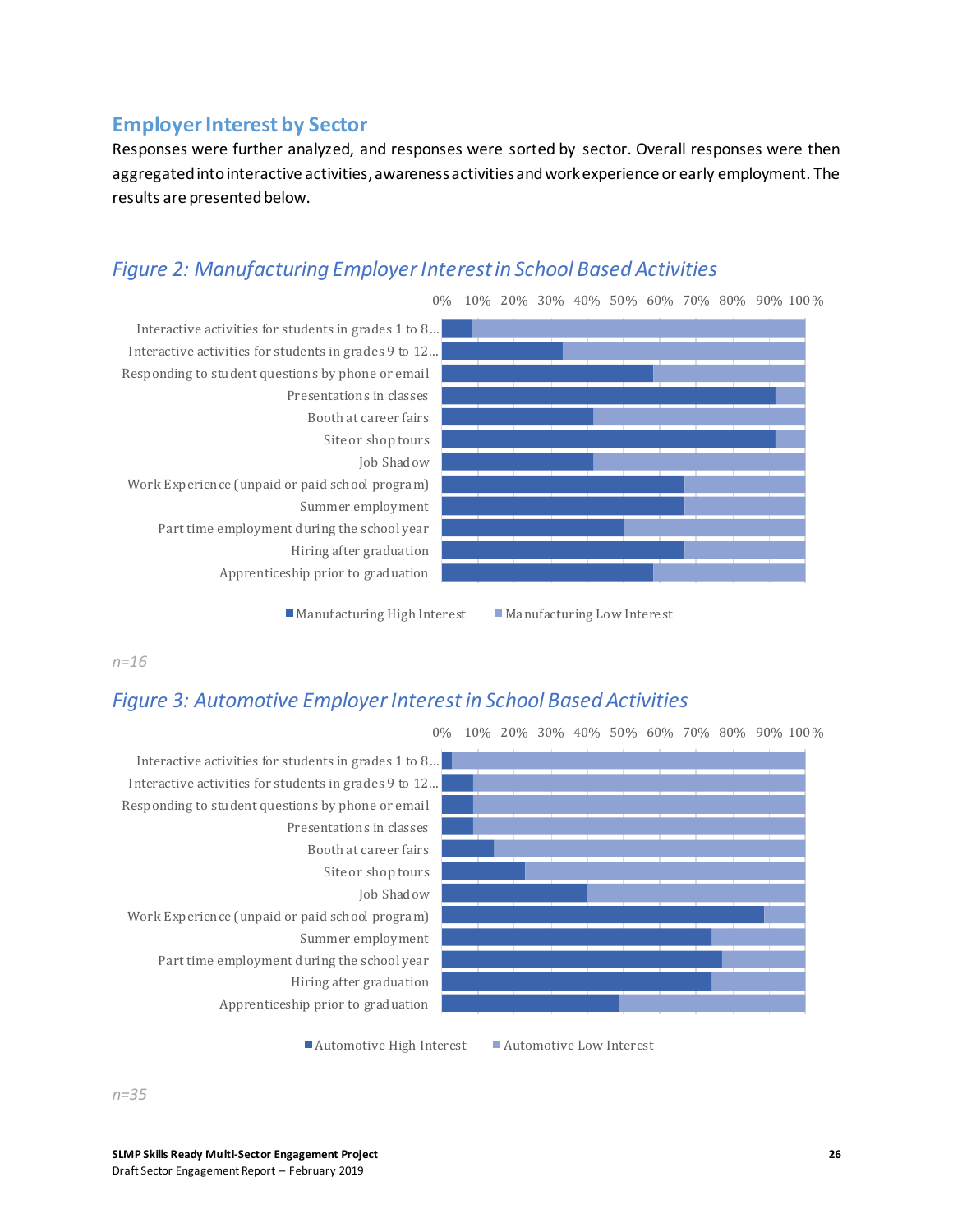#### *Figure 4: Manufacturing Employer Interest in School Based Activities (Aggregate)*



#### *Figure 5: Automotive Employer Interest in School Based Activities (Aggregate)*



#### *Observations*

The clear majority of automotive employers (90%, n=31) express an interest in work experience prior to graduation. Comparatively, manufacturing employers were less inclined to provide work experience (67%, n=8). Manufacturing employers responding in the survey were more inclined to participate in awarenessbased activities. Consultation indicated that this may be for several reasons.

Manufacturers are more likely to have the facilities to host tours than automotive or even construction employers. Schedules are also more static or predictable than other sectors. Manufacturers were also more likely to have design or administrative staff that could be away from their facilities. With the prevalence of owner/operator operations in the after-market auto sector, this was less possible.

All respondents indicated interest in at least one activity, with hiring most often cited when 2 or less responses were recorded. For those with low interest in most activities, comments provided indicate that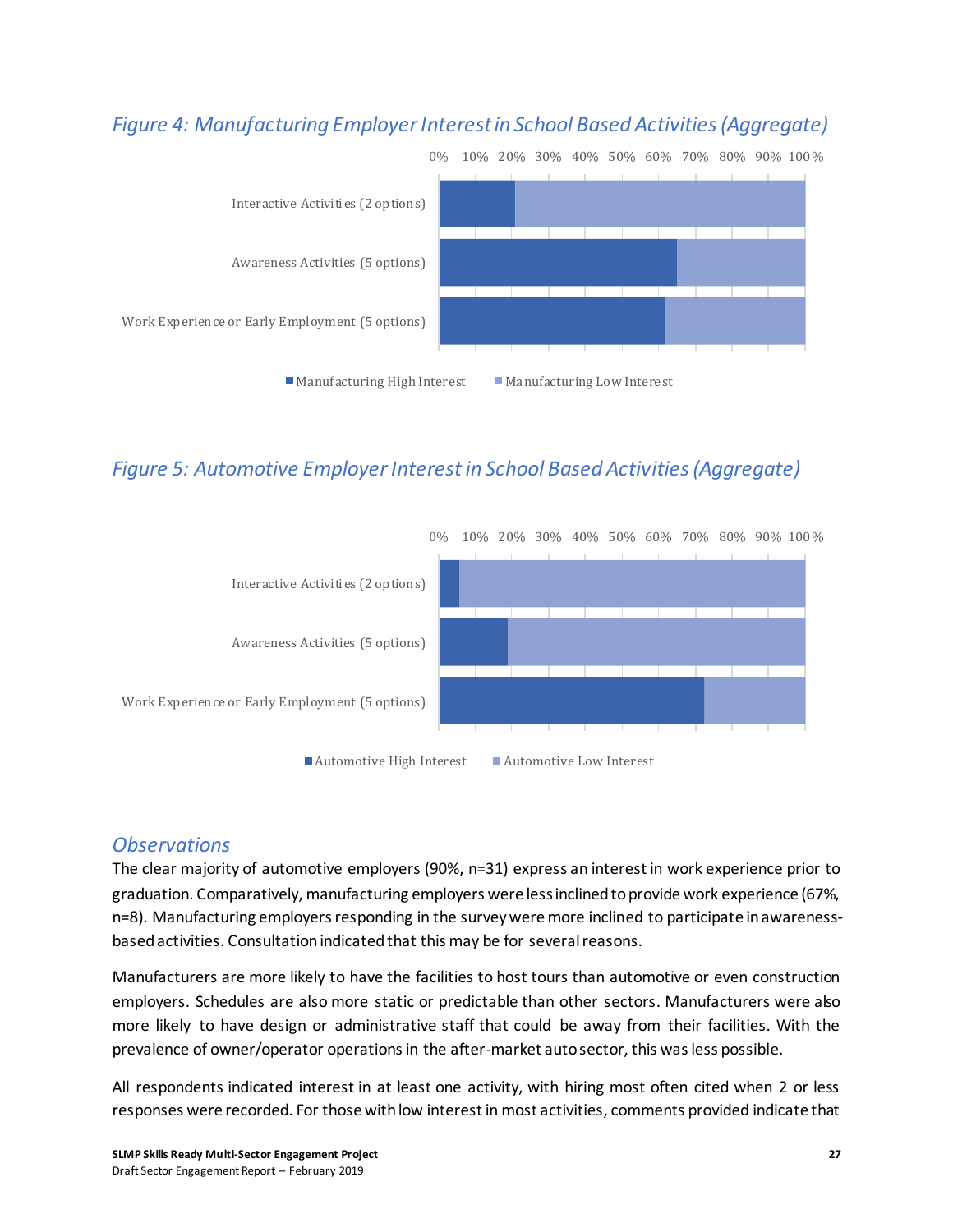they are looking to schools to provide more training and skill development. Some comments were critical of school-based training programs, with no clear distinction between post-secondary programs and high school programs being made. A trend was observed in other engagement activities the it was common for respondents who were interested in awareness building activities to also recognize that they had a role in creating a learning and exploration environment. This highlights a need for awareness building activities for employers in order to identify how they can be part of building interest and influencing training opportunities.

Just as with construction employers, a key Skills Ready activity will be to encourage employers to review and change their onboarding practices with high school youth. This includes promoting opportunities for them to be part of activities and school programs over time that enable exploration, preparation, and on the job training.

#### <span id="page-31-0"></span>Barriers

Respondents were asked if they face barriers to engaging youth and schools. Responses present a mix of barriers. 70% (n=36) indicated that they face at least one barrier, while 30% (n=15) did not. The most common reasons were safety regulations, lack of time for outreach, lack of connection and lack of formal recruitment and training plan.

Other examples included a lack of knowledge of the options available to be involved. Safety was also a common concern, especially where it related to heavy machinery. In one case, bio-medical hazards meant that tour options were heavily limited. For employment, driver's licence was a key barrier. Several employers perceived youth as lacking training or preparation in high school – especially around work ethic. Responses indicated that while employers perceive youth as part of their workforce solution, they struggle to work with schools to find qualified, trained or interested young people.

#### *Table 6: "For your company, what are the main barriers faced when offering work experience, promoting careers in your sector or hiring graduates? (Select all that apply)"*

| <b>Barrier</b>                                                    | <b>Response</b><br>Count |
|-------------------------------------------------------------------|--------------------------|
| Do not hire high school graduates without post-secondary training | 6                        |
| Lack of time for outreach                                         | 13                       |
| Lack of connection to schools or educators                        | 12                       |
| No clear entry level position in our company to promote           | 7                        |
| Lack of formal recruitment and training plan for hiring youth     | 12                       |
| Age limitations (HR Policies limit opportunities we can offer)    | $\overline{\phantom{a}}$ |
| Safety regulations or requirements                                | 15                       |
| Other (please specify)                                            | 1                        |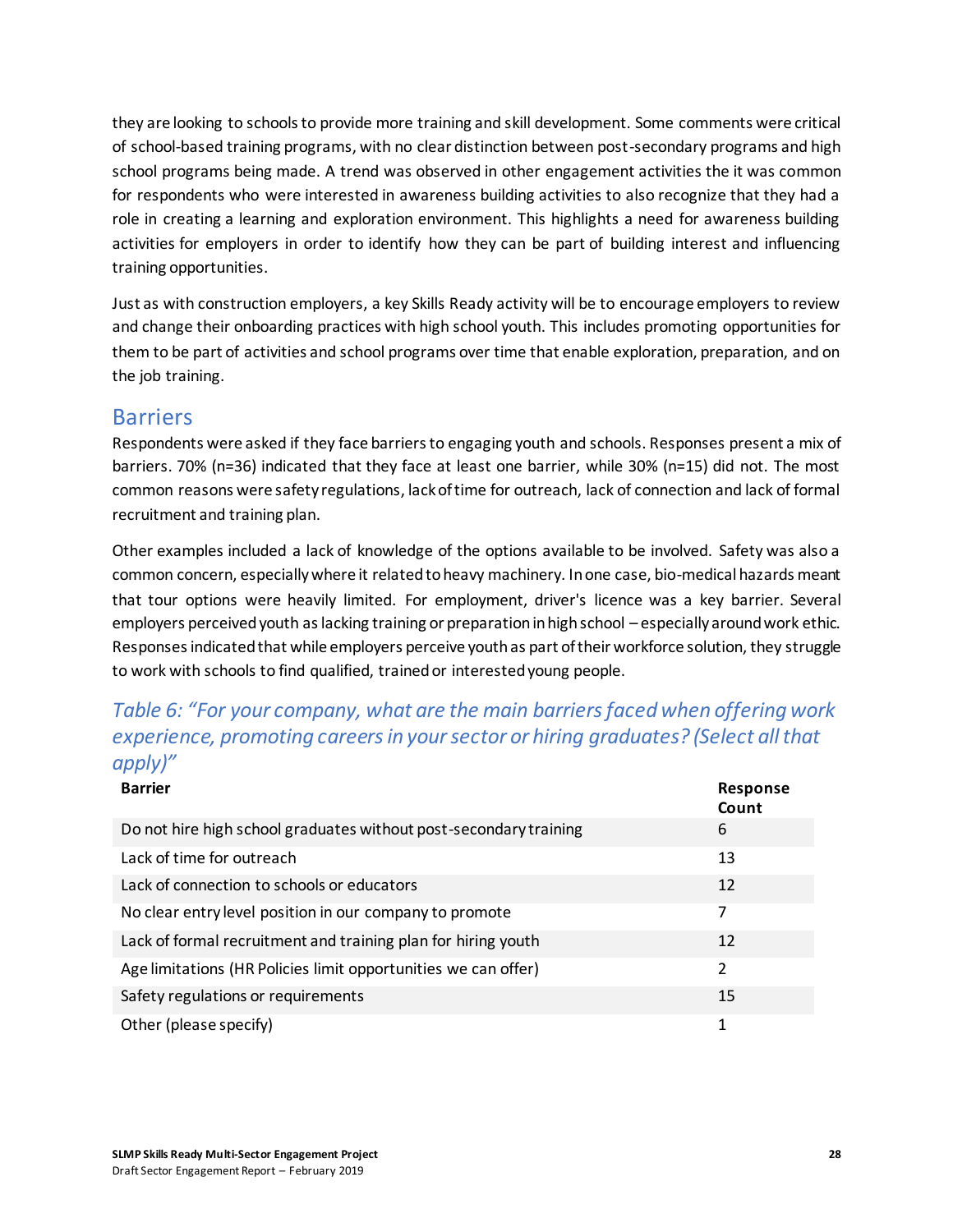*"I am interested in helping and often need part time low skill work but not sure who or where to turn to for this type of assistance. We are also a fairly small business (16 people) so have few roles to make available. One thing we have to offer is our sheet metal fabricators do not have tickets as there isn't one for our trade and they are able to make a good living and provide for their families. Often I wonder if young people are intimidated by the idea of specializing or taking any type of course and it might be good for them to know that there are jobs/industries where formal education is not the only way."*

*Manufacturing Employer, Burnaby, BC*

### <span id="page-32-0"></span>Feedback on the Industry ASK: Support and Priorities

*The Industry ASK as developed under Construction Ready is included as Appendix 5.*

Assessment of the Industry ASK concept was undertaken in several ways. A modified version of the original Industry ASK developed through Construction Ready were presented to respondents as a list of attributes they would prioritize. Additions were based on feedback heard in early engagement. Additional space was made for open ended responses.

Survey data was assessed and a modified version of the ASK is being developed. Significantly, these responses reinforce a key message: what employers look for is more about how you work than about what you know or can do, especially when starting out.

The long form survey starts with a prompt for respondents to identify the top attributes they seek in young workers. From there, a more in-depth dive into the ASK is taken. This provided insight in to what employers seek in young workers and reinforced the idea that attitude is key. Upon further analysis, a challenge that has been experienced with Construction Ready implementation was also noted: employers are seeking more skilled entry level workers but prioritize attitude and in-house training over other education.

As with construction, those attributes under the Attitude category were ranked the highest. Sector had no impact on this. Skills were somewhat important, and knowledge was considered least important. Manufacturing ranked knowledge as being lowest priority – apart from safety. Willingness to learn was ranked high and open-ended responses included several variations of this including *willingness to ask questions, motivated to improve* and *curious*. New attributes suggested included *the ability to take constructive criticism, assertiveness/self-confidence, passion, cultural fit*, and *ethical*.

When additional questions were asked about skills, employers responses balanced technical ability with life skills. This included self-awareness and internal motivation, as well as several of the attributes described under "attitude" When asked about their ideal high school training program, employers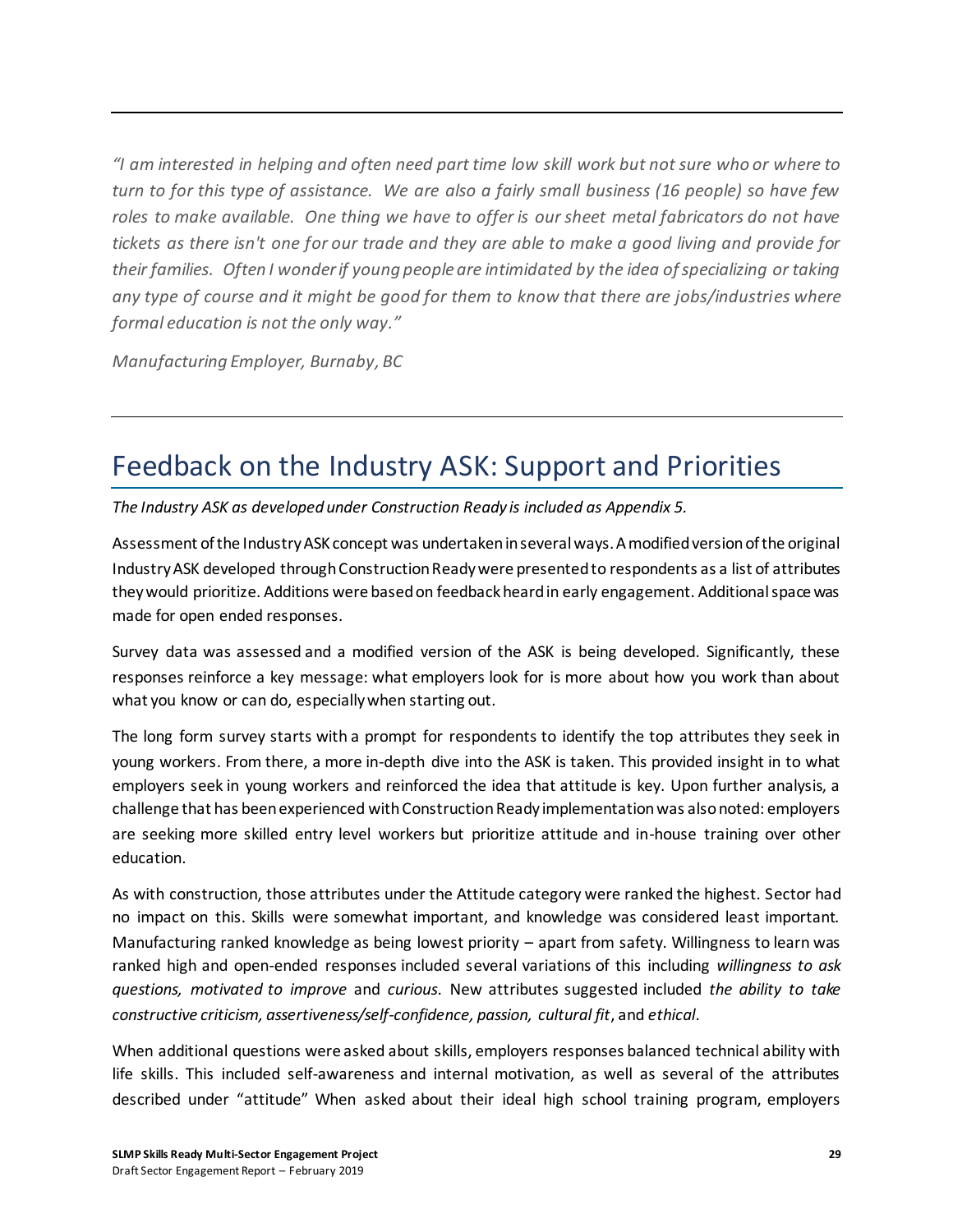identified general skill sets, with limited trade or sector specific training. Apart from "changing a tire and oil" and, "basic hydraulics," responses identified basic numeracy, listening, reading and writing, and basic tool use. What defines basic was not explored in the survey or other outreach. Further exploration of this may be warranted.

While the general breakdown of attitudes, skills and knowledge made sense to respondents, what qualified as a skill versus an attitude or knowledge wasn't always clear. This raises important considerations to how the ASK is presented and used with employers and with youth.

Overall closed and open-ended responses demonstrated that the Industry ASK concept reflects the entry level attributes employers seek in young worker in the automotive and manufacturing sectors.

*Ideal high school program: "One that shows the organizational structure of a manufacturing (or other) company and demonstrates why the skills we are asking for are important - a simple example being the choice and outcome of not showing up for work affects capacity, the ability to meet customer needs and eventually your relationship with the customer and the viability of your company."* 

*Manufacturing Employer, Vancouver Island, BC*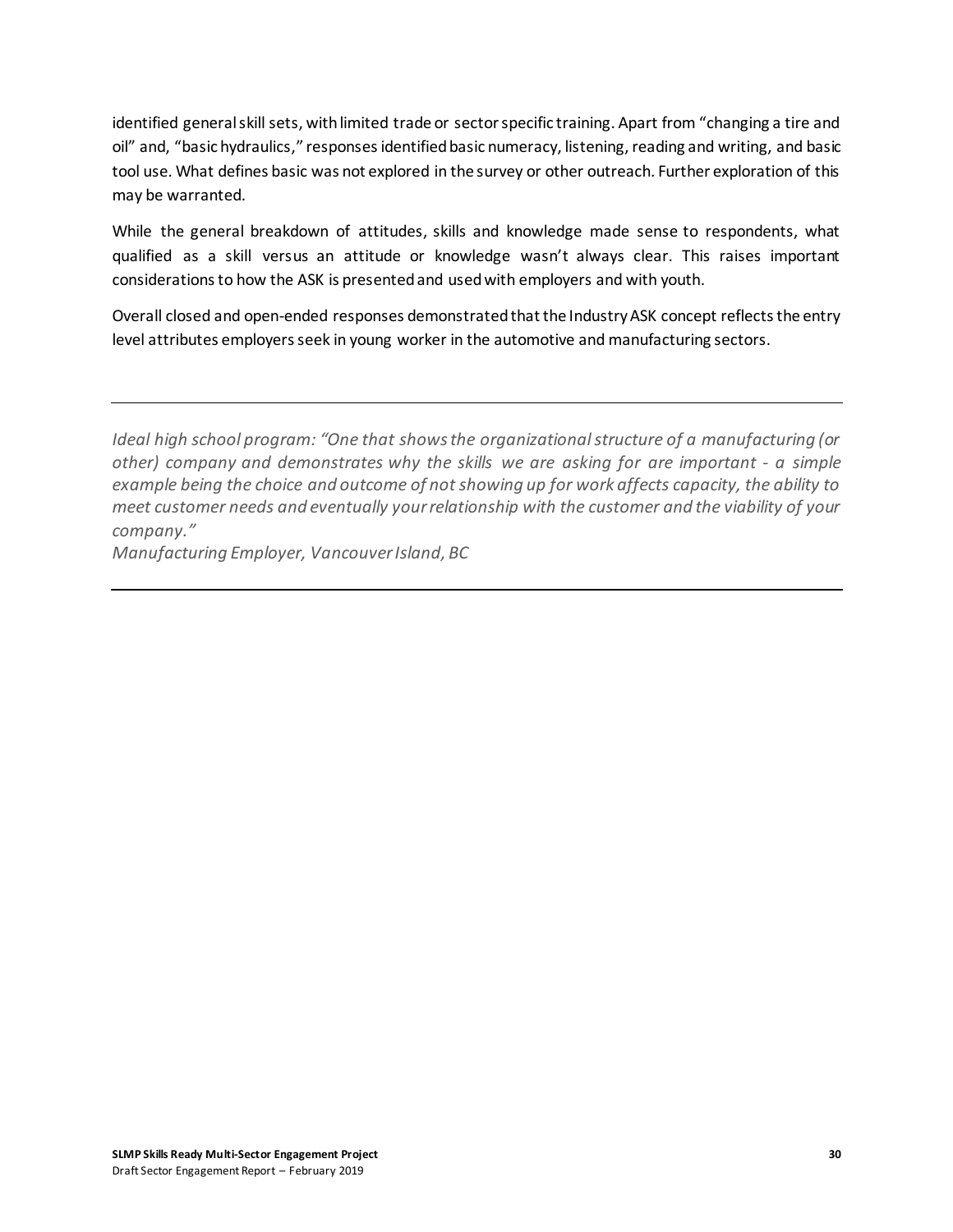| <b>Attribute</b> |                                                      | All<br><b>Responses</b><br>Score | When hiring youth leaving high school, how do<br>you prioritize the following attributes? |                        |                     |  |
|------------------|------------------------------------------------------|----------------------------------|-------------------------------------------------------------------------------------------|------------------------|---------------------|--|
|                  |                                                      | (out of $5$ )                    | Lowest<br>Priority                                                                        | Somewhat<br>a Priority | Highest<br>Priority |  |
|                  | Hard Working                                         | 4.63                             |                                                                                           |                        |                     |  |
|                  | Responsible                                          | 4.65                             |                                                                                           |                        |                     |  |
| Attitude         | Initiative                                           | 4.48                             |                                                                                           |                        |                     |  |
|                  | <b>Team Player</b>                                   | 4.50                             |                                                                                           |                        |                     |  |
|                  | Willing & Ready to Learn                             | 4.72                             |                                                                                           |                        |                     |  |
|                  | Power & Hand Tool Skills                             | 3.54                             |                                                                                           |                        |                     |  |
|                  | <b>Communication Skills</b>                          | 3.98                             |                                                                                           |                        |                     |  |
| <b>Skills</b>    | Math Skills                                          | 3.46                             |                                                                                           |                        |                     |  |
|                  | Reading & Writing Skills                             | 3.57                             |                                                                                           |                        |                     |  |
|                  | Technical Skills*                                    | 3.87                             |                                                                                           |                        |                     |  |
|                  | Knowledge of careers in our sector                   | 2.94                             |                                                                                           |                        |                     |  |
|                  | Knowledge of what they want to do<br>in our industry | 3.08                             |                                                                                           |                        |                     |  |
| Knowledge        | Knowledge of industry terminology                    | 3.06                             |                                                                                           |                        |                     |  |
|                  | Knowledge of safe work practices                     | 3.58                             |                                                                                           |                        |                     |  |
|                  | Knowledge of safety regulations                      | 3.46                             |                                                                                           |                        |                     |  |
|                  | Demonstrated safety training<br>(certifications)     | 3.29                             |                                                                                           |                        |                     |  |

### *Figure 6: Priorities When Hiring Youth from High School (Industry ASK)*

All Responses Automotive Responses Manufacturing Responses

\*Technical Skills are considered as measuring/cutting/joining/computer/machinery use etc.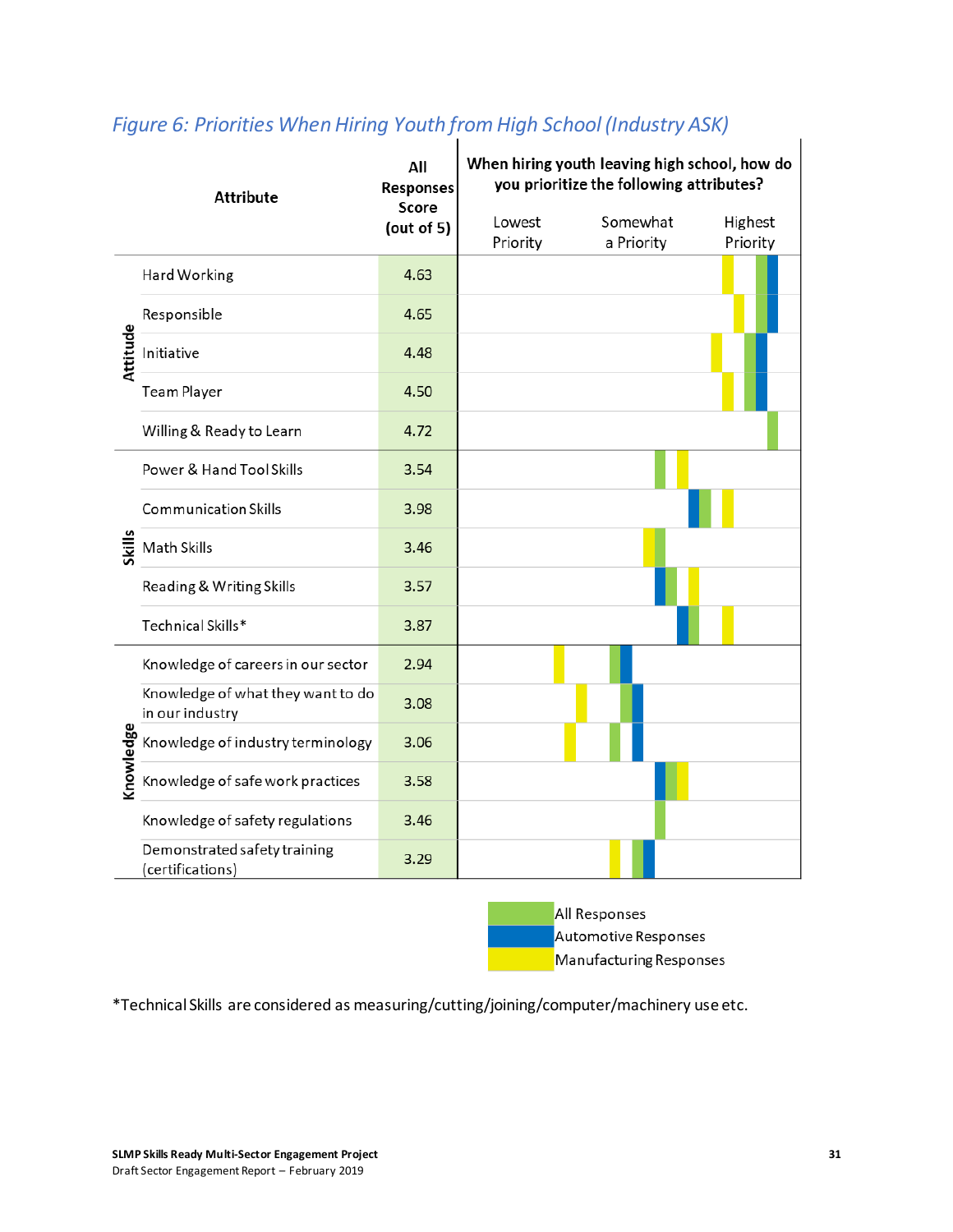#### *Figure 7: Open Ended Response Summary*

Employers who completed the long form survey were first prompted to identify what they look for in young workers before they were shown the ASK. The following is a summary of these responses. The size of the word corresponds to the number of times a respondent indicated it. A total of 53 attributes were provided, with *willing to learn* and *attitude* appearing six times each.

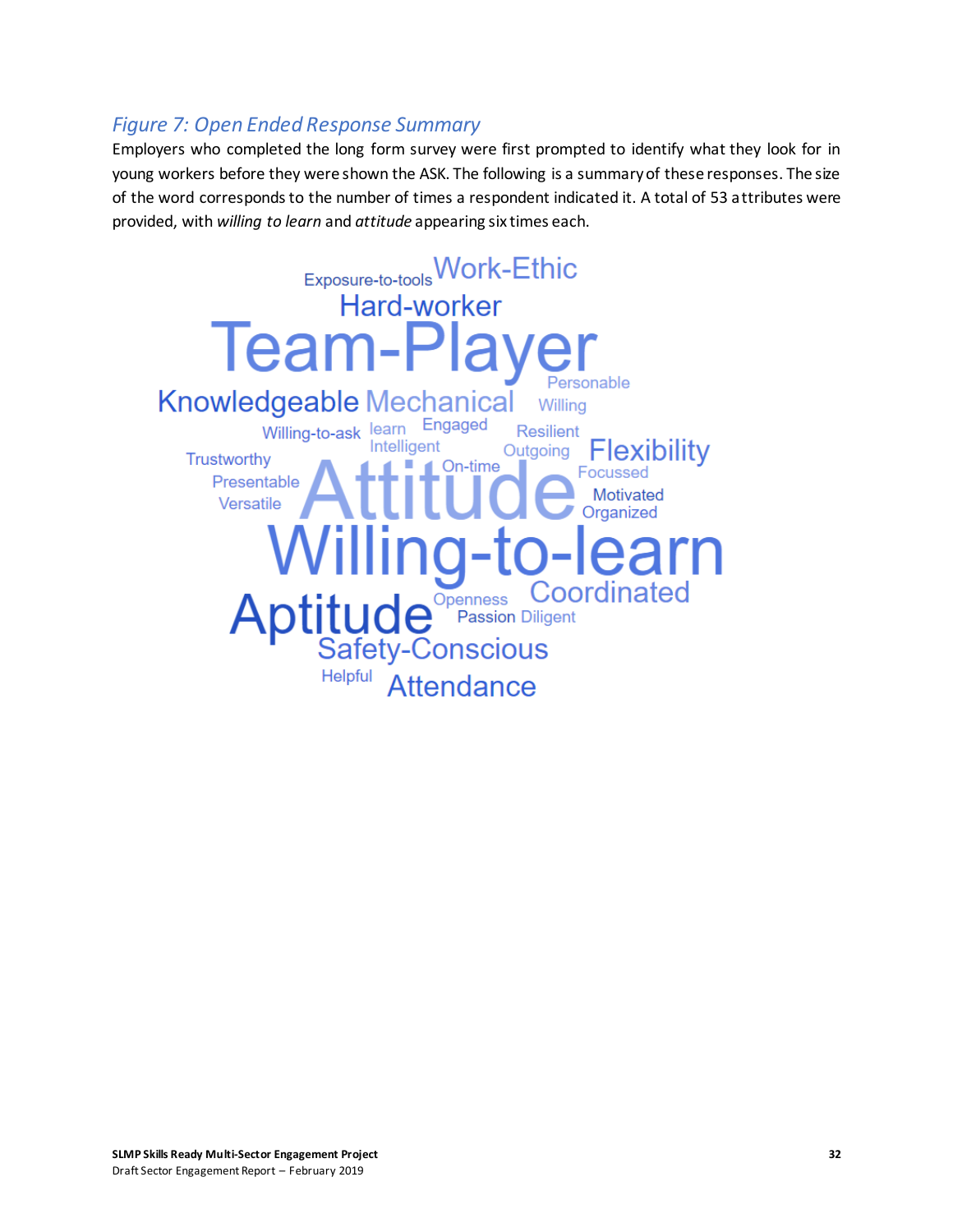### <span id="page-36-0"></span>Summary of all Sector Engagement Findings

Engagement with employers and industry representatives identified that across automotive, manufacturing and technology occupations youth are identified as a key solution to workforce development. Employers universally agreed that soft skill attributes were a high priority, and general consensus was noted on the importance of the attitude attributes over skills and knowledge. As well, the need for outreach to youth and educators to promote career opportunities was identified as a key recruitment and attraction strategy for all sectors.

Overall awareness building activities that promote the sector and the career opportunities within it were important to all. A key finding has been that communication materials and outreach activities need to balance long term career options with entry level labouring opportunities. With youth, a focus on the individual – including posing questions of, "who are you?" and "what do you relate to?" - will be critical to carrying this forward. For employers in all sectors, communication will need to include clear examples of ways that they can collaborate with the school system to create awareness building opportunities and chances for youth to explore by doing. This includes information on programs available in each district and the key contacts within them. As with construction, targeting educator and employer stakeholders to be more aware of each other and how they can collaborate to raise awareness of career options and prepare youth will be an important implementation activity.

Variations were noted in several areas. Variations between sectors include the availability of direct to work options following high school graduation, opportunities to access training leading to entry level employment (primarily post-secondary training), employer interest in various outreach opportunities and the general "character" or "personality" of the industry itself as well as the individuals that employers in each sector look for.

The Attitude attributes in the Industry ASK were broadly supported, with minor additions of concepts of *precision/attention to detail*, *receives constructive feedback* and *organized* being added to the attitudes section. Feedback on the Skills and Knowledge sections of the ASK followed themes expressed by construction employers. Basic tool abilities were expected, but the need for industry specific knowledge was low – especially if a passion or interest were present. Additional Skill attributes suggested including Mechanical Aptitude and Computer Skills (coding and diagnostics). For technologists, drafting was identified as an integral base skill for multiple occupations. Safety knowledge is critical for all groups.

Advancement through personal drive is a concept common across sectors; how a young person gets their start is not as universal. Work experience leading to regular employment may be less accessible in manufacturing than other sectors – largely depending on what's being produced and the in-school programs a young person has participated in. Direct to work pathways may be even less accessible for applied science entry level jobs. Automotive employment was generally seen as accessible based on a personal passion – if young people like cars, they'll likely succeed (especially if they have a driver's licence). Communicating how a young person can get ready for entry level jobs is quite broad across and within each sector. The focus on general aptitude may be the best approach. Employer engagement and outreach may require alternative approaches to the existing Skills Ready model if direct to work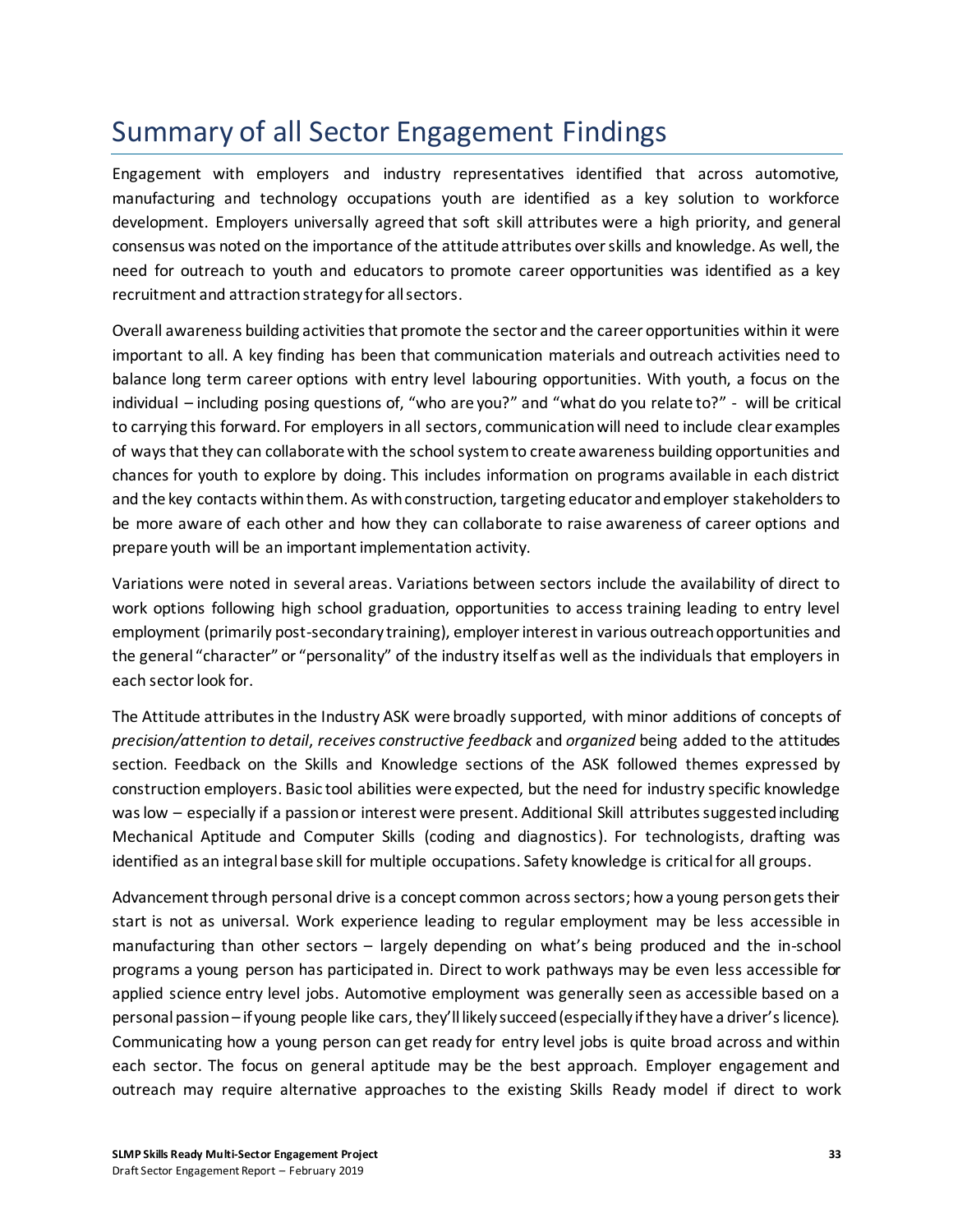opportunities are to be developed. Facilitating educator and employer collaboration will be critical to achieving this.

Through outreach to manufacturing and automotive dealerships, it was observed that there is a demand for highly specialized skillsets that are not available without previous experience or specialized training. This can be summarized as a "jump" from high school to high skill employment, and feedback from employers encourages an evaluation of vocational preparation programs available in high school. Youth leaving high school may not be the solution to filling specialized roles. Pre-employment training or specialized skill training for youth that haven't expressed a commitment to a specific occupation or employer may not satisfy demands for skilled workers – especially where young people lack the motivation or soft skills employers expect. Youth commitment is hinged on a personal drive and interest, therefore employer outreach prior to any training must include opportunities for youth to explore and discover how they fit and relate to the roles available. Pre-employment training that is experience based may provide more opportunities for employers to find candidates that satisfy their long-term skill needs. Exploration of this subject has at times been a contentious issue, especially where discussions have focussed on responsibility for training and preparing high school students. Ultimately, the impact on Skills Ready implementation is to foster and facilitate dialogue that can lead to a greater collaboration between educators and employers in order to enable young people to discover their own personal interest.

In general, the majority of employers engaged (90%) would be interested in at least one aspect of Skills Ready program activities. Employer interest could be seen to vary by sector. Respondents from the auto sector were more inclined to participate in employment-based activities, whereas manufactures leaned more towards awareness activities – such as tours. ASSTBC has identified that employers are keen to be involved in awareness building activities and a formal collaboration to this end may be undertaken on a regional basis as opposed to one provincial focus. Other sector associations are also keen to be involved, finding ways to effectively collaborate is an ongoing activity.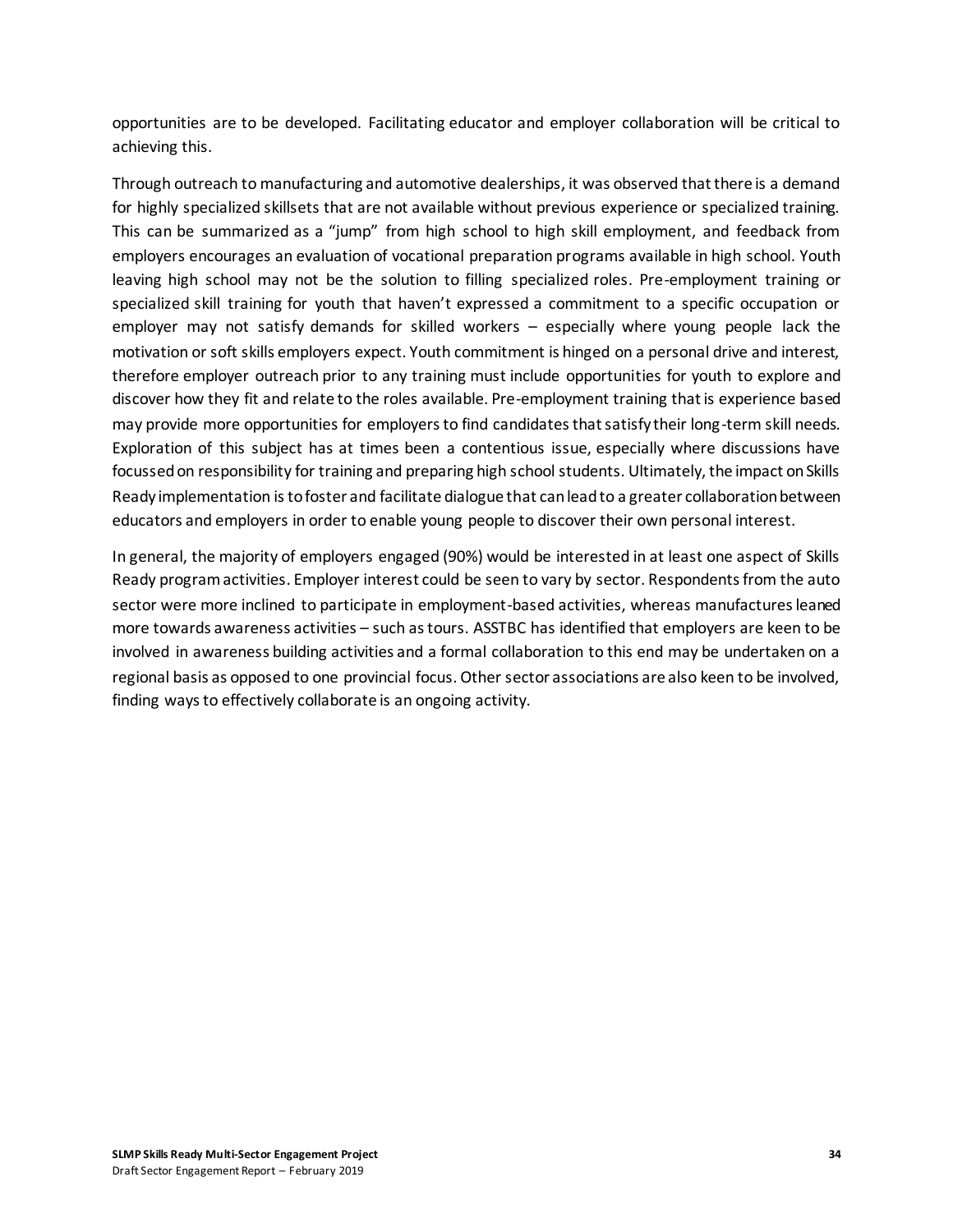### <span id="page-38-0"></span>SLMP Report Reviews

A review of completed Sector Labour Market Partnership projects was undertaken with the intention of:

- 1. Identifying strategies related to youth outreach that could inform Skills Ready implementation;
- 2. Generating a clearer picture of sector labour market needs;
- 3. Identifying descriptions of competencies sought in young workers that could impact revisions to communication materials.

The following reports were reviewed:

| <b>Title</b>                                                                                                              | Sector                                 | Produced by/for                                                                                  | Year |
|---------------------------------------------------------------------------------------------------------------------------|----------------------------------------|--------------------------------------------------------------------------------------------------|------|
| Final Engagement Report: Technology<br>LMP & Diversity in Tech Report                                                     | Technology                             | <b>Vancouver Economic Commission</b>                                                             | 2017 |
| Council of Forest Industries Strategic<br>Plan                                                                            | Forestry                               | Council of Forest Industries                                                                     | 2017 |
| BC Value-added<br>Wood<br>Products:<br>Sector Engagement Report                                                           | Forestry/<br>Manufacturing             | <b>BC Wood</b>                                                                                   | 2017 |
| Sector Engagement Final Report                                                                                            | Agriculture                            | BC Landscape, Arborist & Turf Industry                                                           | 2017 |
| BC Apparel Industry LMI Research<br>Report & Workforce Strategy                                                           | Manufacturing                          | <b>BC Alliance for Manufacturing</b>                                                             | 2017 |
| BC Shipbuilding & Repair Workforce<br>Table Labour Market Research and<br>Analysis Project & Implementation<br>Career Kit | Manufacturing/<br>Industrial<br>Marine | BC Shipbuilding & Repair Workforce<br>Table                                                      | 2014 |
| Island/Coast Region Manufacturing<br>Labour Market Partnership: Strategy                                                  | Manufacturing                          | Harbour Digital Media - Vancouver<br><b>Island Manufacturing Advisory Board</b>                  | 2017 |
| Cook Labour Market Analysis                                                                                               | Tourism<br>&<br>Hospitality            | go2HR                                                                                            | 2016 |
| <b>Workforce Strategy</b>                                                                                                 | Technology                             | Waste<br>Association,<br>BC.<br>Water<br>and<br>Environmental Operators Certification<br>Program | 2017 |

#### **Summary**

*Appendix 7 lists common challenges and solutions identified in the reports.* 

Sector LMP reports identify changing labour market demands and strategies to address broad sector and regional labour market issues. The reports reviewed present several common themes related to youth engagement. Four themes appear in strategy reports. These included:

- 1. Sector promotion to youth and influencers
- 2. New or enhanced training programs
- 3. Industry networking with educators and youth
- 4. Adjustments to curriculum (post-secondary and secondary)

Youth engagement and outreach appear as an important strategy in most reports, though this is almost always in association with other strategies or broader workforce development initiatives. Promotion of a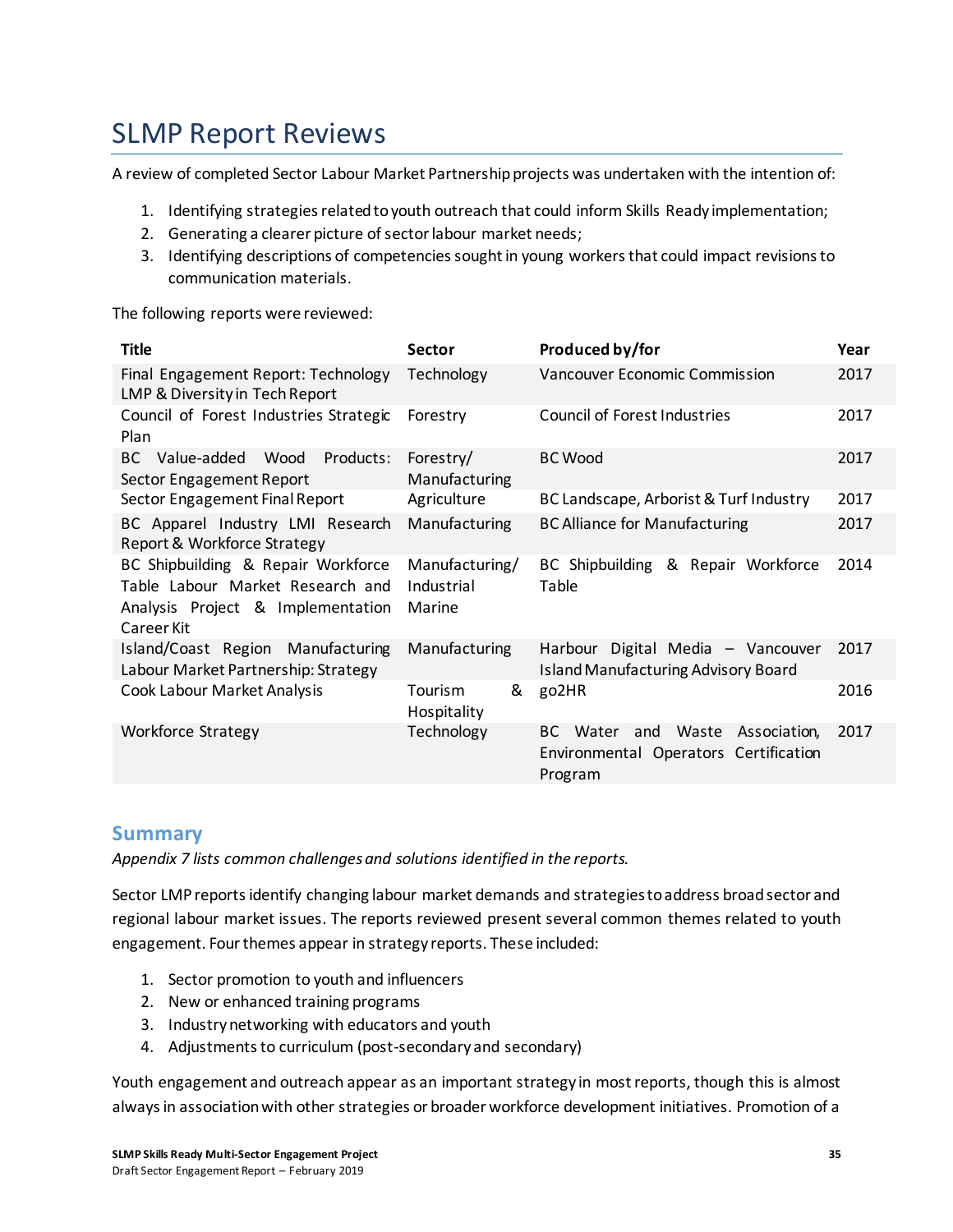sector to youth in high school is the most common strategy. Training programs were frequently mentioned, especiallywhere the inclusion of post-secondary institutions was possible. Several of the key implementation strategies of the Skills Ready initiative are identified in the reports, with the Foundation's Project Shop Class initiative being identified in the BC Apparel report as a good example of industry engagement with secondary schools.

Work-experience and co-op programs were often mentioned as key entry points to employment for all sectors. The focus of these programs was on post-secondary institutions, unless it was a reference to the ITA's Youth Work in Trades (also referred to as Secondary School Apprenticeships). Work in Trades was identified as a model that could be replicated for non-trade or specialized programs developed for manufacturing and technology. The intention was that these could grant youth access to on-the-job training options. HD Media's VIMAB strategy report mentions the inclusion of employer engagement as a key strategy for developing these opportunities.

In regard to training and curriculum, the bulk of the focus is put on post-secondary institutions and specialized training programs. Several of the strategies related to engaging youth in the high school environment include post-secondary partnerships similar to the current ITA Youth Train in Trades programs (also referred to as ACEIT). Only one report, the VEC technology strategy mentioned other dual credit options as a solution to labour market integration of youth in high school. Preparation programs operated in high schools were mentioned in reports on manufacturing and ship-building, with an emphasis on developing specialized skills based on regional labour market demand. For example, the apparel industry could support improvements to home economic programming. Very few reports mention primary and middle school engagement, though several mentions engaging parents as influencers. The VEC Talent Development Strategy identifies Science Fair participation as one area to focus on for primary and middle school engagement – especially for STEM careers.

Several reports identified a need to produce engaging materials that promote occupations and the sector to youth. In some cases, such as the BC Forest Sector Workforce Initiative report, the need to adapt existing content to be more relevant was mentioned. In other cases, including the BC Alliance for Manufacturing reports, multi-media tools were mentioned. A few reports, including the BC Alliance for Manufacturing and BCWWA documents, mention the need for communicating competency or work readiness attributes to youth. Harbour Digital media identifies the need to integrate soft skills into the K-12 career preparation curriculum. Frequently the concept of career profiles was mentioned, with work to develop these for Shipbuilding already completed.

Career exploration for First Nation students was noted only in the BC Tech Diversity report through a mention of an initiative led by the First Nations Technology Council. Engaging First Nations as an underrepresented group was mentioned in several reports, though this referenced programming for adults.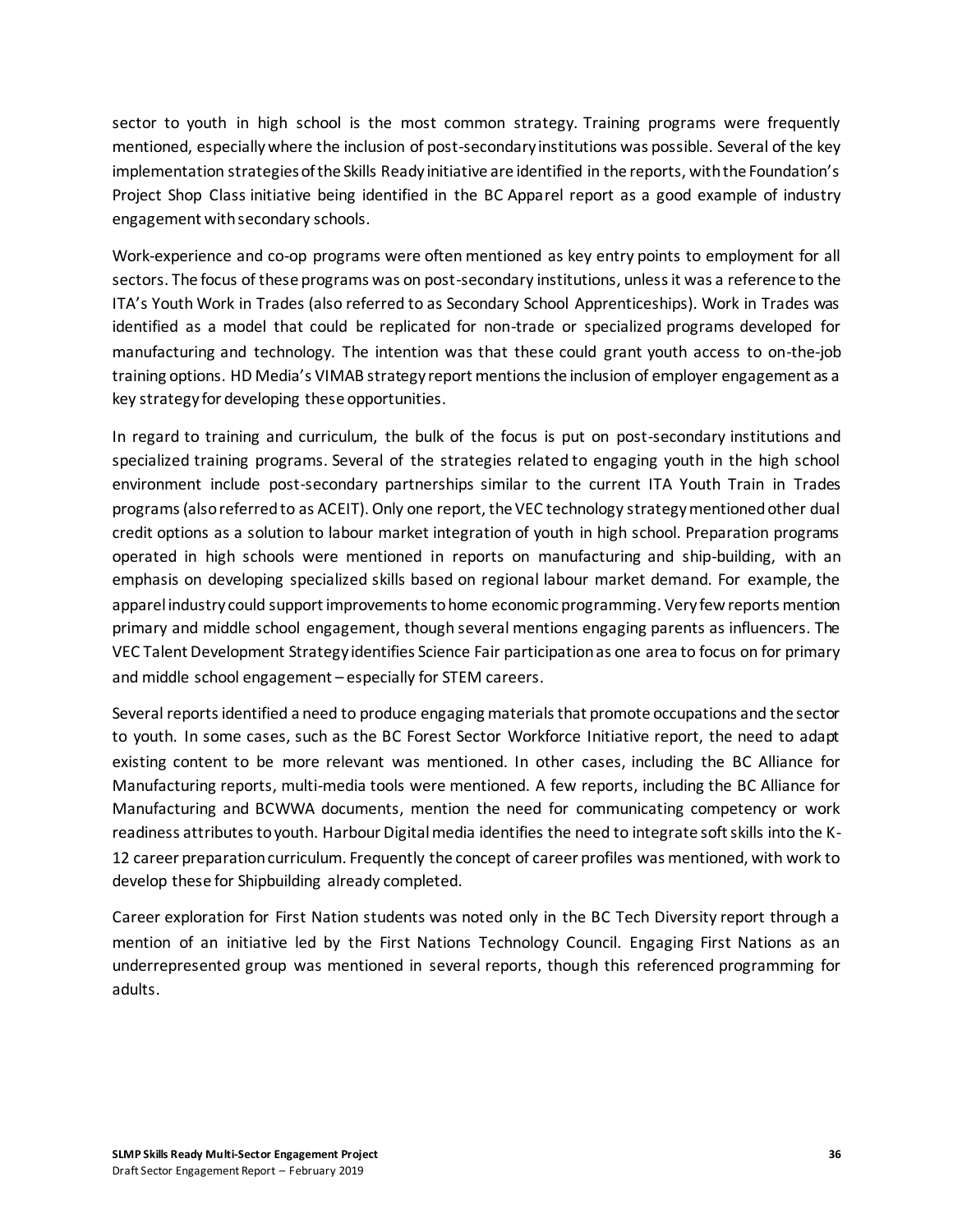#### **Conclusions and Recommendations**

The Skills Ready implementation strategies and communication tools align closely with the strategies and recommendations of most of the SLMP reports. There is significant value to the work undertaken, and the comprehensive analysis provided on labour market issues provides key insights into how youth, employers and educators can be engaged. The extensive network of employers engaged through the development of these reports could provide a launching point for employer outreach to high schools coordinated through Skills Ready.

From the reports, manufacturing emerges as a strong advocate for programming that promotes career options to youth – specifically where it can have a dedicated regional or sub-sector focus. There is a significant appetite to engage youth as part of workforce development strategies. Variations in how this is undertaken, and how significant a priority youth engagement is, varies between sectors and subsectors. Often, youth engagement strategies are in addition to other initiatives undertaken such as a networking, communities of practice or overall training and skill development strategies. As SLMP reports are developed through consultation with industry, it can be assumed that there is a desire on the part of industry to initiate some, or all, of these strategic initiatives.

Of the four themes identified, no one strategy is perceived to be enough to resolve a sectors labour need completely. Addressing the current challenge of attracting, training and retaining more youth through the K-12 system needs to include a combination of strategies. This includes creating more substantial space for career exploration and discovery activities, not just occupational training.

The recommendation that emerges from a review of the Sector Labour Market Reports is to develop collaborative mechanisms that can enhance all stages a young person goes through as they prepare for transitions into the labour market – from first exposure to training. These need to be inclusive of all stakeholders in a given region. Based on the review of reports, the starting point for this includes education and awareness building activities for all: educators, employers, youth and parents.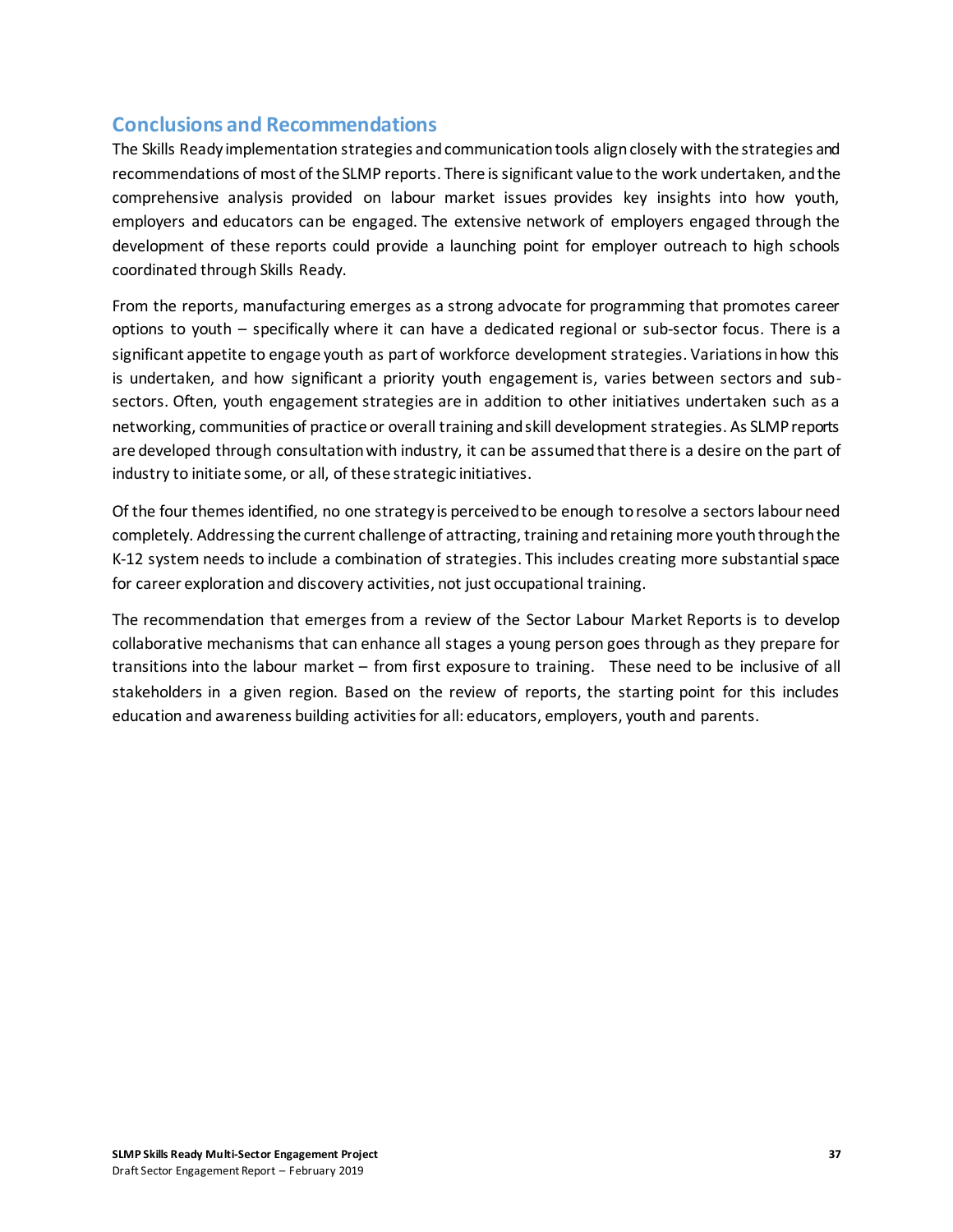### <span id="page-41-0"></span>Considerations for Communications and Implementation: Sectors, Skillsets or Personalities

Consultation raised an important consideration for how Skills ready is communicated to youth. Promoting a sector or specific trade may not have sufficient relatability for young people. A key message must be that Skills Ready is about youth and discovering who they are: "what do you relate to?"

One recommendation has been to create an industry specific profile, character or personality that details the unique characteristics of that industry. This can be reflective of the unique ASK characteristics that are desired. There is an opportunity to help youth connect how their personal attributes relate to a specific industry. Each industry has a certain characteristic/profile. Self-assessment quizzes may be useful to achieving this. A better match with personal characteristics could reduce the turn over for youth. Connecting personality to the characteristic of the industry would help build this match.

As such, the sector would not be the starting point. It would be the end point. The goal would be to get young people excited about what was possible, through activities and awareness building projects that help them identify who they are and where they fit.

### <span id="page-41-1"></span>Recommendations for Updating the Industry ASK

The majority of the work ready attitude, skills and knowledge as identified in the Construction Ready project are highly desired by employers in both the manufacturing and automotive industry. Employers would be happy if their new hires, could have **practiced, acquired and demonstrated t**he ASK attributes through previous schooling and/or work experience.

Building individual characteristics should consider the following:

- Manufacturing employers are looking for youth who can work repetitively in a highly complex work environment.
	- $\circ$  Key was spatial awareness in relation to moving about equipment to support production and safety, attention to detail and ability to take constructive criticism.
	- $\circ$  Employers commented that even small mistakes have large impacts on their business: quality is key.
- Automotive employers are looking for youth who have a keen interest in the auto industry and who are regularly engaged with operating, fixing and interacting with others who love cars/trucks as well.
	- $\circ$  Key was the ability to work effectively and keep a clean and organized work space
	- $\circ$  Special consideration would be given to youth who had utilize equipment and technology to maintain and repair automobiles and trucks.
- To improve its connection to each industry, a statement could be added that reflects the character of the industry and what they are looking for. (something like below)
	- a. **Automotive**: Looking for someone interested in how things work and who likes to be organized and pays attention to detail.
	- b. **Manufacturing**: Looking for someone who is interested in making things and proud of its quality and who is finds comfort in knowing what every day brings.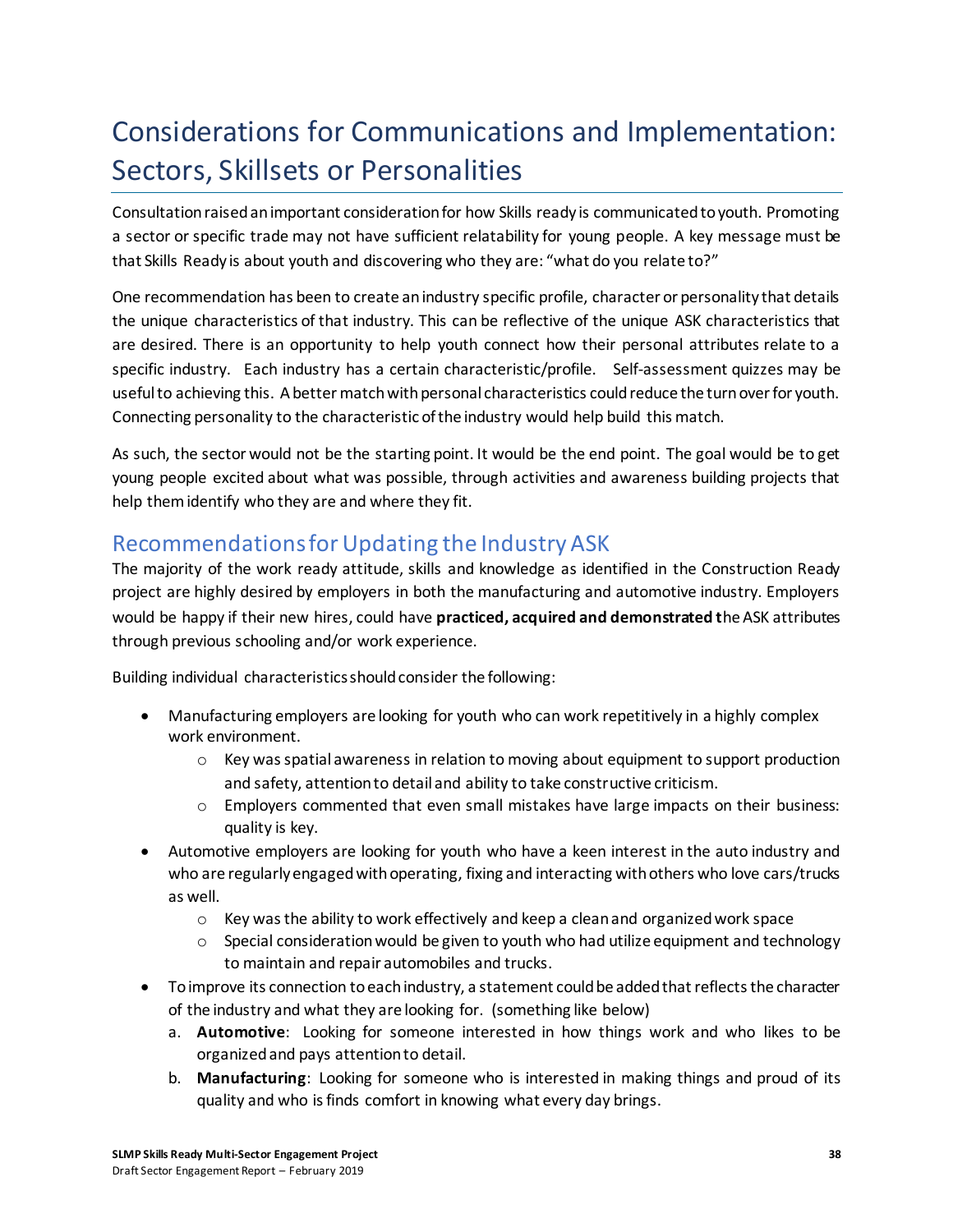- c. **Construction**: Looking for someone who likes to build things and who feels accomplished when a job is well done.
- d. **Applied Science**: Looking for someone interested in problem solving and integrating technology into how we live

Educator consultation was undertaken with 9 different teachers from both careers and shop class environments. Consultation focussed on how the Industry ASK could be better integrated with career curriculum development, especially if it included multiple sectors, and classroom assessment in shop classes. After reviewing the materials, the following have been recommended:

- Identify which ASK items are youth targeted, educator targeted, and employer targeted. It may be that one size does not fit all. They need to be a suite, but double purposing materials may lead to confusion.
	- o Revise the ASK teacher rubric to focus it on the student's perspective. Rename it as a student self-reflection tool. It should clearly be about the student's self-assessment and then how they apply that assessment to decision making and action plans. A preliminary draft of this is presented in Appendix 6.
	- $\circ$  Create a teacher guide to suggest ways to utilize the ASK rubrics as a teaching/career counselling tool.
	- $\circ$  Implement a training mechanism for shop teachers that demonstrates the value of the tool in their practices.
- There is a bridge missing between the ASK and how industry would use it. How industry can use this with young workers should be further investigated once the ASK materials are updated.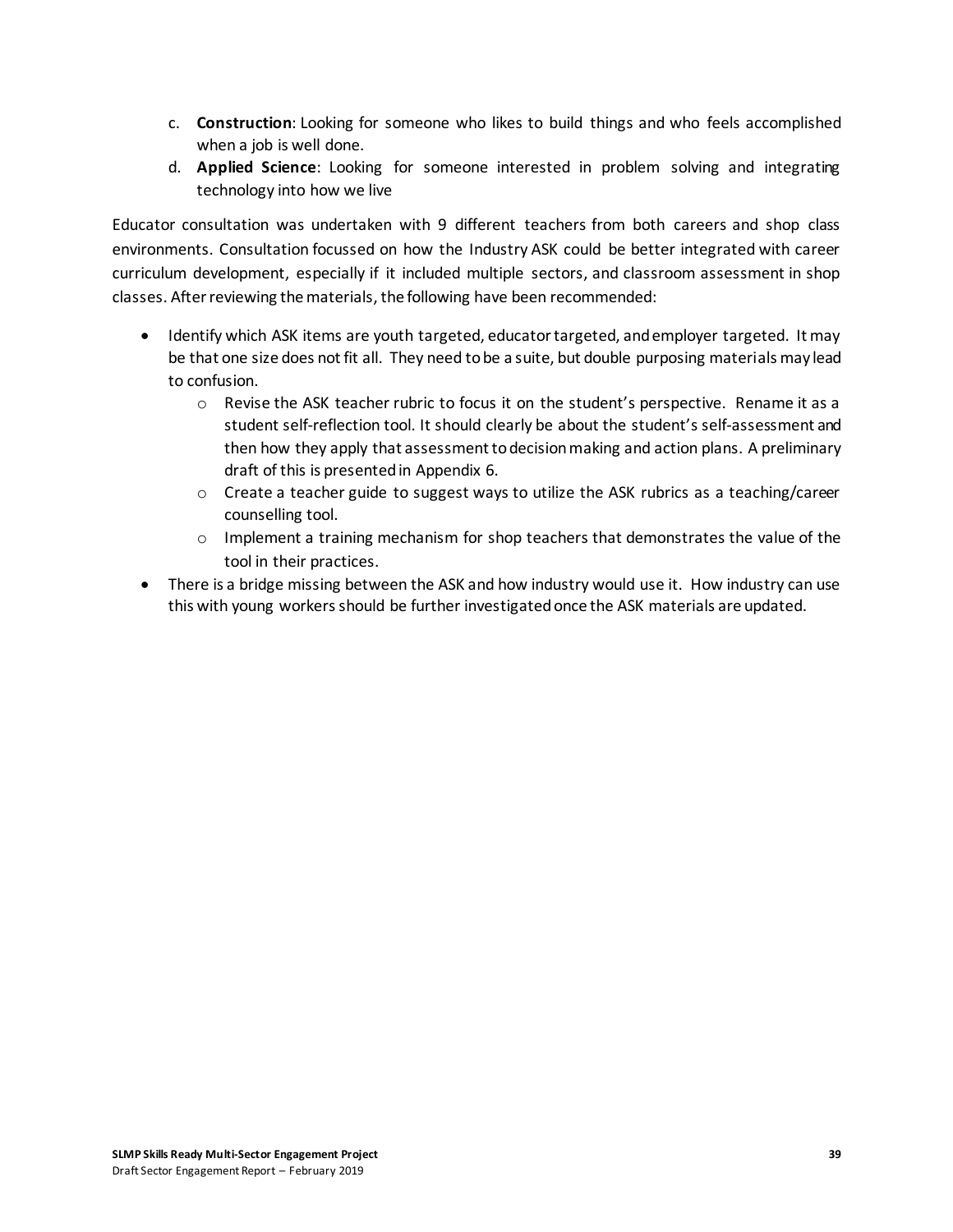### <span id="page-43-0"></span>Concluding Summary

As engagement unfolded, the lines between sectors have blurred. These divisions broke down further with a focus on introductory career exploration and applied skill learning. The common need for youth to be 'willing' to work suggests that a focus on creating more interest, personal passion, and internal motivation is a critical part of getting work ready across trades and technology jobs. Using a youth development lens, what sector a young person ends up in matters less than how the get there and how well they fit when they get there. The broader the opportunities, the more chance that young people can find something they relate to. The benefit to employers is significant: young people making informed choices are more ready for the work that's available.

Employers engaged are looking to work with youth and educators to help prepare the next generation. There is some variation in what they are willing and able to do. Employer associations have recognized that new strategies and techniques are needed. Several of the strategies identified by these sectors require the development of effective connections between employers and educators to promote occupations, create entry level access, and develop new training and preparation programs.

For future Skills Ready implementation, the largest impact of engagement findings is on communication. Keeping a cohesive message of employability across sectors will be critical. The focus of communications can be on first jobs: what are they? How do you get them? Do you want them? And are you ready? Just as with construction, the objective should be to highlight the diversity of opportunities available. The Industry ASK concept is a useful tool for communicating what enables a young person to access these opportunities. Messaging should encourage youth to build their general capacity in order to chase something they relate to or find personally valuable.

Relationship building activities between employers and youth, and employers and educators, will help to resolve several challenges observed in engagement. Communicating entry level opportunities in manufacturing is more challenging than other sectors. Bringing youth to see facilities helps address this. Several employers engaged don't perceive youth are ready for work at graduation. It is likely that employer's perceptions will shift as they connect with educators and youth – especially where opportunities can be created for them to be part of the process of providing career exposure and learning experiences to youth.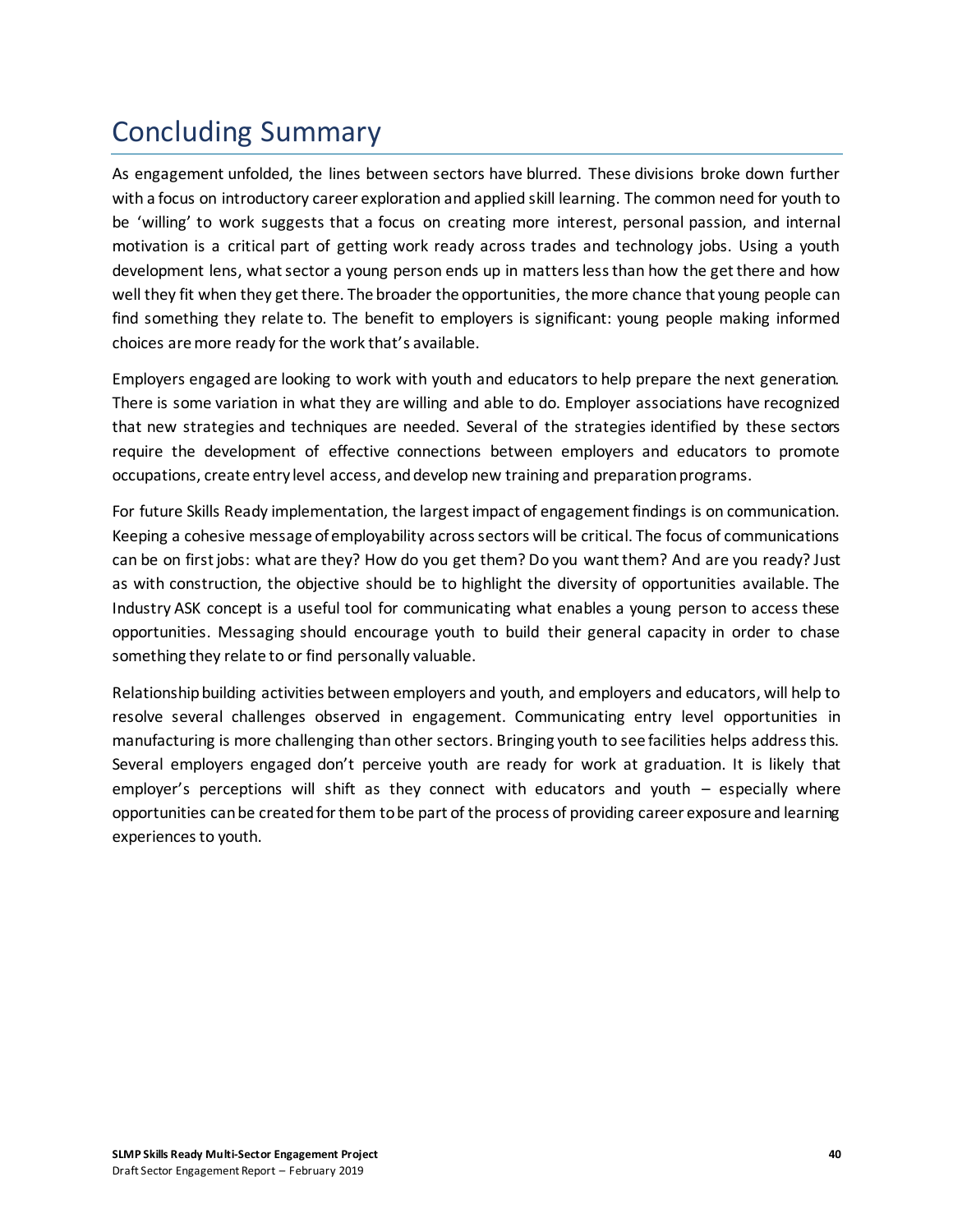# <span id="page-44-0"></span>Appendix 1: Engagement Respondents

| <b>Organization/Company</b>                              | Name                     | <b>Contact</b>                     |
|----------------------------------------------------------|--------------------------|------------------------------------|
| <b>Associations</b>                                      |                          |                                    |
| <b>Applied Science Technologists and</b>                 |                          |                                    |
| <b>Technicians of BC</b>                                 | Jason Jung               | jjung@asttbc.org                   |
| <b>Applied Science Technologists and</b>                 | Theresa McCurry          | tmccurry@asttbc.org                |
| <b>Technicians of BC</b>                                 |                          |                                    |
| <b>Automotive Retailers Association</b>                  | Ken McCormack            | kmccormack@ara.bc.ca               |
| <b>BC Alliance of Manufacturing</b>                      | Marcus Ewert-Johns       | marcus@manufactuirngbc.org         |
| <b>BC Forest Safety Council</b>                          | <b>Gerard Messier</b>    | gerard.messier@bcforestsafe.org    |
| <b>Canadian Manufacturers and Exporters BC</b>           | Andrew Wynn-<br>Williams | Andrew.wynnwilliams@cme-mec.ca     |
| <b>Canadian Manufacturers and Exporters BC</b>           | Glenda Beaulieu          | glenda.beaulieu@cme-mec.ca.        |
| Harbour Digital (VIMAB)                                  | John Juricic             | john@harbourdigitalmedia.com       |
| Independent                                              | <b>Cindy Pearson</b>     | cindy@capasiti.ca                  |
| <b>Industry Training Authority</b>                       | Jason Leber              | jleber@itabc.ca                    |
| <b>Information and Communications</b>                    | Sandra Saric             | s.saric@ictc-ctic.ca               |
| <b>Technology Council of Canada (ICTC)</b>               |                          |                                    |
| <b>Island Women is Science and Technology</b><br>(IWIST) | Robyn Quinn              | robynquinn@shaw.ca                 |
| <b>New Car Dealers</b>                                   | <b>Blair Qualey</b>      | bqualey@newcardealers.ca           |
| <b>Quadrant Marine</b>                                   | Shelley McIvor           | smcivor@quadrantmarine.com         |
| <b>Schmidt &amp; Carbol Consulting Group (VIMAB)</b>     | <b>Barry Carbol</b>      | bcarbol@telus.net                  |
| <b>Skills Canada BC</b>                                  | Elaine Allan             | elaine@skillscanada.bc.ca          |
| <b>Industry Represntatives and Employers</b>             |                          |                                    |
| <b>Fountain Tire</b>                                     | Lloyd Stamm              | Lloyd.Stamm@FountainTire.com       |
| <b>Greenlight Innovations</b>                            | Alicia Figueire          | afigueira@greenlightinnovation.com |
| <b>Human Capital Strategies (Forestry</b>                | Kerry Jothen             | kjothen@humancapitalstrategies.ca  |
| <b>Investment and Innovation Council)</b>                |                          |                                    |
| <b>The Garage</b>                                        | Ron Tremblay             | ronald@thegarage.ca                |
| 5.0 Design Company                                       | Michael Christensen      | Mchristensen@5-0design.com         |
| <b>Alpine Auto Repair</b>                                | Carl Lindberg            | carl@alpineautorepair.ca           |
| <b>AXYS Technologies</b>                                 | Robin Thomsen            | rthomsen@axys.com                  |
| <b>Belmont Collision Ltd.</b>                            | David Baird              | drb@belmontcollision.com           |
| <b>BI Pure Water</b>                                     | Jonathan Boughen         | jonathanb@bipurewater.com          |
| <b>Big O's Tire</b>                                      | Roy Logan                | Phone only                         |
| <b>Big-O Tires Kingsway</b>                              | Randy Sokolowsky         | bigokingsway@lightspeed.ca         |
| <b>Brain's Auto Service</b>                              | <b>Brain McMillan</b>    | briansauto@dccnet.com              |
| <b>Brar Motors</b>                                       | <b>Brar Motors</b>       | glorybrar@gmail.com                |
| <b>Bulldog Autoworks Ltd.</b>                            | Dave Bull                | bulldogautoworks@hotmail.ca        |
| Car Fix BC, AALL Tech, Big O Tires                       | <b>Brian Slobogian</b>   | bigo@carfix.ca                     |
| Columbia Plastics Ltd.                                   | William Cochlin          | billc@columbiaplastics.com         |
| <b>Columbia Plastics Ltd.</b>                            | <b>Brian Holmes</b>      | brianh@columbiaplastics.com        |
| <b>Command Industries</b>                                | <b>Tim Fraser</b>        | info@command.ca                    |
| <b>Cowichan Auto Repair</b>                              | <b>Elly Ruge</b>         | ellyruge@gmail.com                 |
| <b>Craftsman Collision</b>                               | <b>Fil Dadic</b>         | victoria@craftsmandcollision.com   |
| <b>Crown West Fabricators</b>                            | Adam Brockman            | adamb@crownwest.ca                 |
| Dendoff Springs Ltd.                                     | Mary-Anne Morris         | mmorris@dendoff.com                |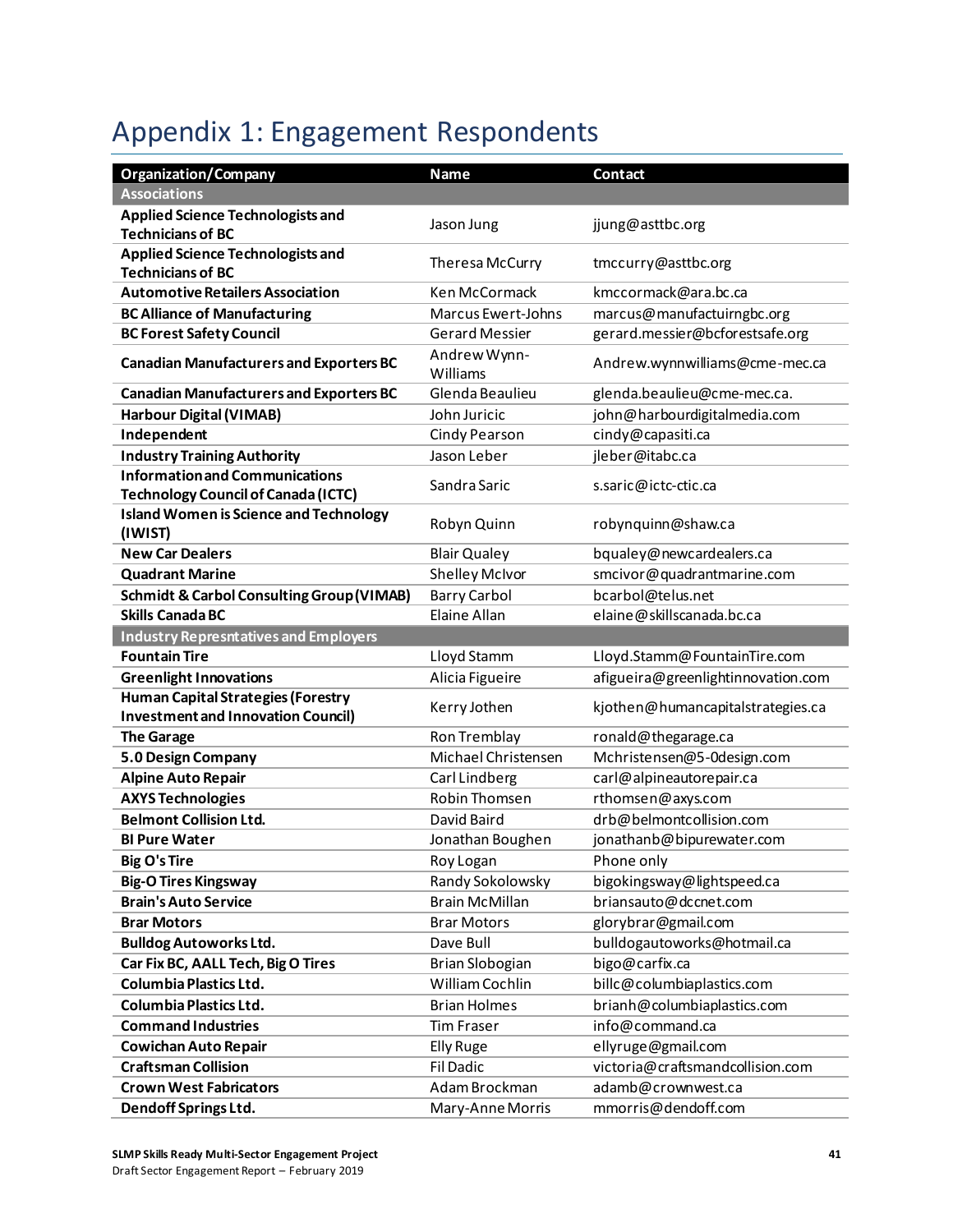| <b>Dens Ladysmith Collision Centre</b>  | Eric Sumpter          | denscollision@shaw.ca              |
|-----------------------------------------|-----------------------|------------------------------------|
| <b>Den's Ladysmith Collision Centre</b> | Jaymee Sumpter        | denscollision@shaw.ca              |
| Dew's Auto                              | John Roua             | dews@shawbiz.ca                    |
| Dickson & Fraser                        | Emily                 | dicksonfraserauto@shaw.ca          |
| <b>Downtown Auto service</b>            | Lana Halme            | downtownauto@shaw.ca               |
| <b>East Coast Auto</b>                  | Clyde Coffey          | Phone only                         |
| <b>Ebco Industries</b>                  | Mike Sanguin          | msanguin@ebco.com                  |
| <b>Electra Meccanica</b>                | Fred Wang             | fredjwang@electrameccanica.com     |
| <b>EZ Lube</b>                          | <b>Ron Vincent</b>    | rvincent@ezlube.ca                 |
| <b>Fix Auto Vicotria</b>                | Mayra Barrera         | mbarrera@fixauto.com               |
| <b>Fix Auto Collision Westshore</b>     | Ian Franklin          | westshore@fixauto.com              |
| <b>Flynn Canada</b>                     | Romeo Tarrayo         | romy.tarrayo@flynncompanies.com    |
| <b>Fountain Tire</b>                    | Mike Doughty          | mike.doughty@fountaintire.com      |
| <b>Freeport Industries</b>              | Jaqui Lloyd           | jlloyd@freeportindustries.ca       |
| <b>FreFlyt Industries Inc</b>           | Paul Stewart          | paul@phsupplies.ca                 |
| Garibaldi Glass Industries Inc.         | Sarah Steinke         | sarahs@garibaldiglass.com          |
| <b>Glen Lake Auto</b>                   | Larry Anderson        | glenlakeautomotive@gmail.com       |
| <b>Glenlake Auto</b>                    | <b>Blair Andersen</b> | glenlakeautomotive@gmail.com       |
| <b>Great Canadian Oil Change</b>        | <b>Chris Corsie</b>   | info@victoriaoilchange.com         |
| <b>Greenlight Innovation</b>            | Christian Bosio       | CBosio@greenlightinnovation.com    |
| <b>Hansen Industries</b>                | <b>Edwin Beange</b>   | ed@hanind.com                      |
| <b>Humble Mfg</b>                       | Allan Spear           | allanspear@humblemfg.com           |
| <b>Ideon Packaging</b>                  | Jaclyn Fisher         | jaclynf@ideonpackaging.com         |
| <b>Independent Contractor</b>           | Myles Andrew          | mylesa@shaw.ca                     |
| <b>iPLAYCO</b>                          | Lyle McGladdery       | lyle@iplayco.com                   |
| <b>ISL Engineering</b>                  | <b>Megan Chambers</b> | MChambers@islengineering.com       |
| J Brothers Auto Body Ltd.               | Leonard Gabriel       | info@jbrothersautobody.ca          |
| <b>JS Foster</b>                        | <b>Bryce Flug</b>     | bflug@isfoster.com                 |
| <b>Kal Tire</b>                         | Ryan Arruda           | ryan_arruda@kaltire.com            |
| <b>Kal Tire</b>                         | Jennifer Carmichael   | Jennifer Carmichael@kaltire.com    |
| <b>KZ Auto</b>                          | Keren Zeng            | kerenz@kzautogroup.com             |
| Langford Parkway Automotive             | Noel Tuel             | tuel_75@hotmail.com                |
| <b>Lomak Bulk Carriers</b>              | Nicole Pretty         | npretty@lomak.ca                   |
| <b>Motor City Mechanics</b>             | Annonymous            | islandrentacar@hotmail.om          |
| <b>Nicholson Manufacturing Ltd</b>      | Rhonda Morrison       | rhonda.morrison@nicholsonmfg.com   |
| <b>OKTire Richmond</b>                  | Samson Huang          | okrich@telus.net                   |
| Olender's Auto Care Centre Ltd.         | Dean McIlroy          | olendersautocare@shaw.ca           |
| <b>Premium Auto Repair</b>              | Kuljit / Raja         | premiumabby@hotmail.com            |
| Propell/TYCROP                          | Meghan Delmage        | mdelmage@propell.com               |
| <b>Purdy's Chocolates</b>               | Rachel McKinley       |                                    |
| <b>Randy's Tirecraft</b>                | Randy                 | randystirecraft@dccnet.com         |
| <b>Reidco Metal</b>                     | Andrew Macleod        | andrew@reidcometal.com             |
| <b>Rimex</b>                            | Kyle Pidcock          |                                    |
| <b>Rimex</b>                            | Karen Kuzek           | karen.kuzek@rimex.com              |
| <b>Rosh Metal</b>                       | Val Arustamov         | info@roshmetal.com                 |
| <b>Seamor Marine</b>                    | Inja Ma               | ima@seamor.com                     |
| <b>Searles Auto</b>                     | Chris Wylie           | Phone only                         |
| <b>Seastar Solutions</b>                | Maggie Cheung         | Maggie.Cheung@seastarsolutions.com |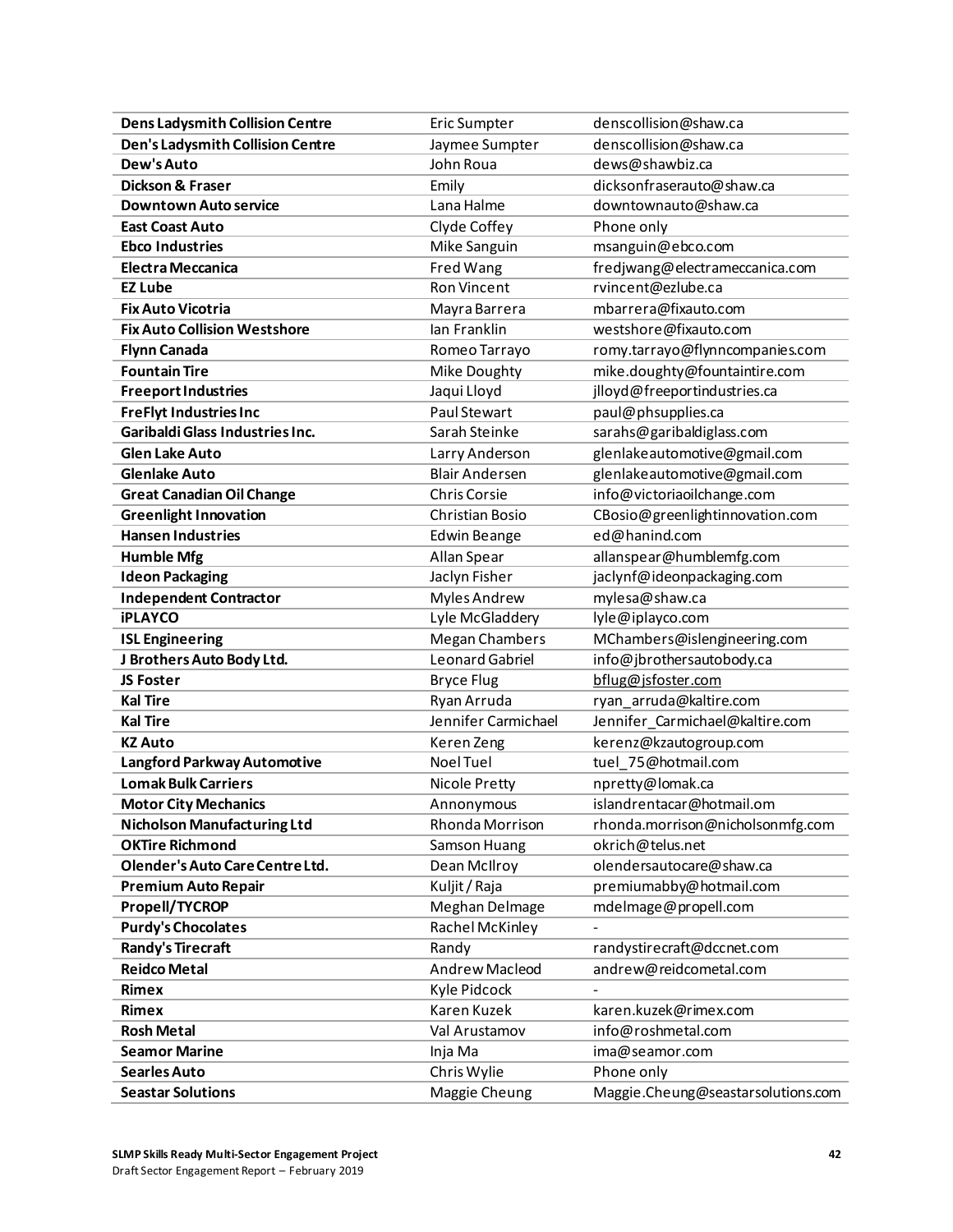| <b>Shortstop Auto Service</b>       | Ken Lyons        | shortstopbigo@gmail.com     |
|-------------------------------------|------------------|-----------------------------|
| <b>Simoes Automotive</b>            | Norbert Simoes   | greazymonkey@hotmail.com    |
| <b>Sky Auto</b>                     | Simon Chu        | Phone only                  |
| South Seas Auto Body Co. Ltd.       | John             | southseasautobody@shaw.ca   |
| <b>Speedy Glass</b>                 | Denis Lau        | dlau@belroncanada.com       |
| <b>Speedy Glass</b>                 | Leah Lowrey      | speedy8754@belroncanada.ca  |
| <b>Stemcell Technologies</b>        | Mike Bell        | mike.bell@stemcell.com      |
| <b>StemCell Technologies</b>        | Deanna Nielsen   | deanna.nielsen@stemcell.com |
| <b>Stinger Welding</b>              | Willy Manson     | willym@stingerwelding.com   |
| T.D. Repairs Automotive Specialists | Foster Thorpe-   | tdrepairs@shaw.ca           |
|                                     | Doubble          |                             |
| Ty-Crop Manufacturing Ltd.          | Murray Sasyniuk  | msasyniuk@tycrop.com        |
| <b>Van Isle Auto Glass</b>          | Andrew Mahon     | amahon@vanisleautoglass.com |
| <b>Viberg Boots</b>                 | Jason Viberg     | viberg@workboot.com         |
| Vital Manufacturing Inc.            | Joshua Bradshaw  | jrb@vitalmfg.com            |
|                                     |                  |                             |
| <b>VMAC Global</b>                  | Christina Larsen | chris_larsen@vmacair.com    |
| <b>Windsor Plywood</b>              | George Hackle    | georgeh@windsorplywood.com  |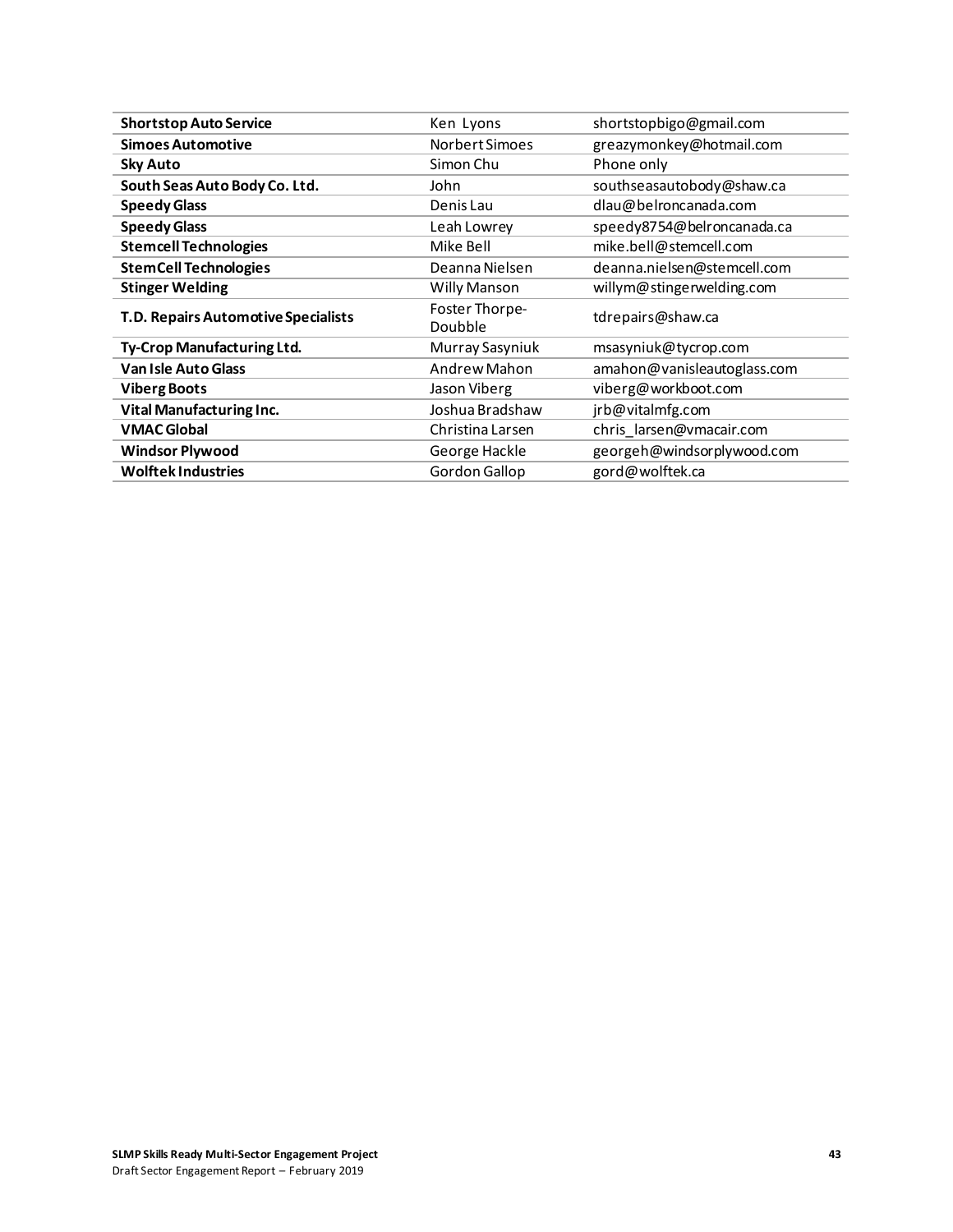# <span id="page-47-0"></span>Appendix 2: Technicians and Technologist Occupation Classifications

The following information is provided as a reference point for considering technologists and technicians in the inclusion of Skills Ready activities. This appendix includes the NOC classifications and ASTTBC disciplines.

### <span id="page-47-1"></span>Engineering and Applied Science Technicians and Technologists Occupational Category

The following is considered by the Conference Board of Canada to be the standard definition for Applied Science Technicians and Technologists. The definition includes the following NOC codes:

- chemical technologists and technicians (2211)
- geological and mineral technologists and technicians (2212)
- biological technologists and technicians (2221)
- civil engineering technologists and technicians (2231)
- mechanical engineering technologists and technicians (2232)
- industrial engineering and manufacturing technologists and technicians (2233)
- construction estimators (2234)
- electrical and electronics engineering technologists and technicians (2241)
- industrial instrument technicians and mechanics (2243)
- aircraft instrument, electrical, and avionics mechanics, technicians, and inspectors (2244)
- architectural technologists and technicians (2251)
- drafting technologists and technicians (2253)
- land survey technologists and technicians (2254)
- technical occupations in geomatics and meteorology (2255)
- non-destructive testers and inspectors (2261)
- engineering inspectors and regulatory officers (2262)
- construction inspectors (2264)
- computer network technicians (2281)
- user support technicians (2282)
- systems testing technicians (2283)
- petroleum, gas, and chemical process operators (9232)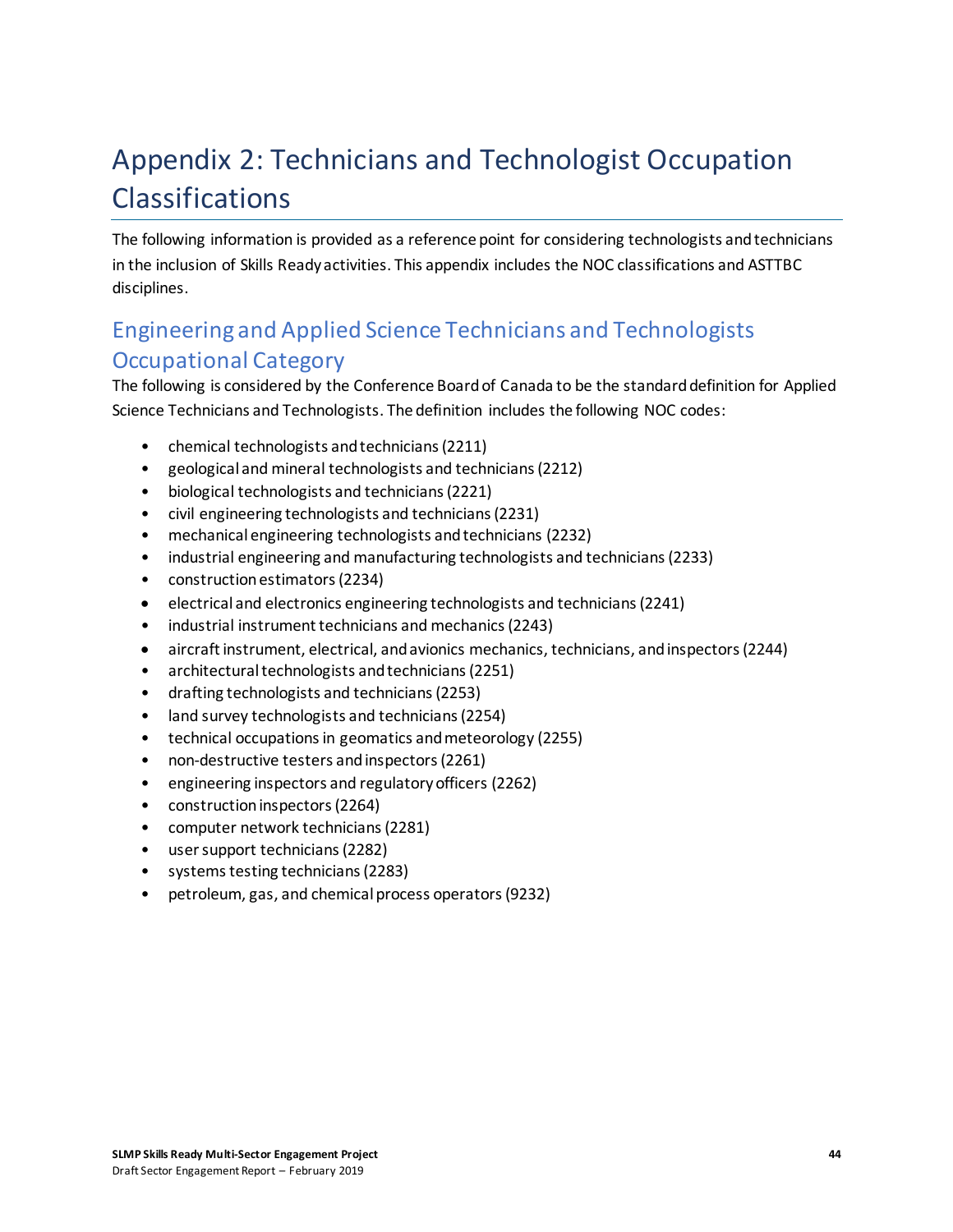### <span id="page-48-0"></span>ASTTBC Discipline of Registration

The following Engineering Technology Disciplines are registered by ASTTBC:

- **Biomedical**
- Bioscience
- Building
- Chemical
- Civil
- Electrical
- Electronics
- Environmental
- Forest Engineering
- Gas & Petroleum
- Geomatics
- Industrial
- Information Technology
- Instrumentation
- Marine
- Mechanical
- Metallurgical
- Mineral Resources

Specialties under each discipline are listed through ASTTBC at the following link: [https://asttbc.org/wp](https://asttbc.org/wp-content/uploads/2015/10/ASTTBC-Disciplines-Revised.pdf)[content/uploads/2015/10/ASTTBC-Disciplines-Revised.pdf](https://asttbc.org/wp-content/uploads/2015/10/ASTTBC-Disciplines-Revised.pdf)

Technical Specialists registered under ASTTBC include the following areas:

- Building design
- Construction safety
- Fire protection
- Property inspection
- Public works
- Site improvement surveys
- Steel detailing
- Onsite Wastewater
- Underground Utility Locator
- Electrical work practitioner (On Hold)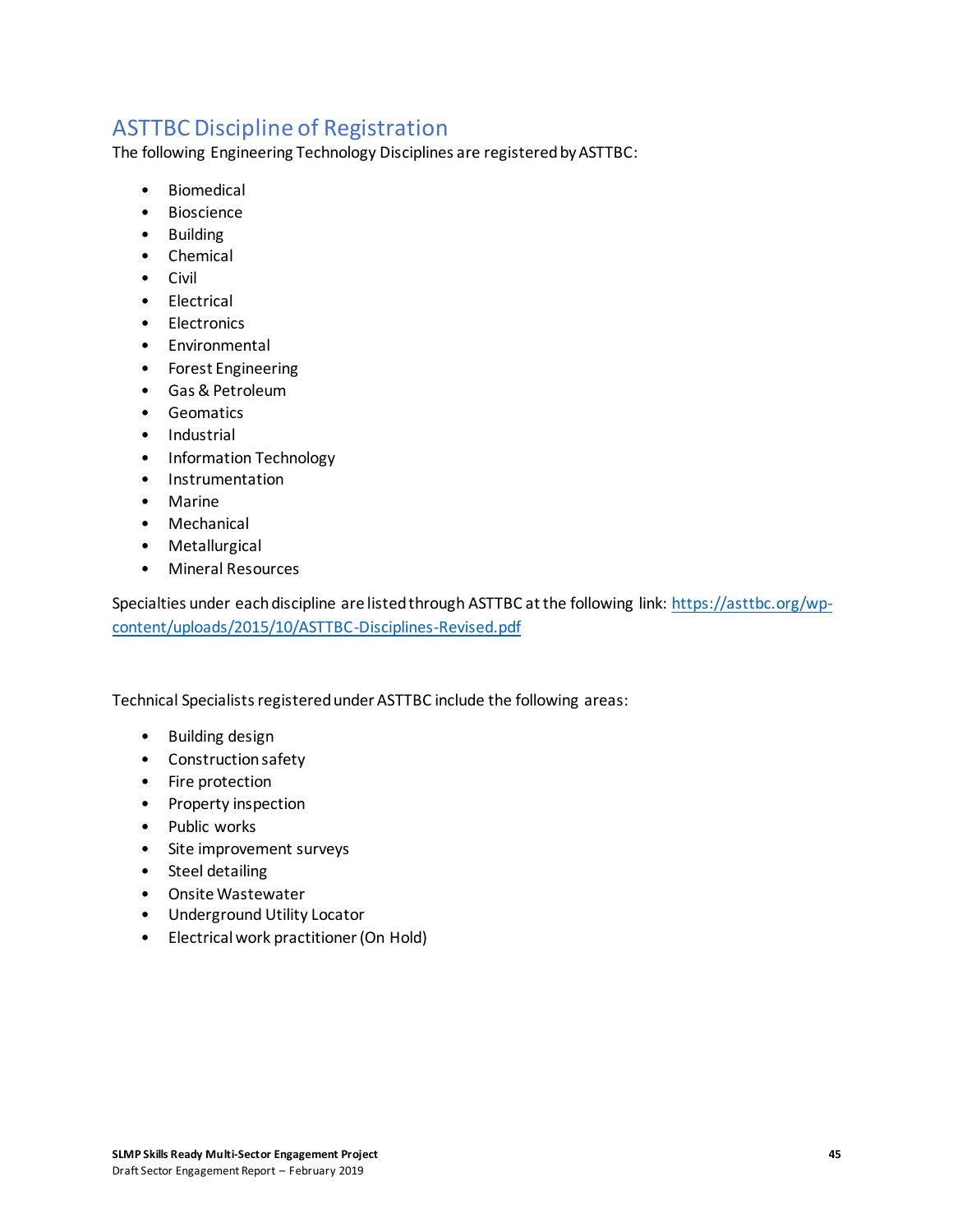# <span id="page-49-0"></span>Appendix 3: Short Form Survey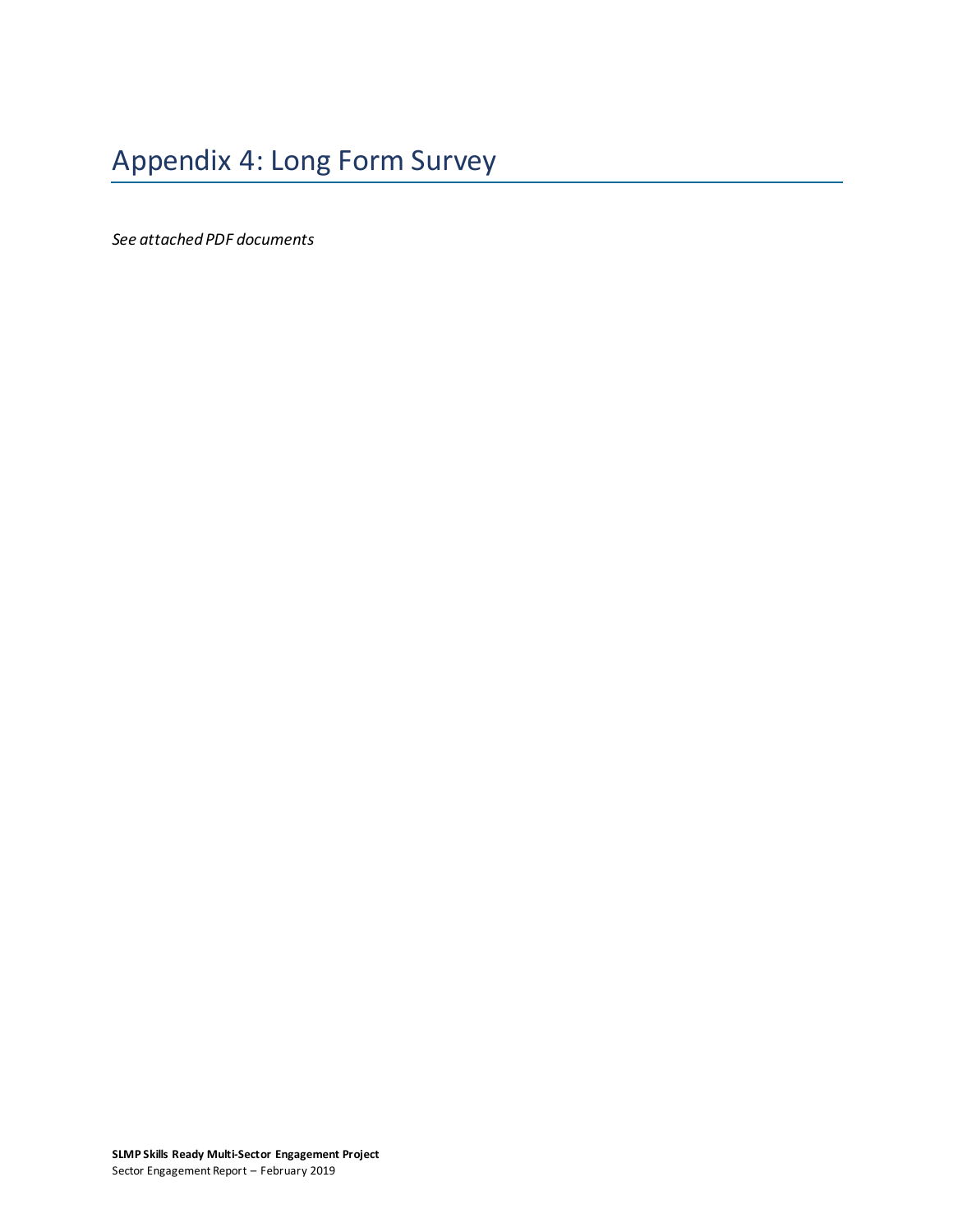# <span id="page-51-0"></span>Appendix 5: The Construction Ready Industry ASK Rubric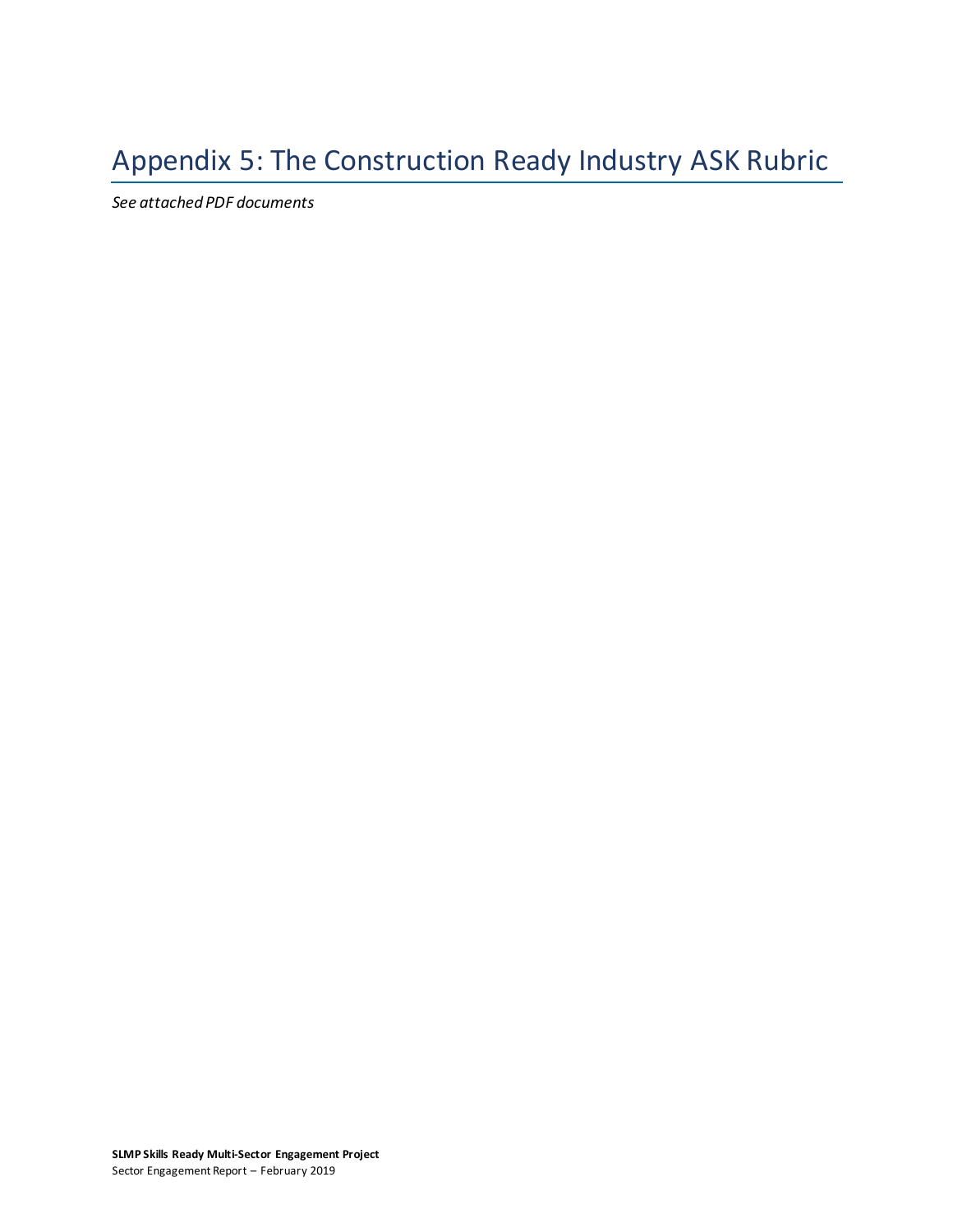# <span id="page-52-0"></span>Appendix 6: Updated Skills Ready Rubric